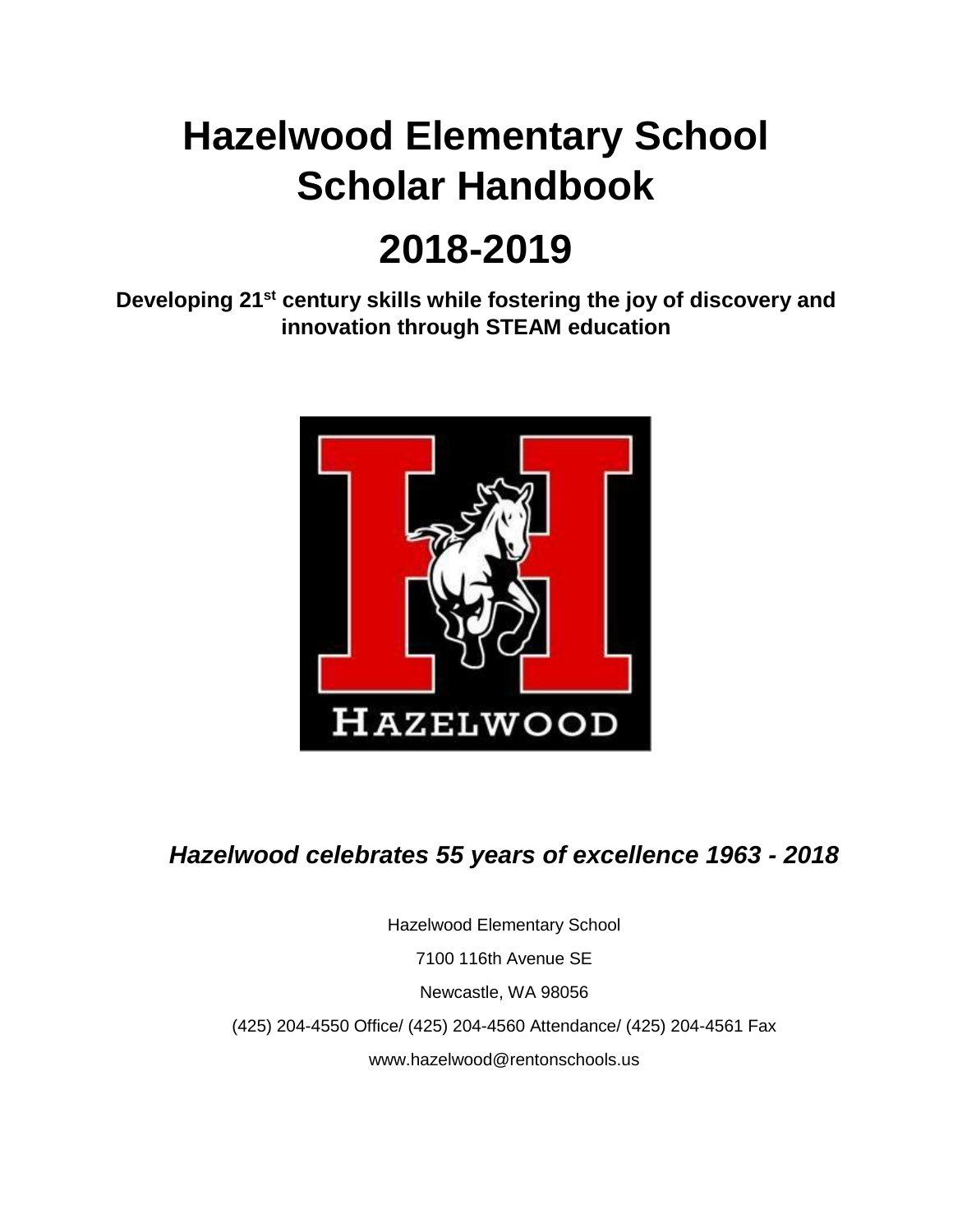# School Overview

# Welcome!

Welcome to Hazelwood Elementary School. We are thrilled to be working in partnership with you to support your child's academic, social and emotional growth this year. We take the commitment we have made to you and your child very seriously; we promise to provide all scholars with the foundational K-5 education necessary to graduate from college and succeed in the world beyond. Fulfilling this promise requires a meaningful collaboration between our school and you. This handbook outlines the key policies that will enable us all to best support your child. These policies have been carefully researched and implemented over the years to ensure the academic well-being and overall safety of all our scholars. We thank you in advance for believing in our school and working together with us to best support your child's growth this year.

# Vision

Hazelwood Elementary School: Influencing a rapidly changing world by empowering our scholars to seek knowledge, think creatively, and develop global perspective-achieving nothing less than excellence.

# Core Beliefs

Our mission is to deliver on the promise of equal educational opportunity for all of America's children. We will provide all of our scholars with the academic and character skills they need to graduate from top colleges, to succeed in a global society, and to serve as the next generation of leaders. We intend to create a culture with a strong sense of belonging, purpose, and ownership where all voices play a role in developing a healthy school environment where we inspire one another to pursue our dreams.

In order to achieve our goals, we believe:

- ❖ Everyone is capable of success
- ❖ Everyone has unique skills, strengths, and talents
- ❖ Everyone has a responsibility to participate in and contribute to our world
- $\div$  Strong partnership with the greater community is critical

# Core Values

Hazelwood Elementary School is built around six core values (STRIVE): Self-Control, True Grit, Resilience, Integrity, Vision, and Empathy. After careful research, including reviewing Dr. Martin Seligman's work from the University of Pennsylvania and the late Dr. Chris Peterson from the University of Michigan, we identified six character strengths that will serve as the foundation of our instruction.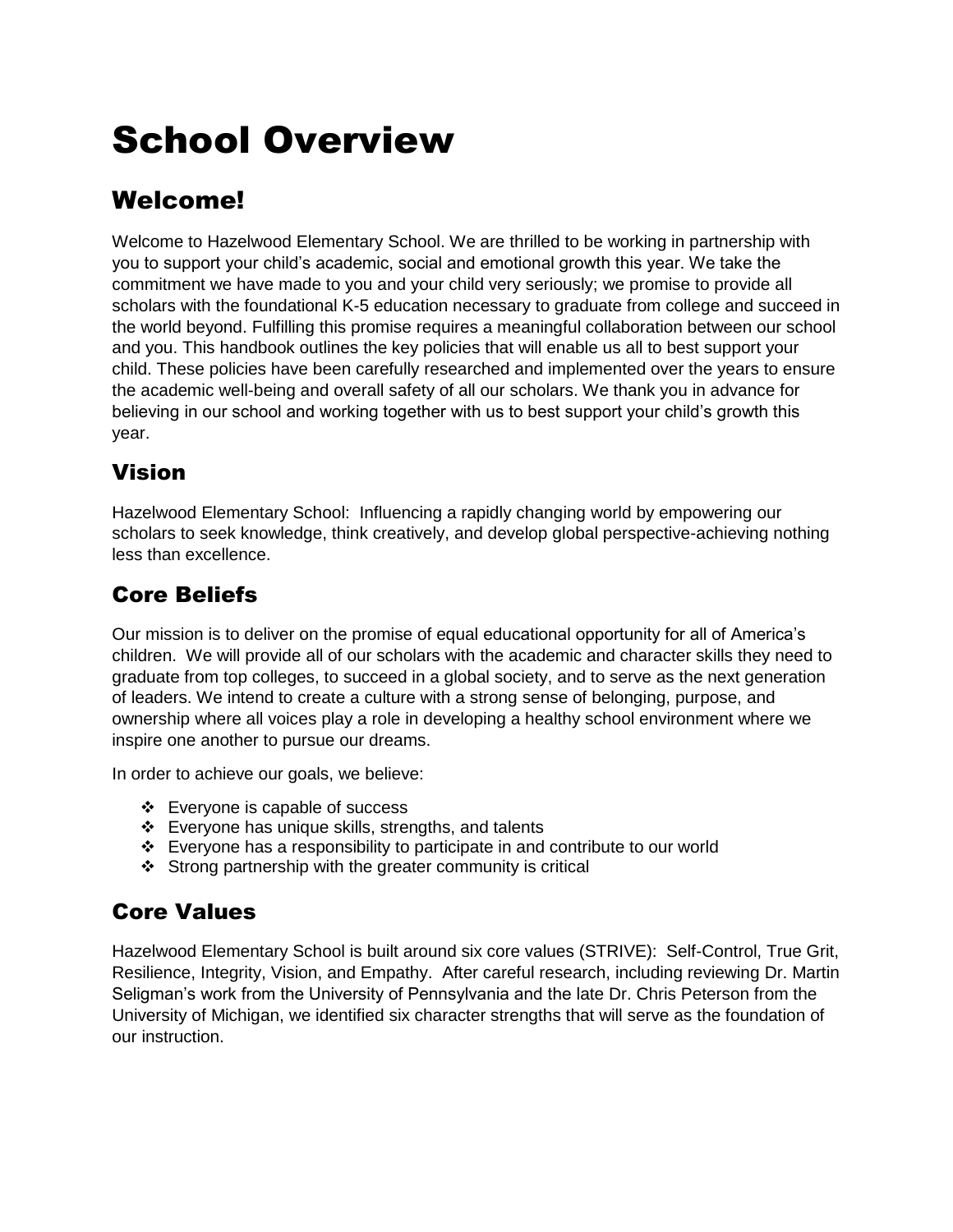Why character strengths and not traits? Character strengths can change over time rather than maintaining a "fixed" disposition. For example, our scholars may act "gritty" in one circumstance and not in another. Character is fluid and there's always an opportunity to learn.

**Self-Control-** The ability to regulate one's own responses so they align with short and longterm goals;

**True Grit-** Perseverance and passion for long-term goals;

**Resilience-** The ability to bounce back from set-backs;

**Integrity-** Doing the right thing, even when no one is watching;

**Vision-** Being optimistic; having confidence in a future full of positive possibilities; Having zest- being enthusiastic and energetic about learning and life;

**Empathy-** Developing social intelligence- understanding the feelings of others and adapting actions accordingly

# We believe that relationships are built, sustained, and repaired by restorative practices that build empathy, restore dignity, enable healing, and strengthen the school community.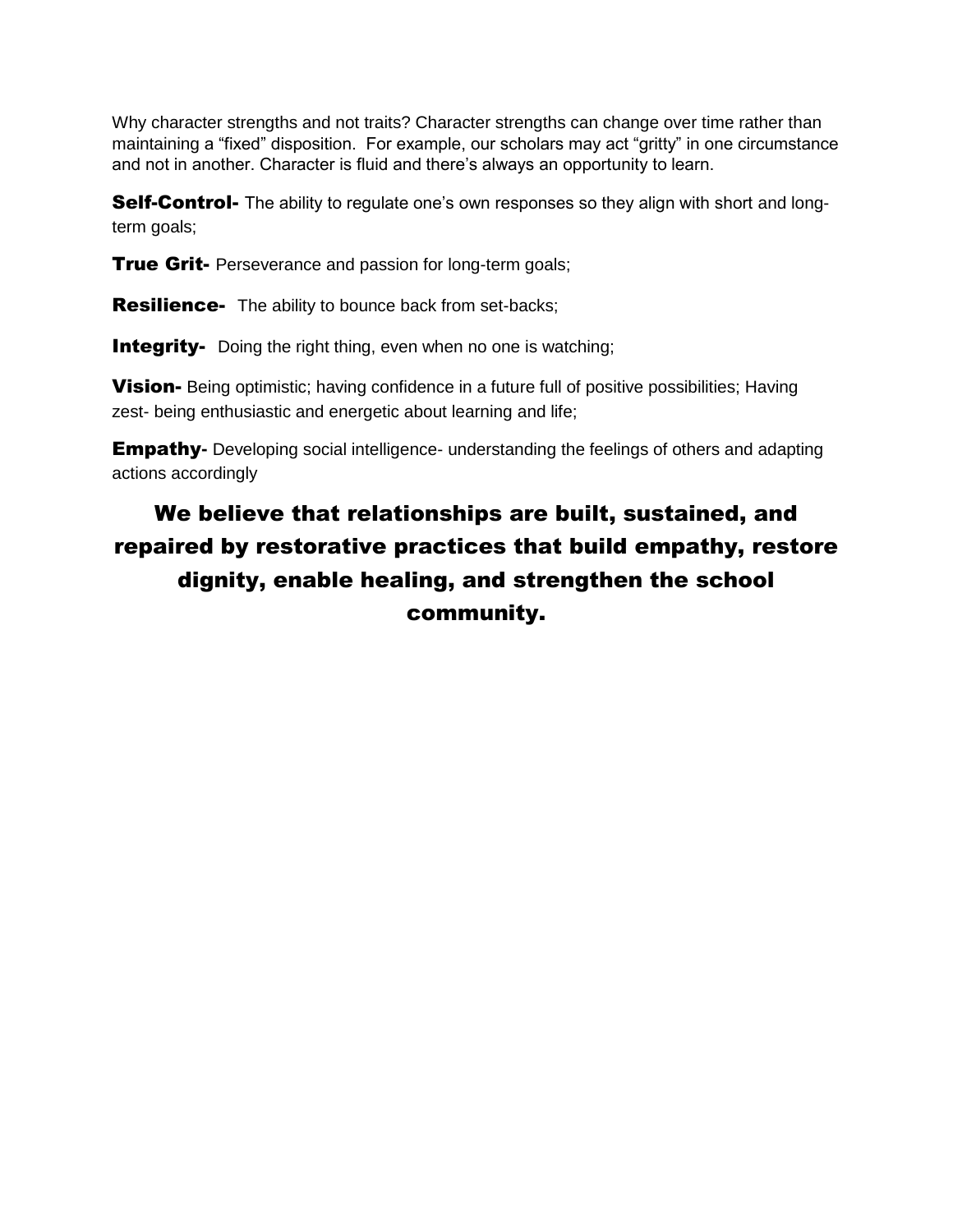# Hazelwood Scholar Commitment to Excellence

At Hazelwood, our scholars work hard to show STRIVE each day. Some days (and moments) are easier than others and we believe that character is taught and practiced just like reading, writing, and other academic areas. With practice and feedback, we get better and better each day!

#### **Self-Control- School Work**

- Hazelwood scholars come to class prepared
- Hazelwood scholars remain focused on learning and resist distractions
- Hazelwood scholars remember and follow all directions
- Hazelwood scholars get to work right away

#### **Self-Control- Interpersonal**

- Hazelwood scholars use shift strategies when provoked to help them maintain their "bestself"
- Hazelwood scholars take a meta-moment when needed
- Hazelwood scholars take time to listen to their peers and allow others to speak without interruption
- Hazelwood scholars are kind to adults and peers

#### **True Grit**

- Hazelwood scholars finish whatever he or she begins
- Hazelwood scholars work independently with focus
- Hazelwood scholars do their best work and avoid short-cuts
- Hazelwood scholars eliminate "can't" from their vocabulary. They remind themselves that all things are possible with diligence

#### **Resilience**

- Hazelwood scholars try hard even after experiencing failure
- Hazelwood scholars believe that effort will improve his or her future
- Hazelwood scholars never give up when they do not understand something or when they do not feel like completing an assignment- they ask for help

#### **Integrity**

- Hazelwood scholars show STRIVE even when the classroom teacher isn't present (i.e. at home, in the bathroom, at specials, during recess and lunch)
- Hazelwood scholars take care of our school building, keeping it clean and welcoming at all times
- Hazelwood scholars honor their own culture and respect the culture of others

#### **Vision**

- Hazelwood scholars actively participate in learning activities
- Hazelwood scholars show enthusiasm and invigorate others
- Hazelwood scholars are curious and eager to explore new things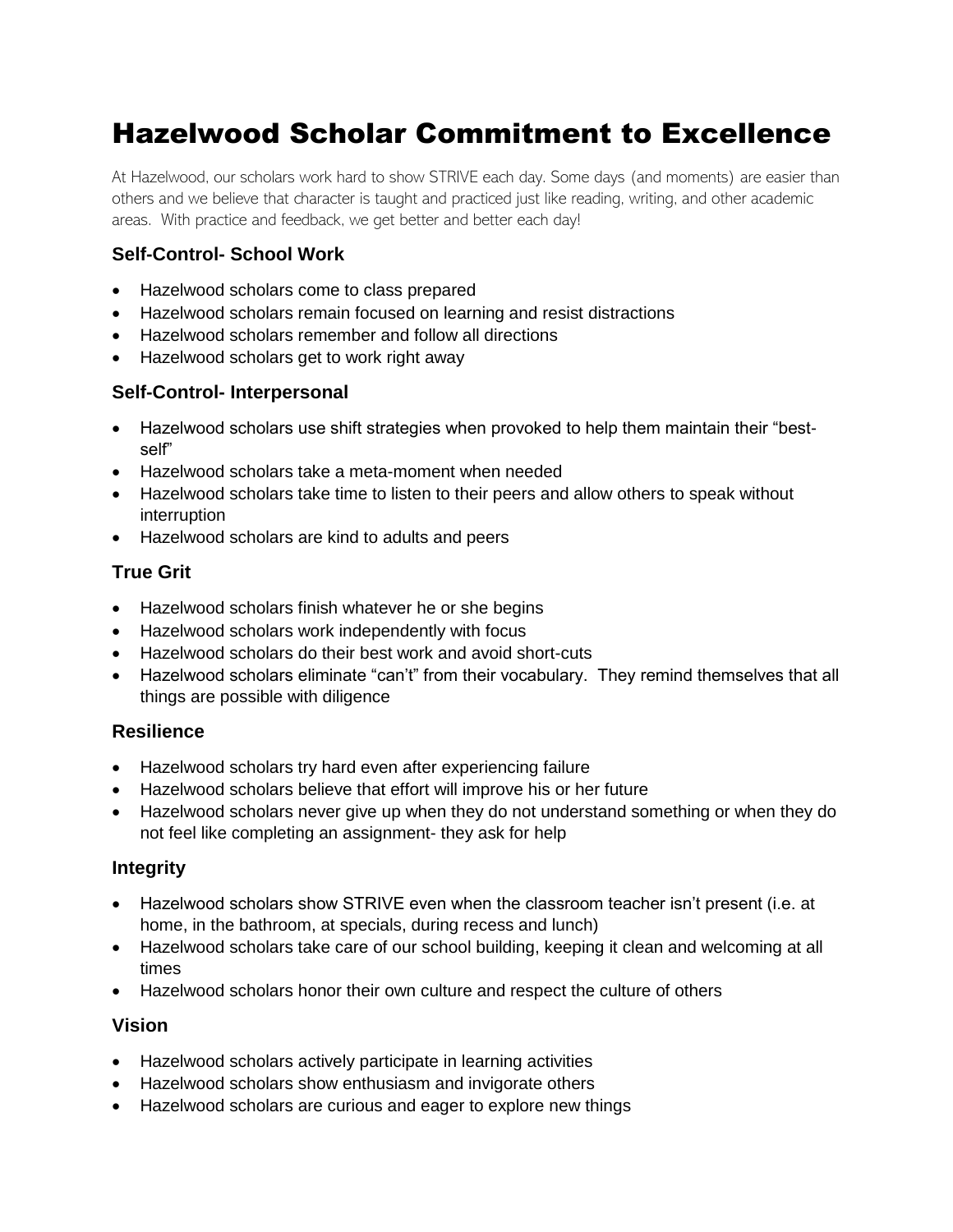- Hazelwood scholars ask and answer questions to deepen understanding
- Hazelwood scholars do not complain about things but rather offer constructive feedback and suggestions for improvement

#### **Empathy**

- Hazelwood scholars are able to find solutions during conflicts with others
- Hazelwood scholars demonstrate respect for the feelings of others
- Hazelwood scholars know when and how to include others
- Hazelwood scholars recognize and show appreciation for others
- Hazelwood scholars show gratitude and appreciation for his or her opportunities
- Hazelwood scholars help their teammates when they need help and support them in their own journey to success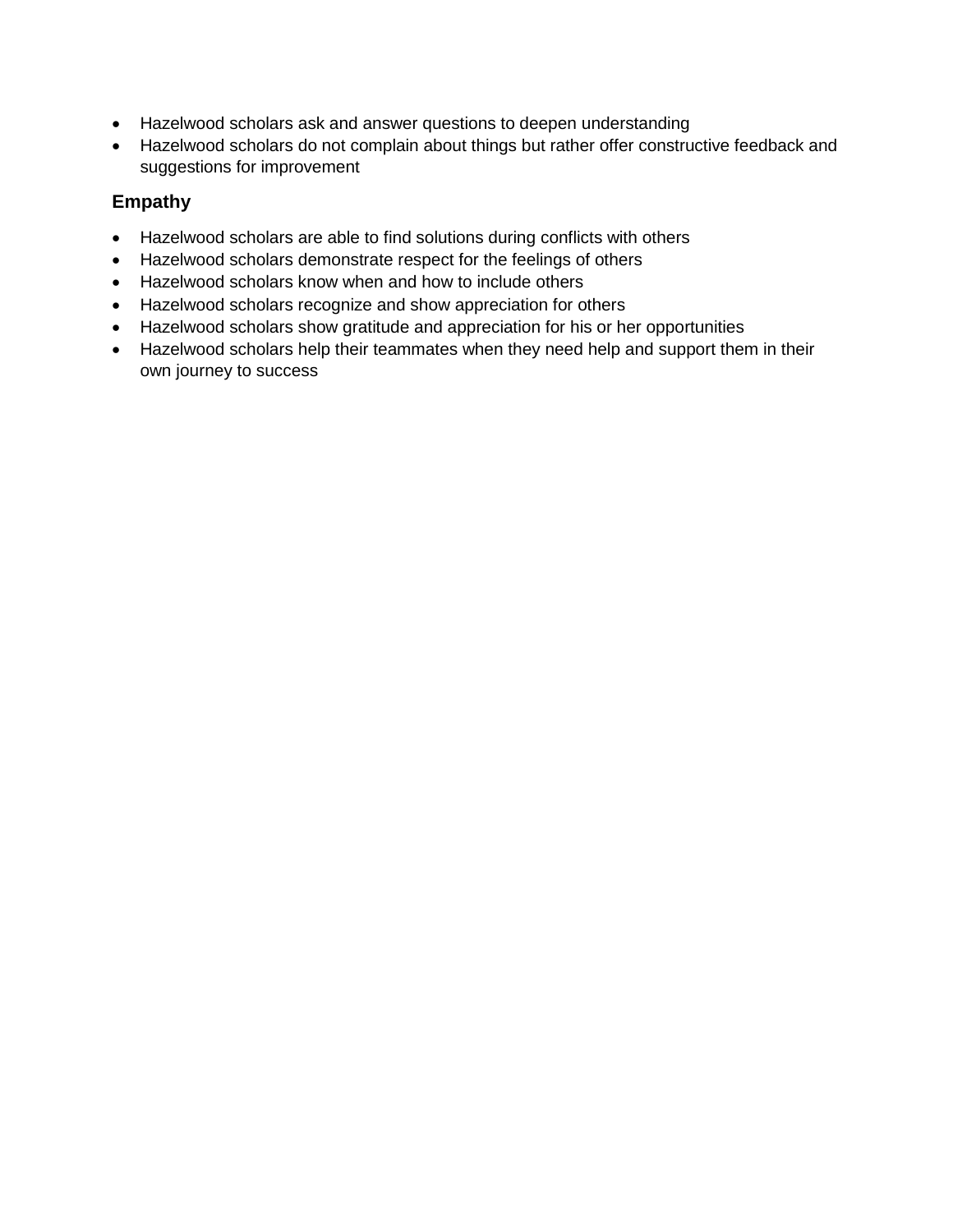# Hazelwood Parent Commitment to Excellence

To build a strong partnership, it's important for families to understand that STRIVE is the foundation of creating a positive learning environment. Please encourage your child to show STRIVE in all they do.

#### Self-Control:

• Hold your child accountable for being their "best-self;"

#### True Grit

• Ensure daily on-time attendance;

#### Resilience

• Remind your child that all things are possible with diligence;

#### Integrity

• Encourage your child to make choices that are based on the question: "Is this going to be good for myself, my family, my community and my school?"

#### Vision

- Help your child take advantage of every moment he/she has to learn something new;
- Offer constructive feedback and suggestions for improving the school;

#### Empathy

• Encourage your child to consider the feelings and well-being of others before speaking and acting.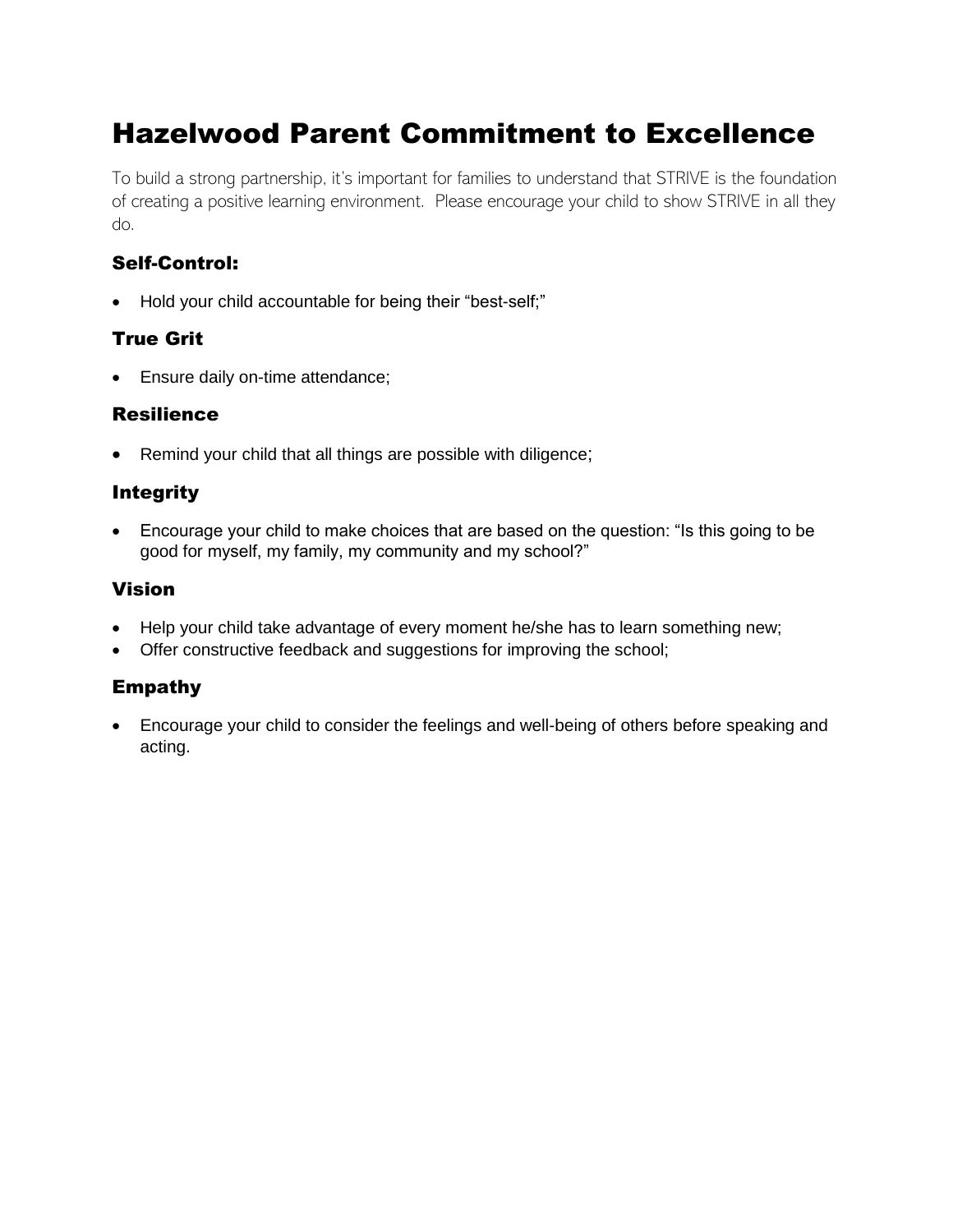# Hazelwood Staff Commitment to Excellence

Hazelwood staff understand that STRIVE is the foundation of creating a positive learning environment and commit to operate with these values in mind at all times.

#### Self-Control

- Hazelwood staff believe that the **end game** is about our scholars and make decisions accordingly;
- Everyone is **deeply committed** to helping develop the best prepared scholars in the world;

#### True Grit

- Hazelwood staff honor the unique talents and strengths of each scholar and prepare lessons to reach them all;
- Hazelwood staff relentlessly set and reach audacious goals;
- Hazelwood staff are predisposed towards action;

#### Resilience

- Hazelwood staff seek continuous improvement for themselves, their scholars, and their colleagues and will make themselves available for feedback;
- Hazelwood staff will be honest about challenges, yet dwell in solutions;
- Hazelwood staff will remind scholars that all things are possible with diligence;

#### Integrity

• Hazelwood staff take pride in their role and hold themselves accountable for excellence;

• Hazelwood staff will come to school prepared every day with all lessons and materials so they can be present in both mind and body;

#### Vision

• Hazelwood staff believe in possibility—in an inspiring future, the monumental potential inside all scholars and the endless possibilities that life should afford them;

#### Empathy

- Hazelwood staff love their scholars, colleagues and families in both words and actions at times of agreement and disagreement;
- Hazelwood staff respect the culture of classroom by creating an open forum to discuss and appreciate all walks of life.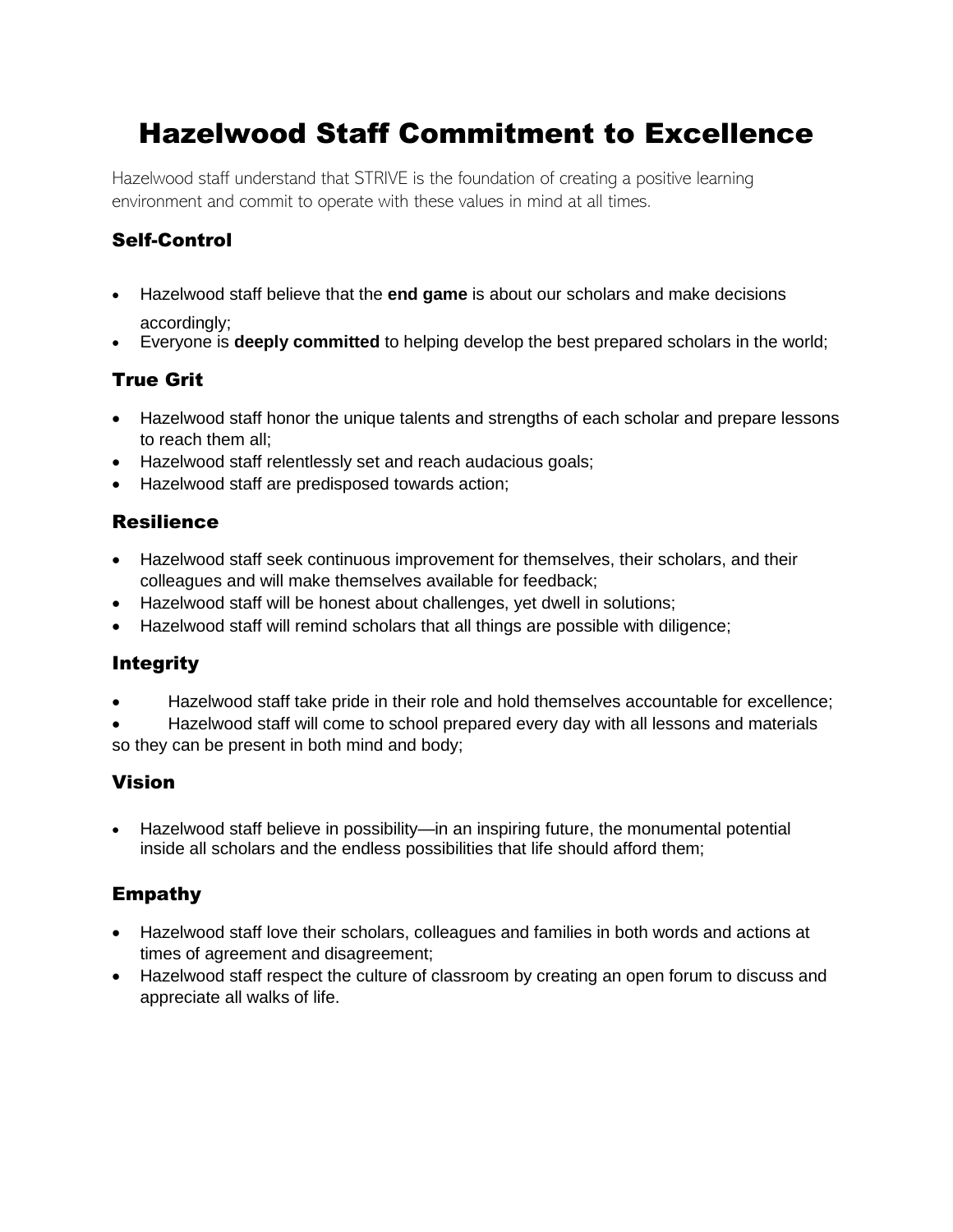# Hazelwood History

Hazelwood School could have been Hazel Woods School. It was named for the bountiful hazel nut orchards that covered the hillsides surrounding the old site as well as the present school location and was called "Garden of Eden."

The tiny in-home school gave way to a two room school which became part of the Kennydale School District. When the number of scholars decreased, the old school was closed and the children were transported to Kennydale by a horse and wagon bus. Kennydale School District was organized on September 12, 1904. Several smaller districts consolidated to become the Renton School District #403 on January 31, 1942.

Renton School District purchased sites for future schools in the 1950's because enrollment of scholars in the district was increasing faster than new buildings could be constructed.

Hazelwood Elementary School was constructed in 1963 and was ready in the fall for scholars in the northeastern section of the school district. During the first years after Hazelwood opened, more than 900 scholars crowded into the bulging school and 9 portable buildings. Four classrooms were added to the original building. Population during the school year (2018 2019) is projected at approximately 620.

The first principal was Bob Box. The first secretary was Mary Daly, who remained in charge of the office under successive principals Bob Munson, George McPherson, and Bill Gladsjo. When Mary retired and Bill moved to the Highlands School, Vera Risdon took over as principal for six years with Pat Lamborn as her secretary. Marsha Hallett became principal in 1992, and Sandra Kendall became her secretary. In 1996, Cathie Rondeau took over as principal, and Maria Sams as secretary. In 1999 as we prepared for the new millennium, we welcomed Mary Ford as our new principal. Carolyn Thieme became secretary in August of 2001.

In the fall of 2005, we moved into our current beautiful facility, one block south of the old Hazelwood School. In June 2006, Mary Ford retired and Cindy Farnsworth took over as principal. Carolyn Thieme retired in 2011. Julie Foster is the current Office Manager. Cindy Farnsworth moved to Meadow Crest Early Childhood Center in 2014. Tracey Tymczyszyn became the principal in January of 2015.

The highlight of the 55 years at Hazelwood has been the Blue Ribbon Award earned in 1992. Vera Risdon, Marsha Hallett, Diane Rogers, and Linda DeCample represented the school community in Washington, D.C. in May of 1993 to receive the award at a special presentation for all schools from around the United States that earned the coveted award.

Parents of the community have contributed greatly to the excellence and success of Hazelwood School. The school remains the "center of the community." Several hundred parents volunteer in the classrooms, and in PTSA activities during the year.

Principal, staff members, scholars, and parents are proud of Hazelwood School!!!!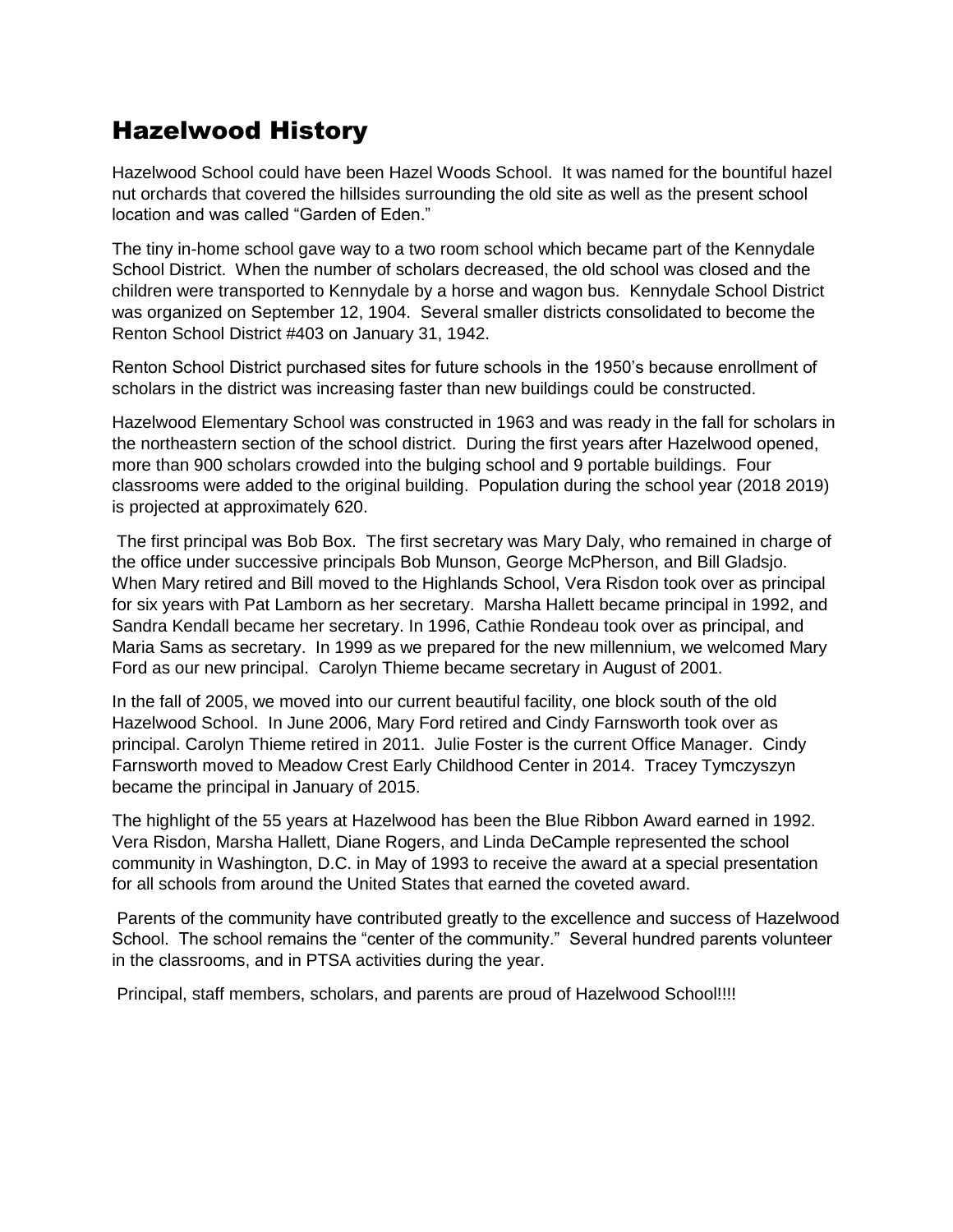# School Schedule

# School Hours

#### Monday-Thursday

8:30am-3:10pm (Supervision begins at 8:15am)

*Breakfast is served from 8:15am-8:30 am* 

#### Friday

10:00am-3:10pm (Supervision begins at 9:45am)

*Breakfast is served from 9:45am -10:00am* 

*Hazelwood is not responsible for scholars who are dropped off before the identified time at which supervision begins. Parent/guardians are expected to wait with their children until the doors are opened, as the children will be unsupervised at this time.* 

### Early Release Days

November 15<sup>th</sup>- 8:30am-11:30am

November 16<sup>th</sup>- 8:30am-11:30am

November 19<sup>th</sup>- 8:30am-11:30am

November 20<sup>th</sup>- 8:30am-11:30am

November 21<sup>st</sup>- 8:30am-11:30am

June 20th - 8:30am-11:30am

*Breakfast will be available on all early release days. Hot lunch will be available on all early release days with the exception of the last day of school, June 20th .*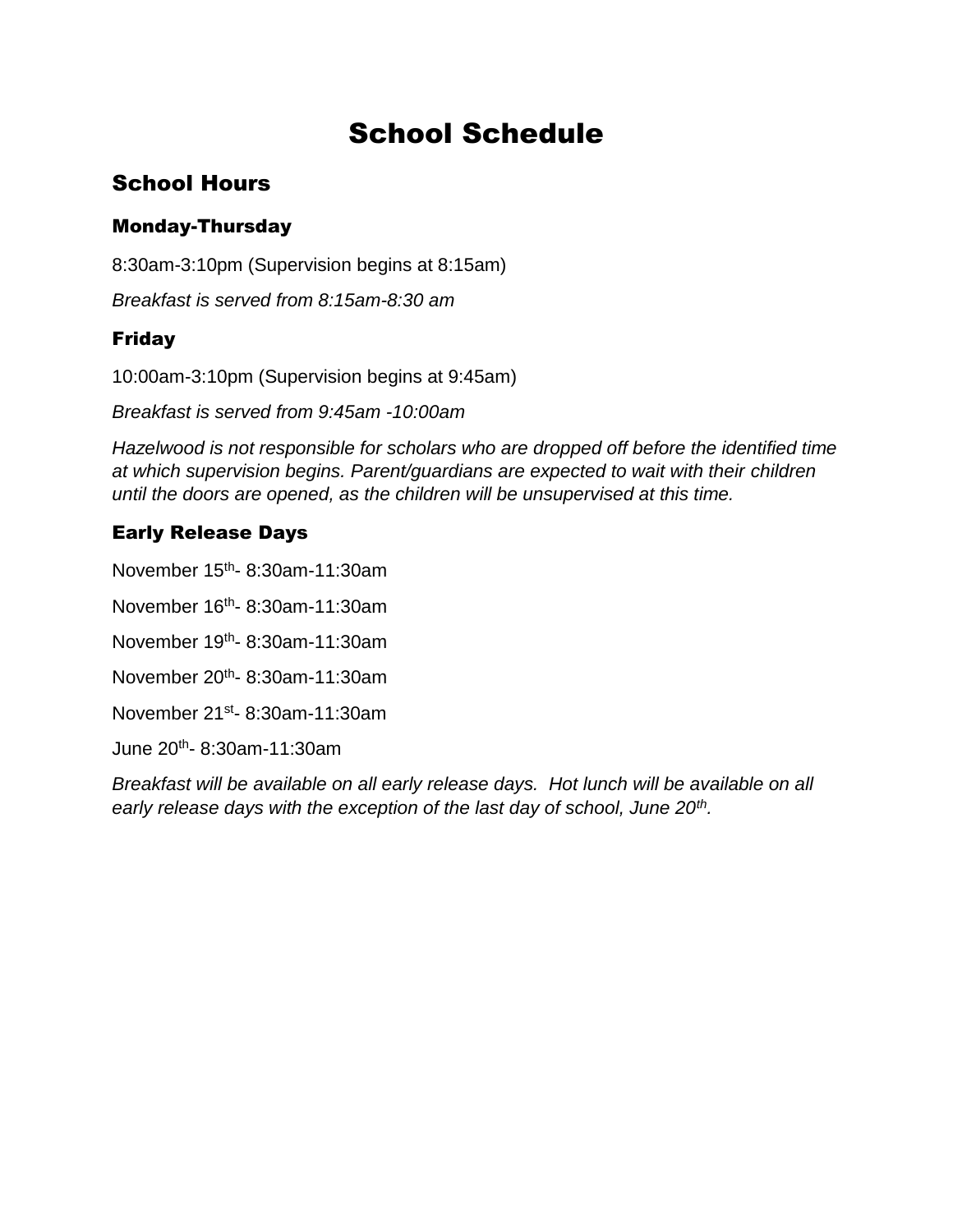*Sample Schedule* 

| <b>Sample Schedule (Primary)</b>                                                                                                                                                                                                                                                                                                                                                                                                                                                                                                                                                              | <b>Sample Schedule (Intermediate)</b>                                                                                                                                                                                                                                                                                                                                                                                        |
|-----------------------------------------------------------------------------------------------------------------------------------------------------------------------------------------------------------------------------------------------------------------------------------------------------------------------------------------------------------------------------------------------------------------------------------------------------------------------------------------------------------------------------------------------------------------------------------------------|------------------------------------------------------------------------------------------------------------------------------------------------------------------------------------------------------------------------------------------------------------------------------------------------------------------------------------------------------------------------------------------------------------------------------|
| 8:30-9:00- Morning Meeting with RULER<br>9:00-9:20- Phonics/Word Study<br>9:20-10:00- Reading Workshop<br>(Interactive Read Aloud, Guided Reading,<br>Strategy Groups, Mini-Lesson, Shared<br>Reading)<br>10:00-10:15- Recess<br>Talk<br>10:15-10:45- Number Corner/Number<br>Talk<br>10:45-11:15- Math Workshop<br>11:15-12:00- Specialist<br>Music x2<br>$\bullet$ PE $\times 2$<br>Library<br>12:00-12:30- Lunch and Recess<br>12:30-1:00- Class Meeting with RULER<br>1:00-1:45- Writing Workshop<br>1:45-2:00- Snack<br>2:00-3:00- STEAM/Social Studies<br>3:00-3:10- Clean-up/Dismissal | 8:30-9:00- Morning Meeting with RULER<br>9:00-9:55- Literature/Reading Workshop<br>10:00-10:55-Composition/Writing<br>Workshop<br>10:55-11:10- Recess<br>11:10-11:30- Number Corner/Number<br>11:30-12:00- Lunch and Recess<br>12:00-12:45- Specialist<br>Music x2<br>$PF_{X2}$<br>Library<br>12:45-1:30- Math Workshop<br>1:30-1:40- Snack Break<br>1:40-2:40- STEAM/Social Studies<br>2:40-3:10- Closing Circle with RULER |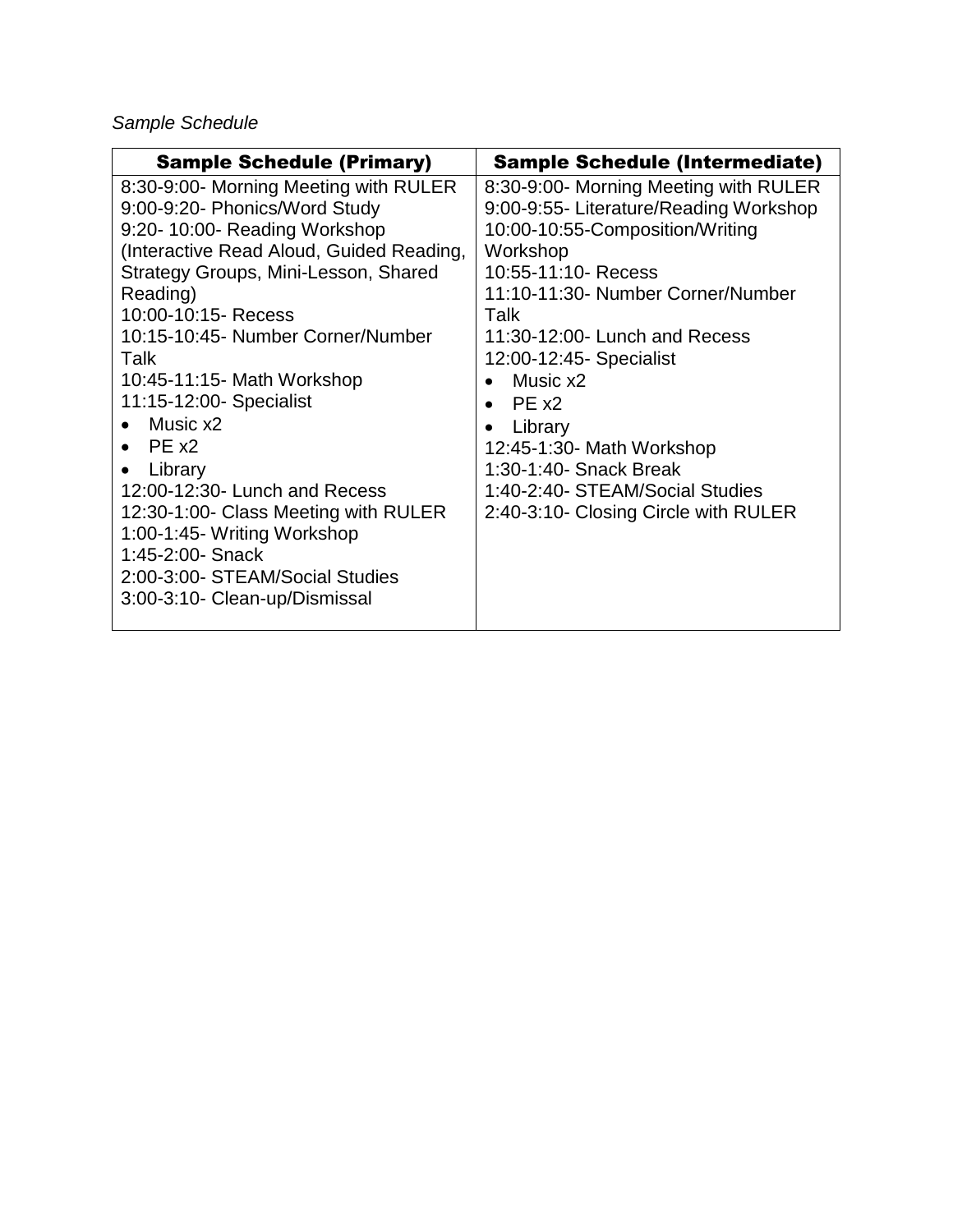# Academic Program

### Social Emotional Learning

#### *Emotional Intelligence- What is RULER?*

RULER is an evidence-based approach for integrating social and emotional learning into schools, developed at the Yale Center for Emotional Intelligence. RULER applies "hard science" to the teaching of what have historically been called "soft skills." RULER teaches the skills of emotional intelligence — those associated

with **r**ecognizing, **u**nderstanding, **l**abeling, **e**xpressing, and **r**egulating emotion. Decades of research show that these skills are essential to effective teaching and learning, sound decision making, physical and mental health, and success in school and beyond.

#### *Second STEP Social-Emotional Learning + Bullying Prevention and Child Protection*

Evidence-based, sequenced curriculum that teaches essential skills for social and academic success, how to recognize, refuse, and report bullying, and age-appropriate lessons about touching safety.

#### *Kelso's Choice*

Resources to support scholars with conflict management.

# Science/Technology/Engineering

#### *FOSS- Full Option Science System*

The philosophy of teaching and learning for our science program is developed from the Lawrence Hall of Science. The body of work guided the development of successful active learning science curricula for more than 40 years. Scholars engage in enduring learning experiences that deep to deeper understanding of the nature and designed worlds. We use an "active investigation" approach to teaching science and engineering.

- 1. **Context:** Questioning and Planning; The context of an inquiry is often established with a focus question or challenge from the teacher or the scholars themselves. Scholars then have an opportunity to plan an investigation.
- 2. **Activity:** Doing and Observing; Scholars engage in active investigations that build on each other, along with research that leads scholars to a comprehensive understanding of concepts;
- 3. **Data Management:** Recording and Organizing;
- 4. **Analysis: Discussing and Writing Explanation**; Scholars extract meaning from the investigation. This constructive process involves logic, discourse, and existing knowledge. Scholars share their explanations for phenomena, using evidence generated during the investigation to support their ideas. They conclude the active investigation by writing a summary of their learning in their science notebooks as well as questions raised during the activity.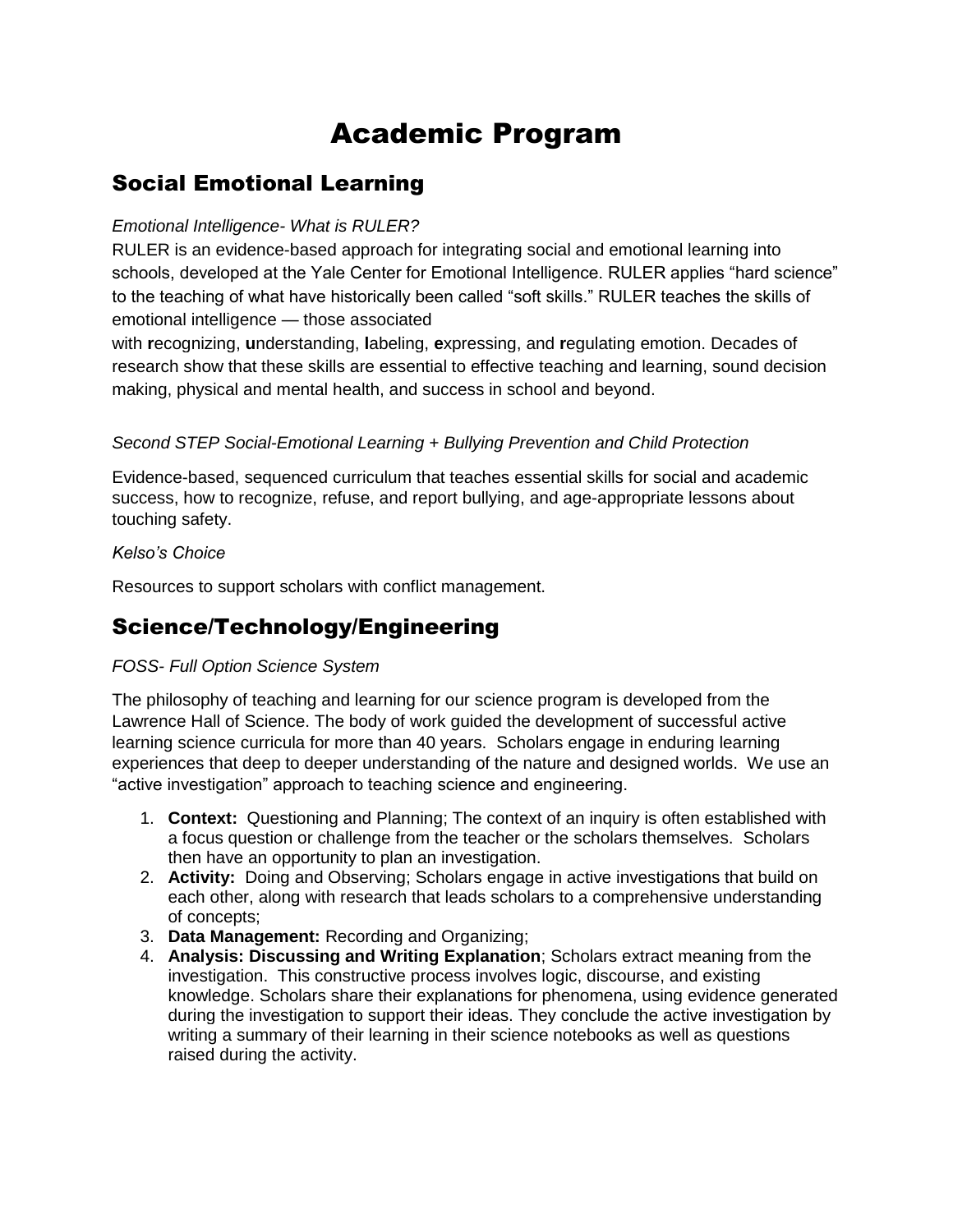#### **Computer Science and Robotics**

Our Computer Science Fundamentals courses (through code.org) have between 14 & 28 lessons (varies by age) that may be implemented by unit or over the course of a semester. Scholars create computer programs that will help them learn to collaborate with others, develop problem-solving skills, and persist through difficult tasks. They will study programming concepts, computational thinking, digital citizenship, and develop interactive games or stories they can share.

#### **LEGO® Education**

Using the Lego® Education WeDo 2.0 Core sets, scholars work together to learn computational thinking and engineering principles in a fun and engaging way. They work with motorized LEGO models and simple programming.

In  $5<sup>th</sup>$  grade, our scholars learn robotics and coding using LEGO® MINDSTORMS® Education EV3 kits where they design and build programmable robots using high quality motors, sensors, gears, wheels, axles, and other technical components. By using hands-on robotics, scholars will gain a better understanding of how technology works in real applications. Scholars will understand and interpret two-dimensional drawings to create three-dimensional models; build, test, troubleshoot and revise designs to improve robot performance; and gain practical, hands on experience using mathematical concepts such as estimating and measuring distance, time and speed.

# Word Study

#### *Fountas and Pinnell Phonics and Word Study*

Scholars develop word solving skills along a phonics continuum. Teachers provide direct and indirect coaching to support growth for each scholar. Scholars learn early literacy concepts, phonemic awareness, phonological awareness, letter sound relationships, letter knowledge, spelling patterns, high-frequency words, word meaning/vocabulary, word structure and word solving action skills.

### Reading/Writing Workshop

*Units of Study for Teaching Reading: A Workshop Curriculum* 

*Units of Study for Teaching Writing: A Workshop Curriculum* 

Our literacy program is rooted in several major tenets:

#### *Reading*

1. Success in reading is directly related to the amount of time a person spends authentically engaged in reading. Quantity and quality of reading material matters. In a study called "Does Practice Make Perfect? Independent Reading Quantity, Quality and Scholar Achievement," data was collected on 45,670 scholars in grades 1-12. The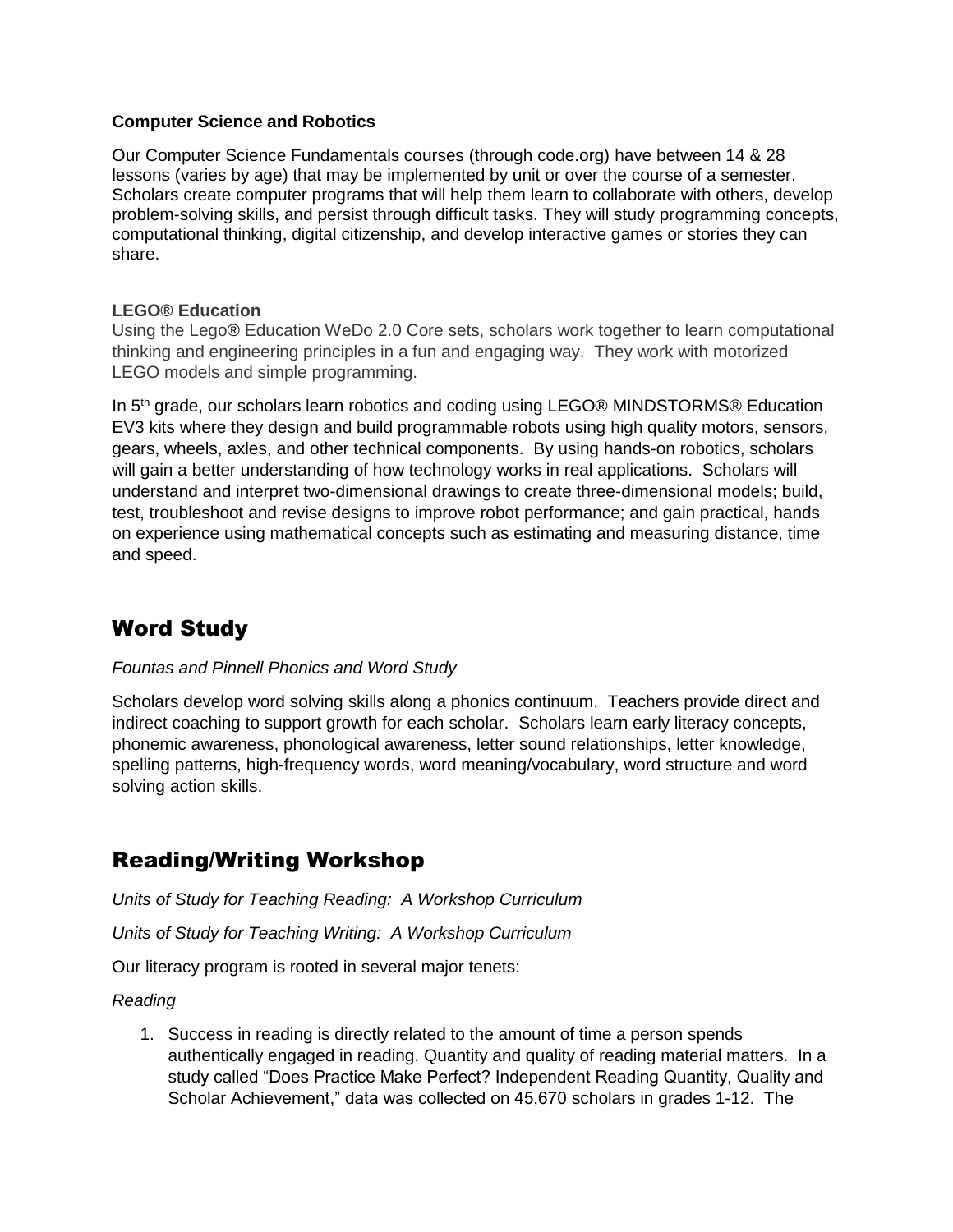results indicated that the combination of reading high-quality books in high quantity led to high academic achievement gains;

- 2. Learners need access to books that allow them to do a high volume of high success reading;
- 3. Scholars need to read increasingly complex texts appropriate for their grade level;
- 4. Learners need direct, explicit instruction in the strategies of proficient reading;
- 5. Learners need opportunities to talk and write in response to texts;
- 6. Learners need assessment-based instruction, including feedback that is tailored specifically to them.

#### *Writing*

- 1. Writing should be taught like any other basic skill, with explicit instruction and ample opportunity for practice; Instruction matters- and this includes instruction in spelling and conventions as well as in the qualities and strategies of good writing;
- 2. Scholars deserve to write for real, to write the kinds of texts that they see in the worldnonfiction chapter books, persuasive letters, stories, lab reports, reviews, poems- and to write for an audience of readers, not just for the teacher's red pen;
- 3. Writers write to put meaning onto the page. Scholars will especially invest themselves in writing if they write about subjects that are important to them. The easiest way to support investment in writing is to teach our scholars to choose their own topics (most of the time);
- 4. Scholars deserve the opportunity and instruction necessary to cycle through the writing process as they write: rehearsing, drafting, revising, editing and publishing their writing;
- 5. Writers read. For children to write well, they need opportunities to read and hear texts read, and to read as insiders, studying what other authors have done and that they too could try.
- 6. Scholars need clear goals and frequent feedback. They need to hear ways their writing is getting better and know what the next steps might be.

In our reading and writing program, scholars are reading authentic texts and writing for an authentic audience. They receive individualized support based on the learning progressions, which allows us to support a range of learners.

# Number Corner/Number Talk

A skill-building program that revolves around the classroom calendar, providing daily practice as well as continual encounters with broader mathematical concepts. Number talks offer daily, short, structured ways for scholars to talk about math with their peers. Number talks are designed to build number sense, or the ability to play with numbers flexibly, perform calculations quickly, and visualize problem solving strategies. Scholars who have strong number sense solve problems in more than one way.

# Math Workshop

Learning is designed through content-rich tasks which draw upon everyday mathematics situations, and which are designed to have multiple entry points and solution paths. We focus on developing scholars' deep understanding of mathematical concepts, proficiency with key skills, and the ability to solve complex and novel problems. Our curriculum blends direct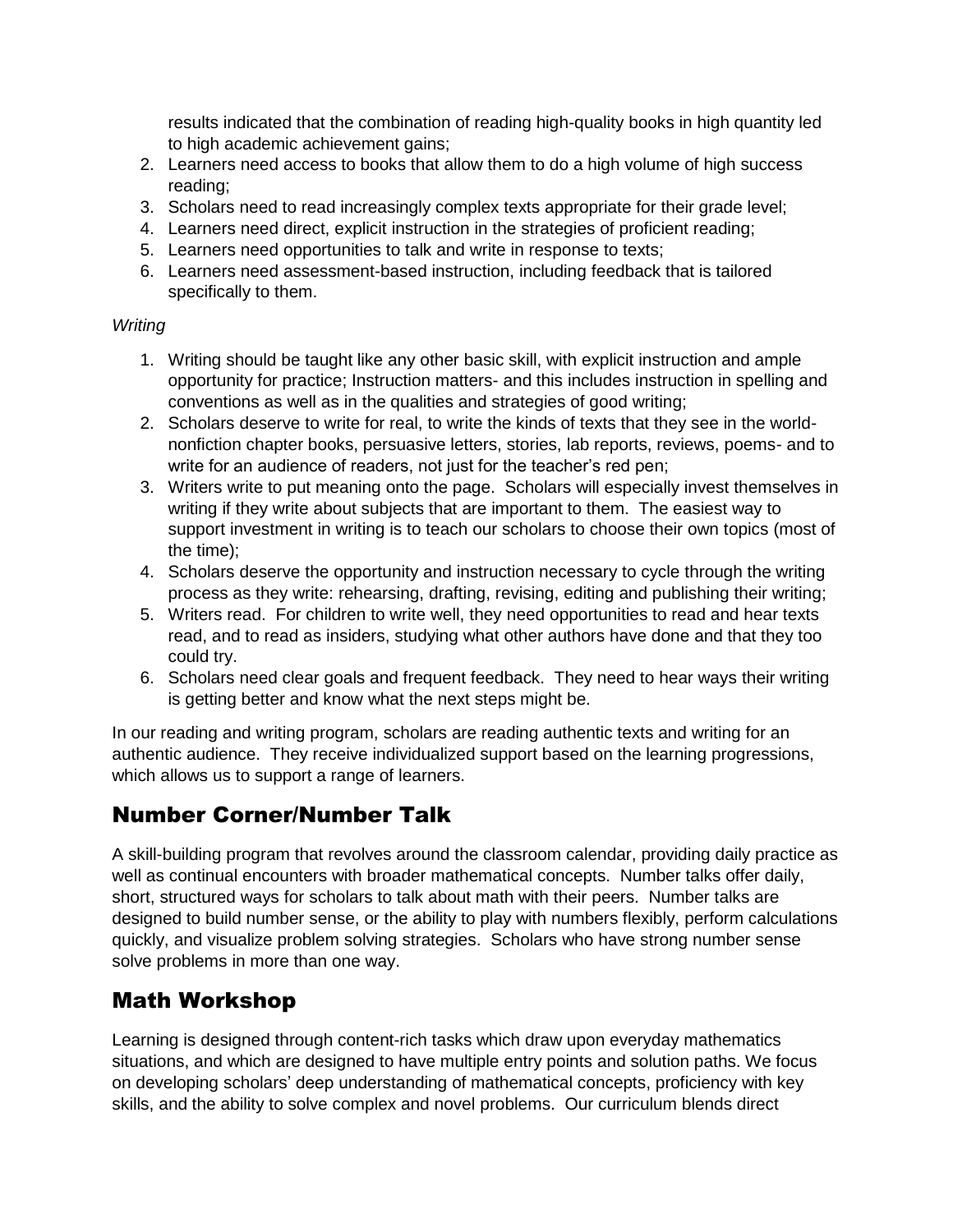instruction, structured investigation, and open exploration. Classrooms feature a combination of whole-group, small group, and independent activities that are problem centered. We develop mathematical thinking and reasoning abilities through age appropriate problems and investigations in the areas of number, operations, algebraic thinking, measurement, data, and geometry. Some of these problems and investigations grow out of ventures into everyday life reading stories, playing games, drawing pictures, building structures, making collections, and conducting simple hands-on science experiments—while others delve more deeply into the world of mathematics itself. Scholars are encouraged to explore, develop, test, discuss, and apply ideas: to see mathematics as something that is fluid, vibrant, creative, and relevant.

# Social Studies

More than fifteen years ago, Washington passed a landmark school improvement act and set out to create an education system that can "provide scholars with the opportunity to become responsible and respectful global citizens, to contribute to their economic well-being and that of their families and communities, to explore and understand different perspectives, and to enjoy productive and satisfying lives." (RCW 28A.150.210)

Social studies education contributes to developing responsible citizens in a culturally diverse, democratic society in an interdependent world. Social studies equips scholars to understand their own power and their own responsibility as citizens of the world's most powerful democracy. It equips them to make sound judgments and to actively contribute to sustaining a democratic society, to good stewardship of the natural environment, and to the health and prosperity of their own communities.

There are five EALRS for social studies – one each for civics, economics, geography, and history, and one for social studies skills, which describes the research, reasoning, and analytical skills scholars should be able to apply to each of these disciplines.

The Hazelwood program focuses on the following areas:

- 1. Knowledge of history, geography, civics and economics is fundamental to scholars' ability to understand the world we live in;
- 2. Inquiry, interpersonal relations, and critical reasoning skills include the ability to gather, interpret and analyze information, to engage in respectful and productive civic discourse, and to draw conclusions consistent with one's own values and beliefs
- 3. Respect for the values of a diverse and democratic society motivates scholars to safeguard their own rights and the rights of others and to fulfill their responsibilities as citizens in a democracy.
- 4. A commitment to civic participation is the result of social studies education that includes opportunities for scholars to understand and experience their own power to make a positive difference through service to their communities and the world.

To develop these capacities in all scholars, the social studies Grade Level Expectations are based on these principles:

Focus on enduring understanding. The GLEs focus on the big ideas in civics, economics, geography, and history that will help scholars understand and analyze the world. Facts are critically important – but facts should be the building blocks for understanding trends, ideas, and principles, not stand-alone bits of memorized data.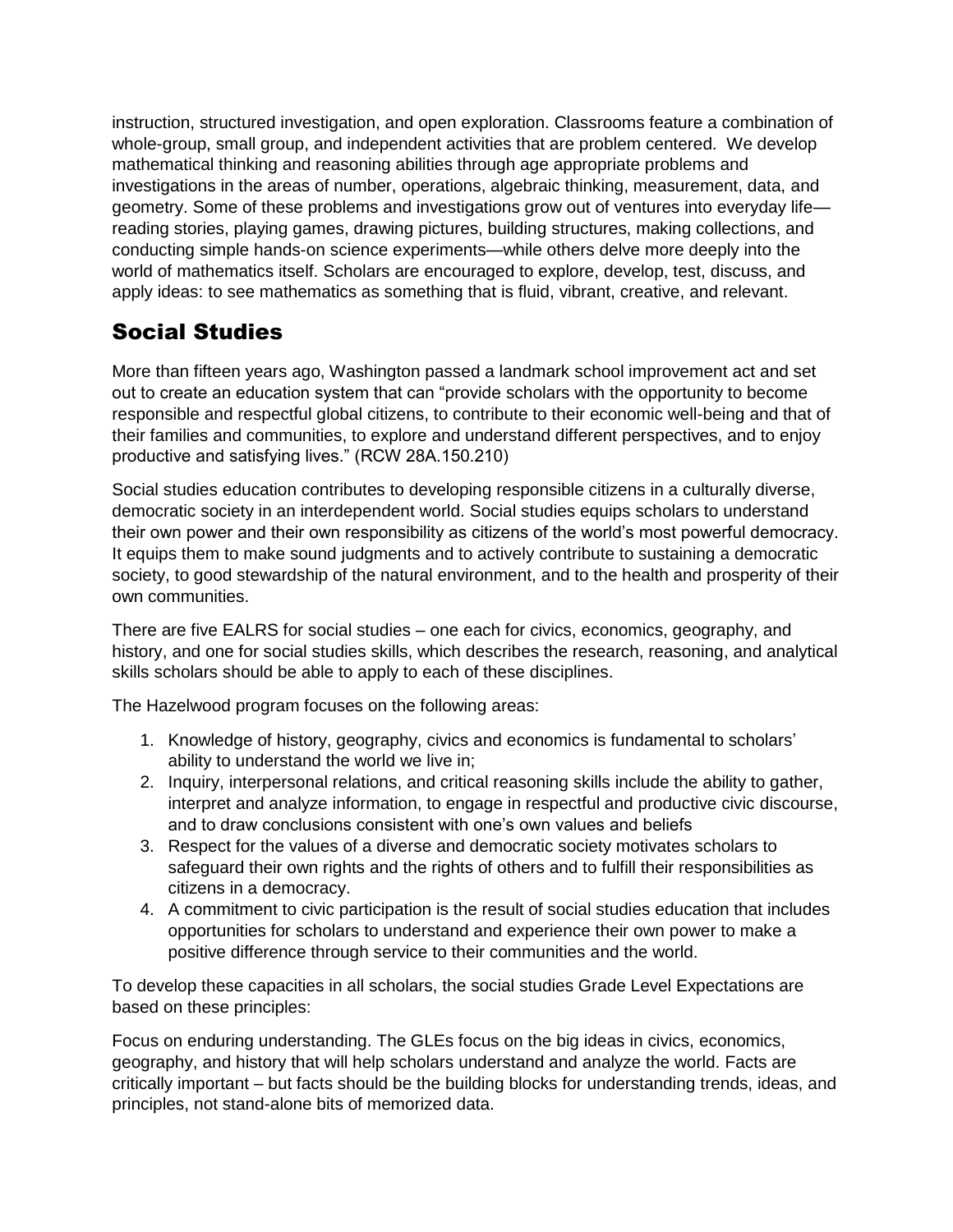- Promote authentic intellectual work. Scholars should have the opportunity to engage in disciplined inquiry, to construct their own knowledge through independent research and analysis, and to develop skills and understandings that have value beyond school.
- Strike the right balance between depth and breadth. It would be impossible to teach scholars about every important topic in socials studies and, at the same time, to provide scholars with the in-depth learning experiences they need to become skilled researchers, analysts, and practitioners of democratic values.
- Incorporate multiple perspectives and cultural awareness. Scholars in our schools come from a wealth of cultural backgrounds. All scholars must find relevance to their own frame of reference, and respect for their group's historical perspective in the social studies curriculum. Moreover, all scholars should learn to identify and analyze the perspectives of the authors they read.
- Reference events and issues from near and far, and now and then. Best practices in social studies embed geographic, economic, historical, and civics skills and concepts within a context. Logical chronological and regional contexts are provided in the GLE examples to facilitate this. (Ref: OSPI)

# Fine Arts

At Hazelwood, all scholars have the opportunity to learn through quality arts instruction supported by Washington State Arts Learning Standards and National Standards. The K-5 music program develops skills in singing; playing instruments; musical literacy, provides exposure to a wide variety of music of diverse styles and cultures, provides opportunities for musical creativity, and provides experiences that will lead scholars to value music in their lives. The arts integrate all other subject areas to create learning opportunities for all learners and supports scholar preparation for lifelong learning.

# Physical Education

Physical education's goal is to develop physically literate scholars—scholars who acquire the knowledge and possess the skills needed to engage in meaningful and health enhancing lifetime physical activity. Using the Washington state's 2016 Physical Education K-12 learning standards, Hazelwood PE teachers will design, implement and assess scholar learning. Our elementary scholars gain the foundation of basic movement, motor skills and fitness concepts.

# Library

The RSD Library Information and Technology Literacy (LIT) program is designed to teach all our scholars 21<sup>st</sup>century information literacy skills that will support them while they are in school and long after they graduate. Today's scholars must be able to solve problems, collaborate on decisions, and communicate well while dealing with massive amounts of information in a variety of formats.

The LIT program takes the lead in information literacy instruction, teaching all scholars to be critical consumers and producers of information in a variety of formats. The RSD Library Information and Technology Literacy program also establishes and models a powerful, ubiquitous culture of reading for enjoyment and understanding.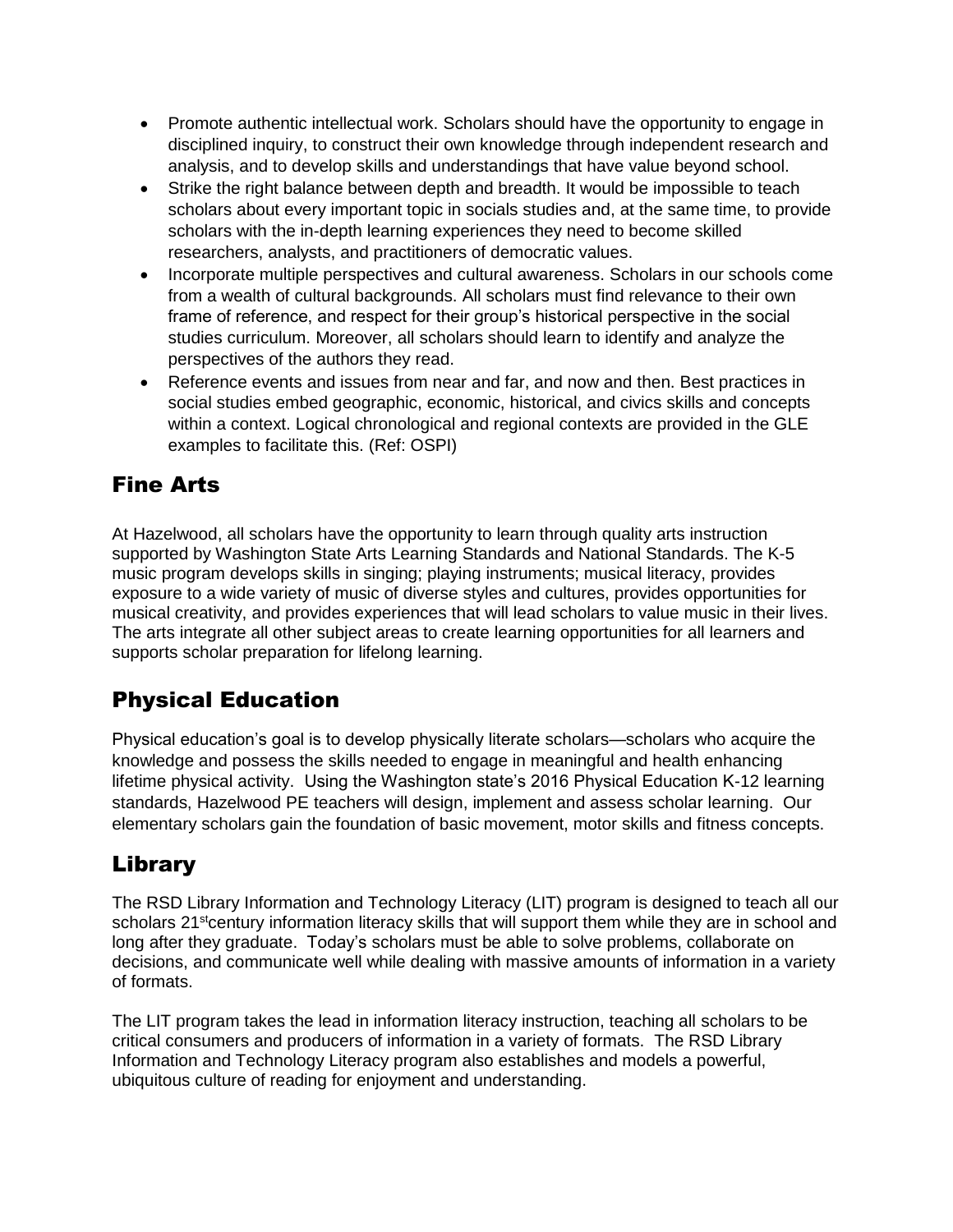LIT skills are enhanced when integrated with the classroom curriculum.

# Highly Capable Program

The Renton School District believes that scholars who have been identified as highly-capable should have the opportunity to develop their strengths and talents through a rigorous academic program which enriches and extends the adopted curricula; honors scholars' unique gifts, interests, and learning styles; and promotes higher-order, creative, and critical thinking.

#### **The Program Goals**

- $\circ$  Provide an opportunity for highly-capable learners to interact with peers of like abilities in order to promote a healthy self-concept relative to their giftedness.
- $\circ$  Provide an environment which encourages divergent thinking, creative problem-solving, and higher-level thinking.
- $\circ$  Provide leadership and participatory opportunities which will enhance the community and society.
- o Provide opportunities for self-directed learning.

Our work is influenced by the National Association for Gifted Children's (NAGC) programming standards. With differentiation as a focus, teachers implement the Washington State English Language Arts and Mathematics Common Core Standards as well as other content area standards. Teachers also use their knowledge of scholars and on-going assessments to provide multiple mediums in which scholars can show their knowledge and skills based on their strengths and areas for growth.

# Special Education Program

The district recognizes that scholars whose disabilities adversely impact their educational performance and who require specially designed instruction, have potential for improving educational performance when they receive special education and related services tailored to fit their needs.

Each eligible special education scholar in the district shall be afforded a full education opportunity. This goal shall be met, consistent with the state's goals, by ensuring the provision of a free, appropriate public education; by complying with state and local procedures; and by improving performance goal indicators. Special education programs for scholars eligible for special education shall be an integral part of the general education programs of the district and shall operate in compliance with federal and state requirements governing special education. The district provides a continuum of placement options which may include services within and outside the district depending on individual scholar needs.

Not all scholars with disabilities are eligible for special education services. The needs of each scholar shall be addressed individually and, if appropriate, the scholar shall be provided appropriate accommodations or modifications required under § 504 of the Rehabilitation Act and in accordance with district policy and procedures.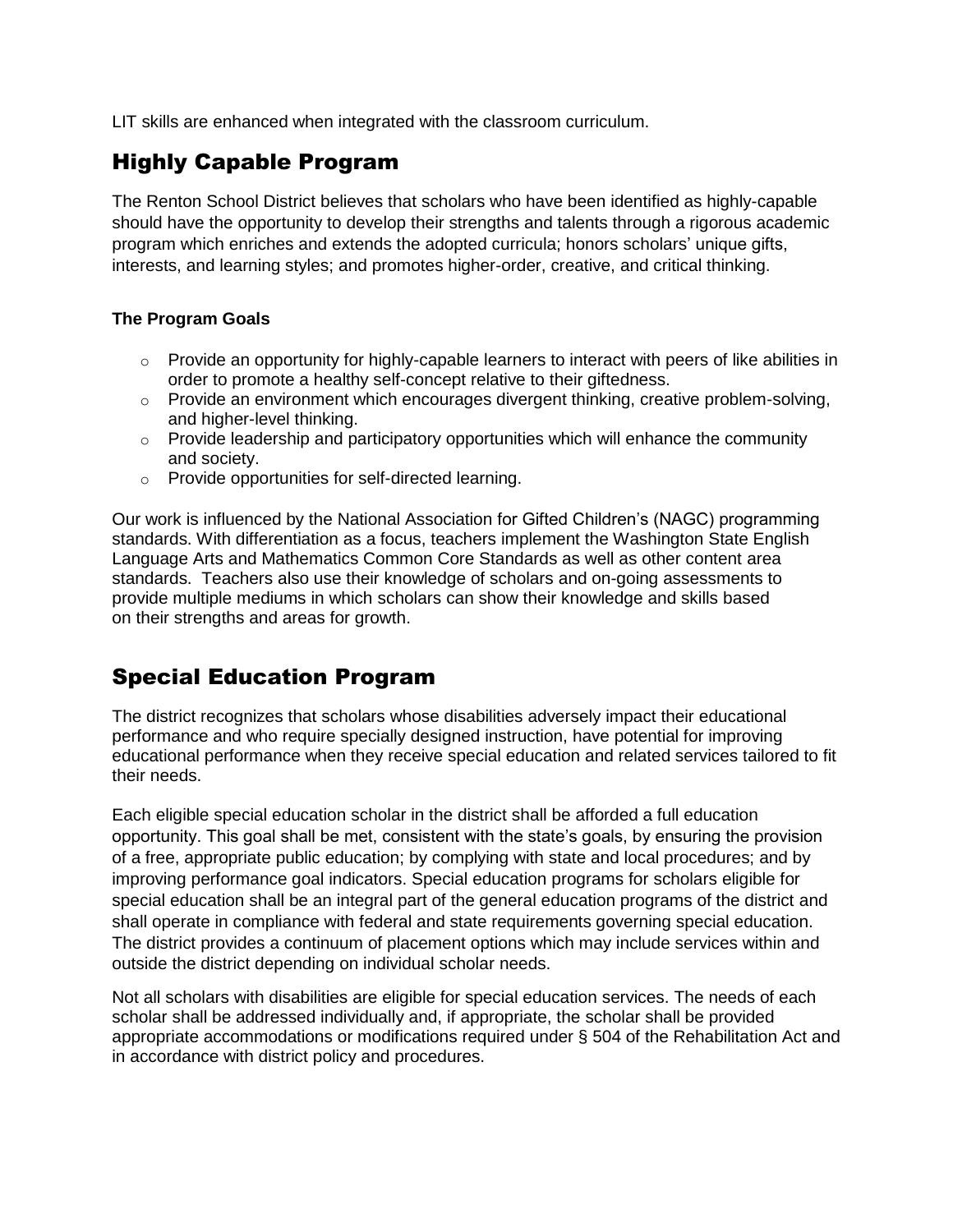# Learning Assistance Program (LAP)

The Renton School District's LAP mission is to provide intensive intervention for scholars below standard in reading. The goal of the program is to accelerate learning for these scholars and bring them quickly to standard.

Scholars qualify for additional reading support based upon multiple measures including the Smarter Balance Assessment, Fountas and Pinnell Benchmark Assessment and other district assessments. Each elementary school identifies the scholars who are struggling the most to achieve standard and uses the results of district assessments to support scholars with additional reading instruction. Scholars served in LAP are taught by highly trained classified and certificated staff members in small group or one-on-one settings during the school day.

Scholars served in LAP work on reading skills and strategies tailored to their needs. Instruction may be focused on developing foundational skills and comprehension using a program called Leveled Literacy Intervention (LLI). Some scholars receive additional support in building vocabulary and oral language comprehension through shared reading and a program called "Let's Talk About It!" All intervention programs used in Renton School District are researchbased and align to the core curriculum.

# English Language Learning Program (ELL)

Renton School District offers an English Language Learner (ELL) program to scholars who need to develop English proficiency. We offer research-based instruction from ELL teachers in collaboration with mainstream teachers to effectively teach ELL scholars listening, speaking, reading and writing skills.

• 18% of scholars in the Renton School District are enrolled in the ELL program.

• The number of ELL scholars served in the Renton School District has increased by 67% in the last 10 years.

• At least 85 home languages or dialects are spoken by Renton School District scholars.

#### **Kindergarten**

Renton School District trains its teachers in the SIOP method of instruction to ensure their instruction is accessible to ELL scholars. The language-rich environment of the kindergarten classroom is the ideal place for scholars to build their language skills. Kindergarten teachers collaborate with ELL staff to meet the needs of ELL scholars.

#### **Elementary**

Renton School District trains its teachers in the SIOP method of instruction to ensure their instruction is accessible to ELL scholars. Scholars in grades 1-5 participate in their regular classes with their peers. They may receive specialized ELL instruction in small groups inside or outside of the classroom based on each scholar's proficiency and grade levels.

#### **NEWCOMER**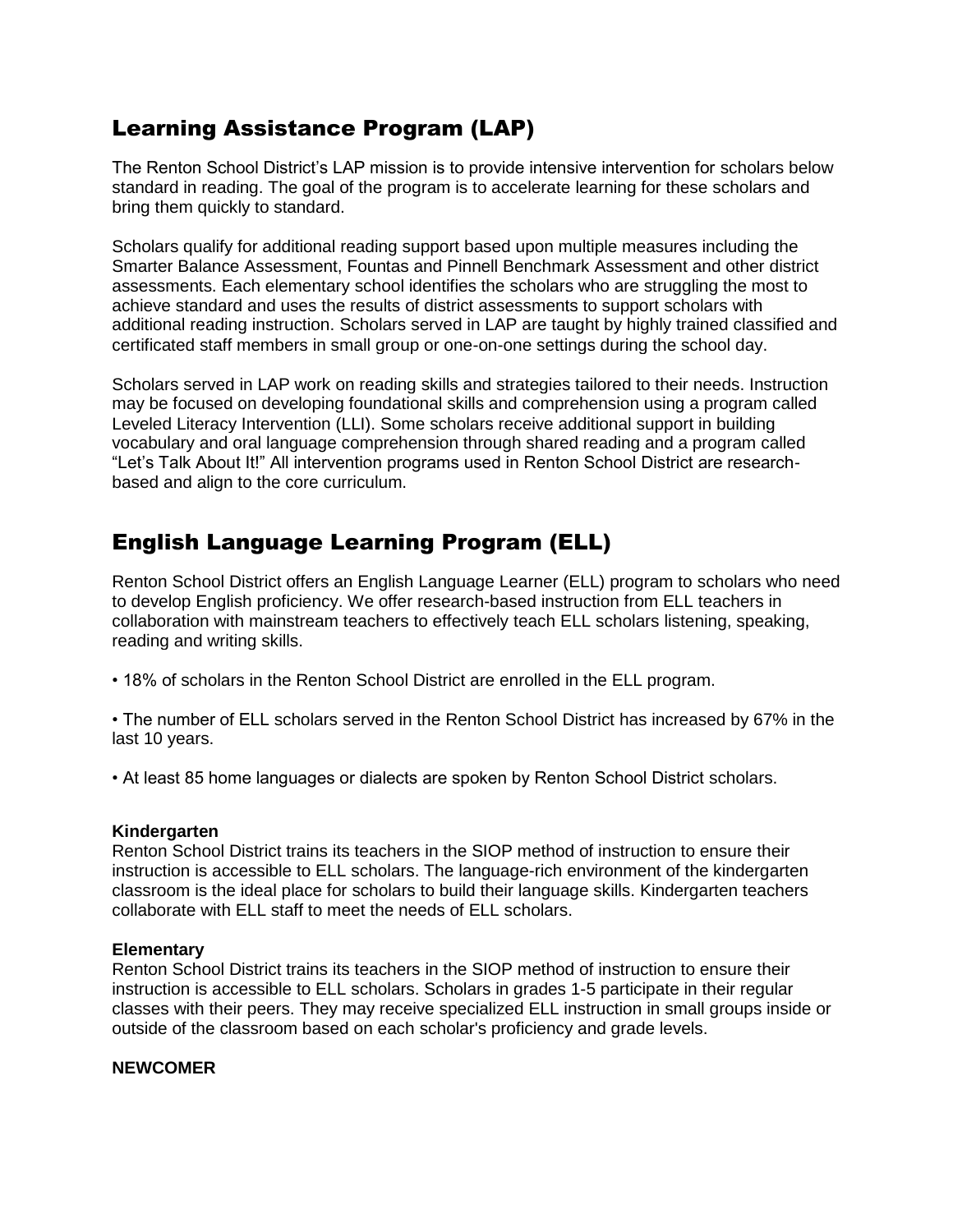This is a year-long course that focuses on English language acquisition. This class is a total of 3 hours throughout the day. Scholars learn basic English language skills to be able to communicate and participate within their general education classes.

#### **BEGINNING LANGUAGE ARTS-ELL**

This is a year-long course that focuses on English language acquisition. Scholars are enrolled concurrently in Beginning Language Arts and Beginning Support focusing on English Language instruction to develop skills to comprehend and communicate in reading, writing, listening, and speaking using the English language.

#### **BEGINNING SUPPORT-ELL**

This is a year-long course that focuses on English language acquisition designed to reinforce and supports scholar's language acquisition in reading, writing, listening, and speaking.

#### **INTERMEDIATE LANGUAGE ARTS-ELL**

This is a year-long course that focuses on English language acquisition. This course emphasizes and develops English language skills within the areas of reading, writing, listening, and speaking.

#### **INTERMEDIATE SUPPORT-ELL**

This is a year-long course that focuses on English language acquisition designed to reinforce and supports scholar's language acquisition in reading, writing, listening, and speaking.

#### **ADVANCED LANGUAGE ARTS- ELL**

This is a year-long course that focuses on English language acquisition. This course makes provision for further development of English language skills in reading, writing, listening, and speaking.

# McKinney-Vento Homeless Education Support Program

In an effort to strengthen education support for scholars who find themselves and their families in temporary homeless circumstances, the U.S. Federal Government has passed the McKinney-Vento Homeless Assistance Act (42 U.S.C. 11431). The term "homeless children and youth" means individuals who lack a fixed, regular and adequate nighttime residence. This includes scholars living in:

- Double-up housing with other families or friends.
- Runaway/homeless youth shelters (even if parents invite the youth home).
- Hotels or motels.
- Shelters, including domestic violence shelters.
- Cars, abandoned buildings, parks, the streets or other public spaces.
- Campgrounds or inadequate trailer homes

#### **Scholars in homeless situations have the right to**

Get help enrolling and succeeding in school from the district's liaison for the Education of Homeless Children and Youth or from a designated building contact.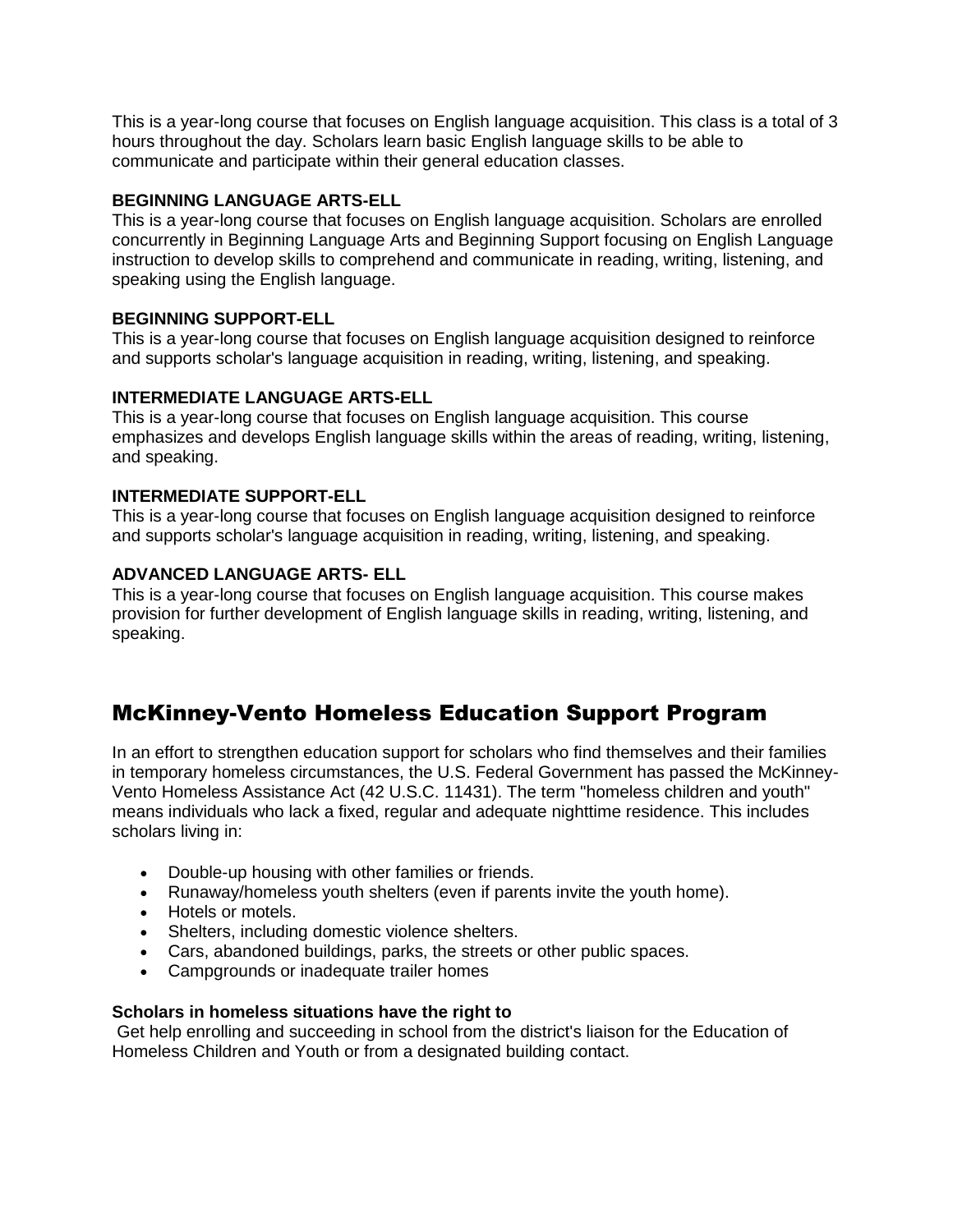- Stay in the school they went to before becoming homeless or whatever school they were enrolled in last, even if they move out of the district, or they can choose to go to the local school in the area where they are living.
- Get transportation to their school of origin provided or arranged by the school district, or a joint effort among school districts.
- Receive the same services and access to special programs as provided to all other scholars.

For enrollment or transportation assistance please contact us at 425-204-4550.

# Native American Education Program (NAEP)

The Renton School District participates in the Native American/Alaska Native Education Program, serving Native American and Alaska Native scholars at the elementary, middle and high school level. This program is funded by Federal Title VII Grant monies based on Native American scholar counts and administered through Scholar and Family Support Services.

#### **Native American/Alaska Native Education Program mission is:**

- To assist our Native American/Alaska Native scholars in fulfilling their academic education.
- To preserve and enlighten an understanding of Native culture within the school and their community.
- To inspire and enable all scholars to realize their full potential and to become responsible, successful and caring adults.

For more information about the Native American/Alaska Native Program Contact:

#### **Tommy Segundo (Haida/Katzie)**

Native American Education liaison thomas.segundo@rentonschools.us

#### **Who is eligible for services?**

To be eligible for these program services, a scholar must complete a [Title VII Indian Certification](http://sde.ok.gov/sde/sites/ok.gov.sde/files/ED_506_form_exp%2031%20Jul%202019.pdf)  [form](http://sde.ok.gov/sde/sites/ok.gov.sde/files/ED_506_form_exp%2031%20Jul%202019.pdf)

This form certifies that a scholar is enrolled in a district school. The program provides services for all scholars who meet any of the following qualifications:

- Member of a tribe, band or other organized group of Indians including those terminated since 1940
- Child or grandchild of any such member mentioned above
- An Eskimo, Aleut or other Alaska Native
- Considered by the Secretary of the Department of Interior to be a Native American or Alaska Native

#### **Benefits of the Native American/Alaska Native Education Program include:**

Increased academic achievement by improving school performance K-12<sup>th</sup> grade.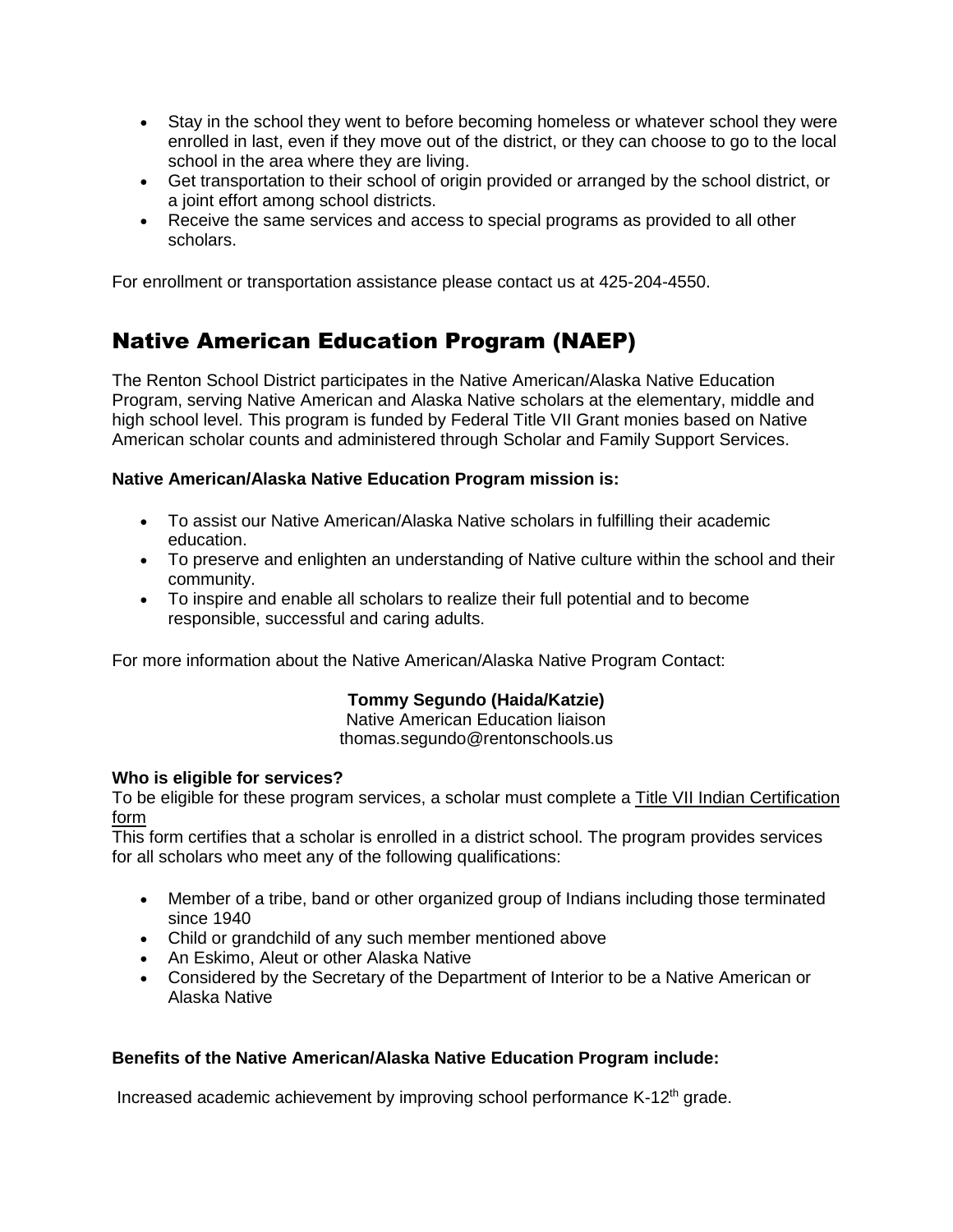- Increased knowledge of cultural identity and awareness, within an urban school setting.
- Increased school attendance with those scholars who have a high rate of absenteeism.
- In-court advocacy for Native youth and their parents regarding the BECCA Bill, No Child Left Behind and other juvenile issues.
- Advising and referrals to outside community agencies based on identified scholar and family needs.
- Assistance for scholars and families needing confidential drug and alcohol referrals.
- Facilitation for the higher education application process (college and vocational schools) for high school seniors and their families.
- Assistance for accessing scholarships and financial aid through Native American/Alaska Native agencies, organizations and corporations.
- Advocate for scholars and their families regarding Special Education and IEP's.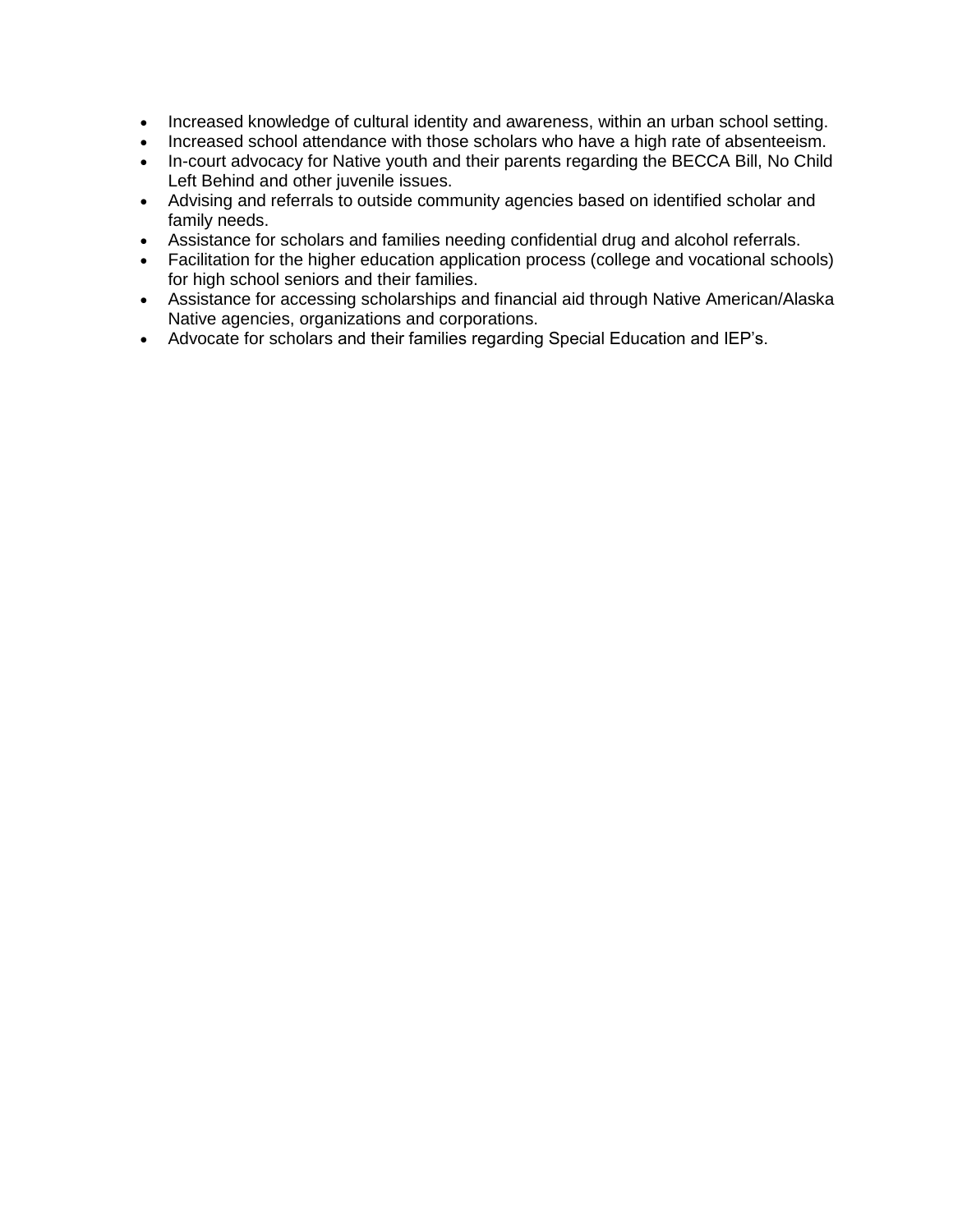# Hazelwood Elementary School Operating Procedures

Hazelwood Elementary School strives for excellence in all areas of school operation and management. Our goal is safety first! Please support our efforts by abiding by the policies outlined below.

# Arrival

Upon arrival at school, kindergarten scholars will report to the cafeteria where they will be supervised and sit in a designated area with their classroom. Scholars in grades 1 - 5 will report to the undercover area on the playground where they will be supervised and line up by classroom. There is no recess before school, as we do not have enough supervision available to have all scholars playing at one time.

Buses typically arrive between 8:15 a.m. and 8:30 a.m. Scholars who are brought to school by a parent or caregiver or walk/bike to school should arrive no earlier than 8:15 a.m. or 9:45 a.m. on Friday, unless on safety patrol. There is NO supervision on the playground prior to arrival or after dismissal. Scholars will not be able to wait in the office before and/or after school on a regular basis, only in emergency situations.

We, at Hazelwood Elementary, encourage independence. After the first week of school, scholars dropped off by their parents will enter the building by themselves through the north doors. Parents are not permitted to walk with their child to the classroom.

# **Dismissal**

School is dismissed at 3:10 p.m. Buses leave at approximately 3:17 p.m. Parents picking up scholars should be here at 3:10 p.m. No scholars are allowed on the playground after school, unless under direct supervision of a parent or guardian.

# Early Dismissal

If your child is to be dismissed before the regular time, please call or send a note of explanation. We will call your child out of class when you arrive in the office to sign him/her out of school. Dismissal after 2:45 p.m. is highly discouraged, as teachers are wrapping up the day with scholars and dismissal at this time can be very disruptive.

# Transportation Changes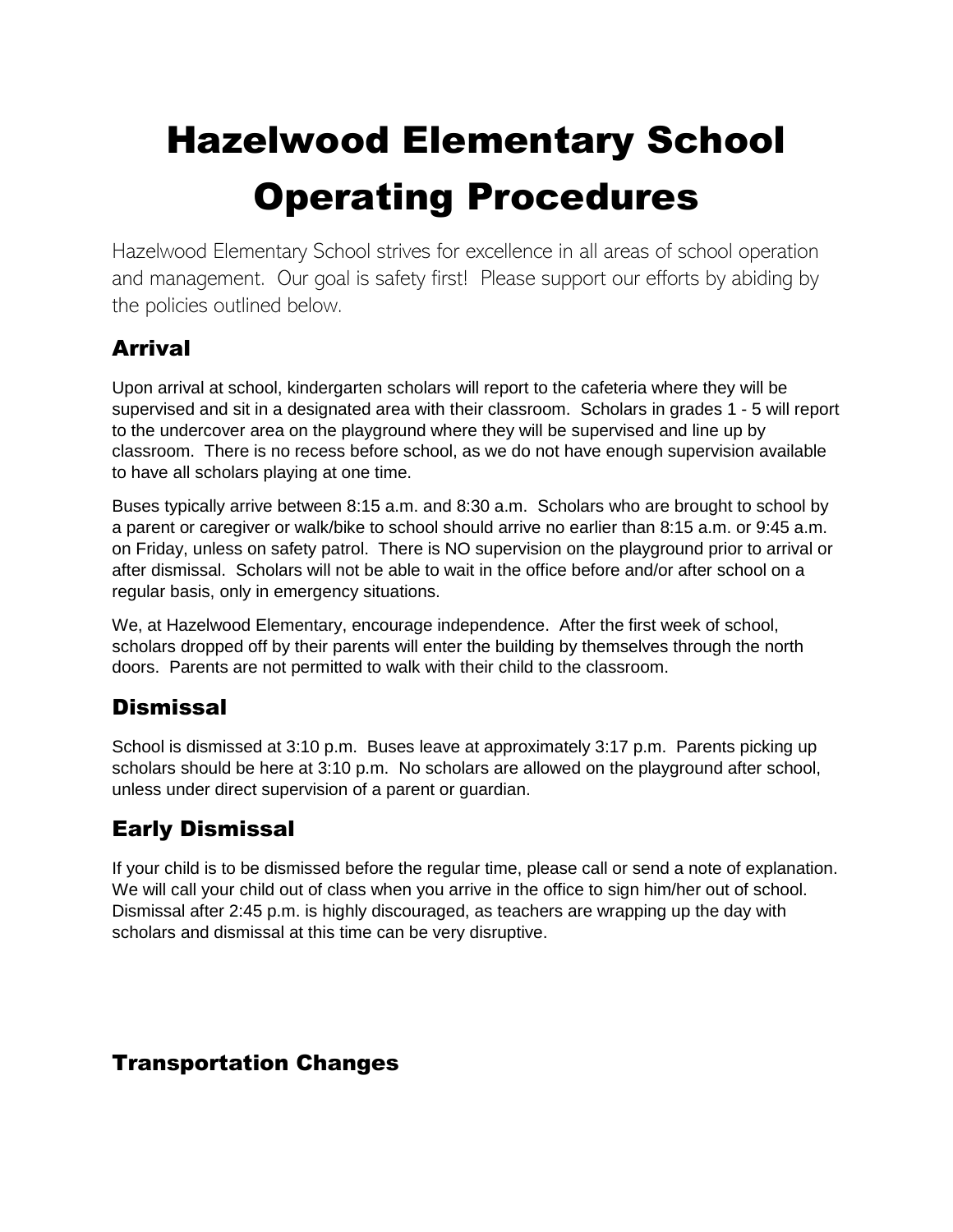Any changes, to a scholar's normal mode of transportation home, must be communicated by phone or by parent written note, to the Hazelwood office staff. You may reach us at 425-204- 4550 and we will pass the information onto your child's teacher. Please do not email your wishes to the teacher, as they often do not have time to read their email during the instructional day.

If scholars need to ride a bus they usually do not ride, or if they are to get off at a different bus stop, a note of explanation signed by a parent must be brought to the office. The office will then issue a bus pass.

# Late Pick-up Policy

Scholar safety is the highest priority of the Renton School District. Therefore, we make every effort to ensure that all scholars are under appropriate supervision until they return to you at the end of their school day.

For that reason, we are concerned about scholars who are left after dismissal time or who are brought back to school because no one is there to meet the bus. The school is not, and cannot be, staffed to provide supervision for scholars in these situations; hiring extra personnel to supervise is beyond our financial resources. In addition, children can feel confused and apprehensive when they are not picked up on time.

When there are two occurrences of children being returned to school or not picked up within 15 minutes after dismissal, the child's parent/guardian will receive a letter. If there is a third instance, an appointment will be scheduled for the parent/guardian to meet with either Mrs. Tymczyszyn or Mr. You to help formulate a solution.

If you wish, we can provide you with day care information in the Hazelwood area. Please contact our school office at 425/204-4550 for a list of day care providers.

# Attendance Information

Regular and punctual attendance is extremely important to your child's success in school. We encourage you to help your child develop these good habits. However, when absences or late arrivals are necessary, please do the following:

**Call the attendance line (425-204-4560) before 9:00 a.m. to let us know of the absence or late arrival**. This line is available to take your messages 24 hours a day. Please give your child's name, the date(s) of the absence and the reason. You may also excuse the absence via e-mail. Please send your child's name, teacher, date and reason for absence to hazelwoodattendance@rentonschools.us

If you are unable to call the attendance line or send an e-mail, please send a note with your child when he/she returns to school. Be sure to include your child's name, the date(s) of the absence and the reason.

If we do not receive a morning call or e-mail, you will receive an automated call from School Messenger to verify your child's whereabouts; this verification call is for your child's protection. If a scholar is absent 50% of the day, they are absent the entire day.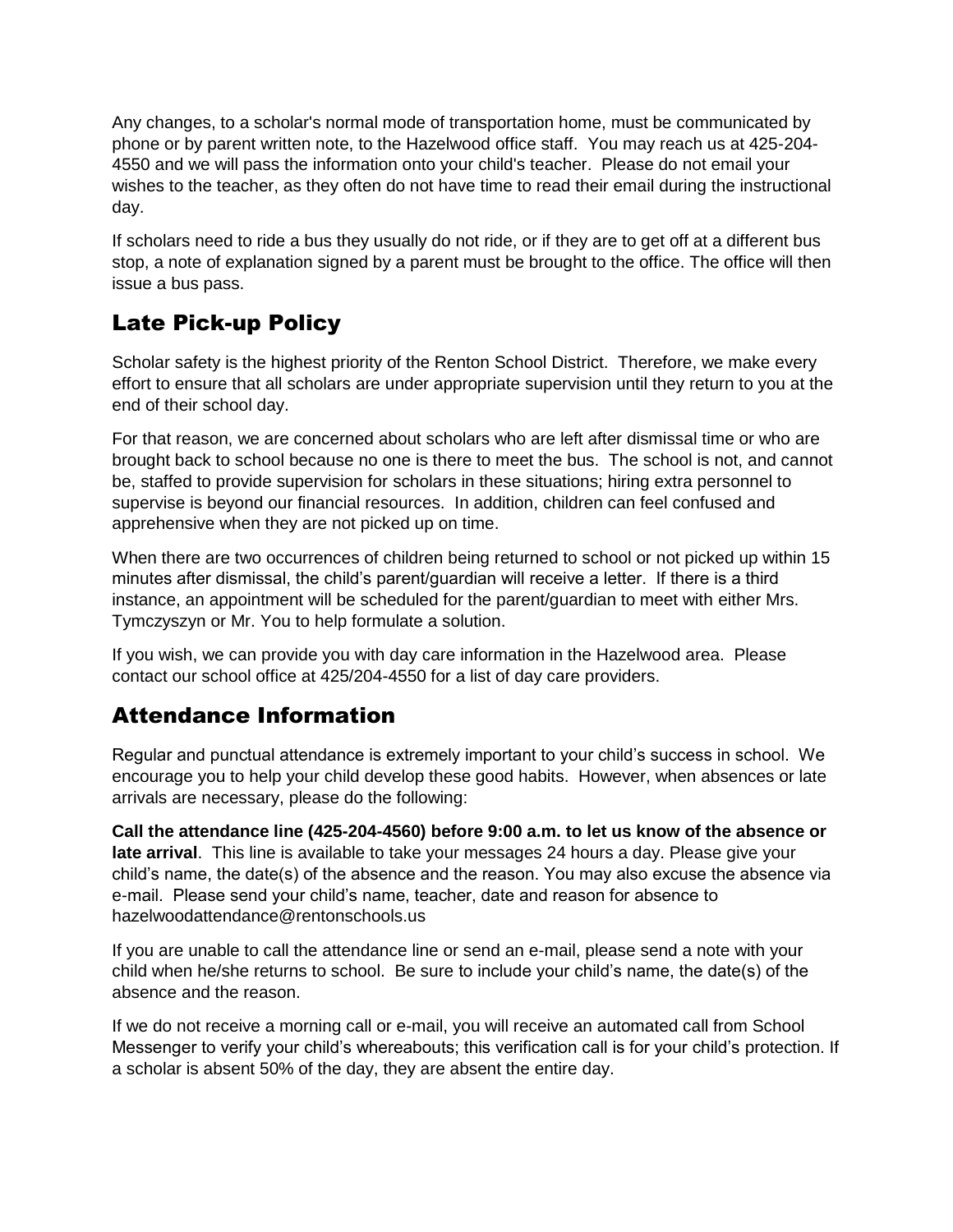# Absences

#### **Statewide Definition of Excused and Unexcused Absences – From WSSDA**

In the 2011-13 biennial state operating budget, the Superintendent of Public Instruction was directed to establish a standard statewide definition of an "excused" absence. The budget also requires that school districts report "unexcused" absences data by school based on the new definition.

#### Statewide Definition:

**Excused Absences** – the following are valid excuses for absences, to be verified through appropriate documentation:

- A. Participation in a state, district or school approved activity or instructional program;
- B. Illness, health condition or medical appointment (including medical, dental, or optometry);
- C. Family emergency, including a death or illness in the family;
- D. Religious purpose including observance of a religious holiday or participation in religious instruction;
- E. Court, judicial proceeding or serving on a jury;
- F. College visitation or scholarship interview;
- G. Principal and parent, guardian, or emancipated youth mutually agreed upon approved activity; and
- H. Absence resulting from a disciplinary action (e.g., short-term or long-term suspension, emergency expulsion).

**Unexcused Absences** - Any absence from school for an entire scheduled school day or a majority of a scheduled school day is unexcused unless it meets one of the criteria above for excused absences.

The Renton School District policy allows up to 48 hours after a scholar has returned from an absence to excuse the absence. An absence cannot be excused after this 48 hour period and will remain on your child's record as an unexcused absence.

# Pre-arranged Absences

To request approval of a leave of absence for any other reason, you must complete the Hazelwood Leave of Absence Request form available in our office, **at least 48 hours prior to the date of the absence**. *Leave of Absence requests will not be approved after the date of the absence.*

Leave of Absence requests are considered on a case by case basis and will **not be approved** if your child has missed more than 2 days in a given trimester (excused or unexcused).

# BECCA Law

#### Truancy is prohibited by Law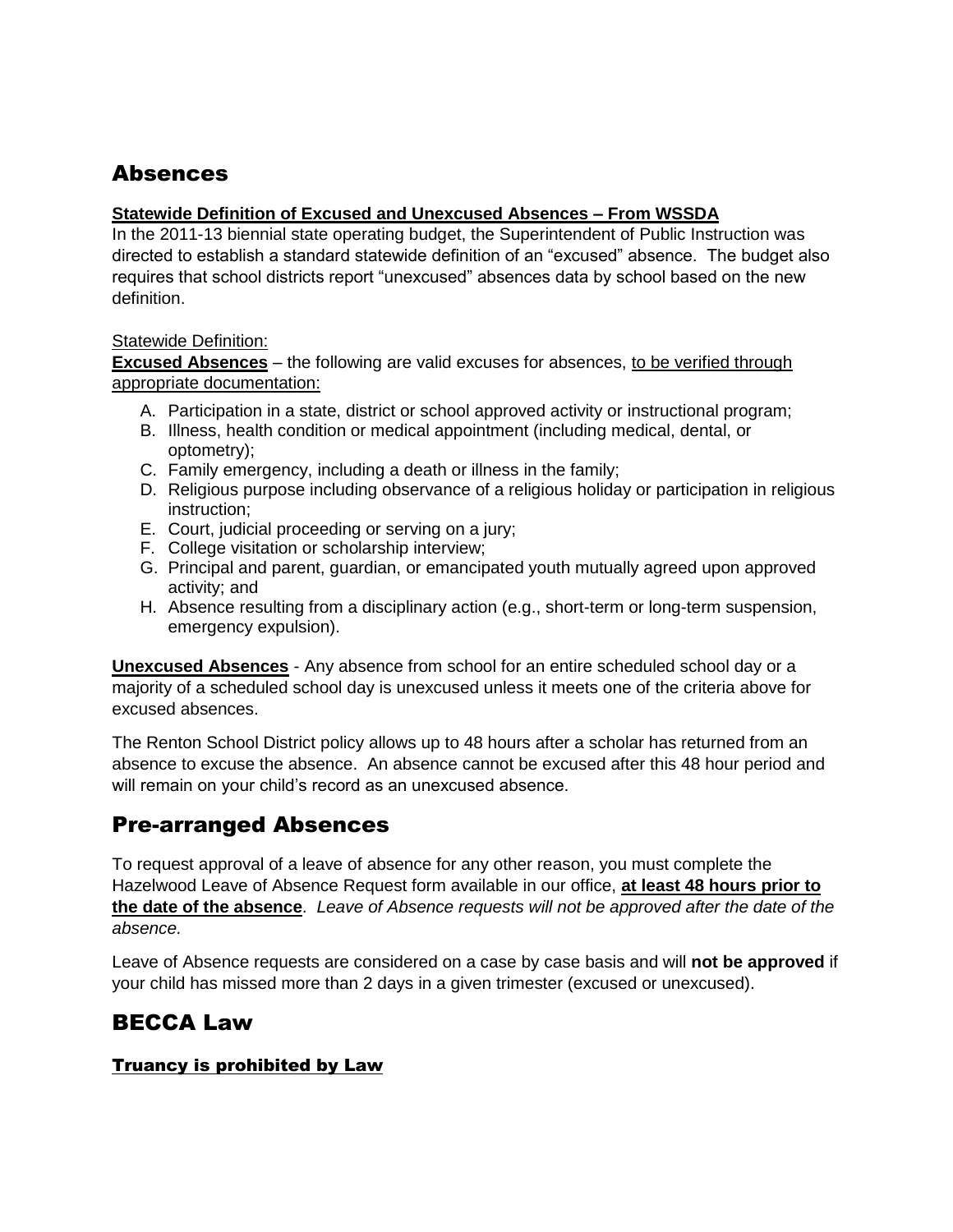In Washington State, it is the law that all children between the ages of 6 and 18 must attend school unless they attend a private school, are home schooled, have graduated, or acquired a GED. \*

Washington's Truancy Law, often termed "the BECCA Bill," is intended to stop truancy before it becomes a problem. The law requires only one thing of scholars: Attend school. If a scholar does not attend school, the law requires the school district to take action.

RCW 28A.225 States

- **One (1) or Two (2) Unexcused Absences-** After a single unexcused absence the school must contact the parents. This is generally done by a phone call or letter. After the second absence the school is required to schedule a conference with the parent and scholar to discuss solutions to the truancy problem.
- **Five (5) Unexcused Absences-** After five (5) unexcused absences in a month, the school may take stronger steps to end the truancy problem. The school may file a petition with the King County Superior Court, enter into a written truancy agreement (Stipulated Agreement) with the family, or take other reasonable action.
- **Seven (7) and Ten (10) unexcused absences-** Court action is required when a scholar has seven (7) absences in a month or ten (10) in a year. The truancy law requires that the school district files a petition in Superior Court against the scholar, parent, or both. After a petition is filed several things may happen with a scholar's case. Depending on the circumstances of each individual case, a scholar's petition may not be immediately heard in Juvenile Court.

Parents may contact the district's Attendance Liaison, Marsha Linn at 425-204-2359 for further information.

# **Transportation**

#### Buses Riders

Bus service is available to scholars living one mile or more from our school. Routing is set up by the district transportation department.

#### **Riding the bus is highly encouraged!**

*Pets, glass containers, and over-sized objects are not allowed on the bus.*

#### Driving Your Child to School

Parents may drop off and pick up their children in the Parent & Visitors parking area in the front of our building. Please use the driveway entrance to the north, by the reader board. If you are staying for any period of time, please park in the designated stalls.

If possible, due to our limited parking and large scholar population, we encourage you to arrange for transportation with the school bus.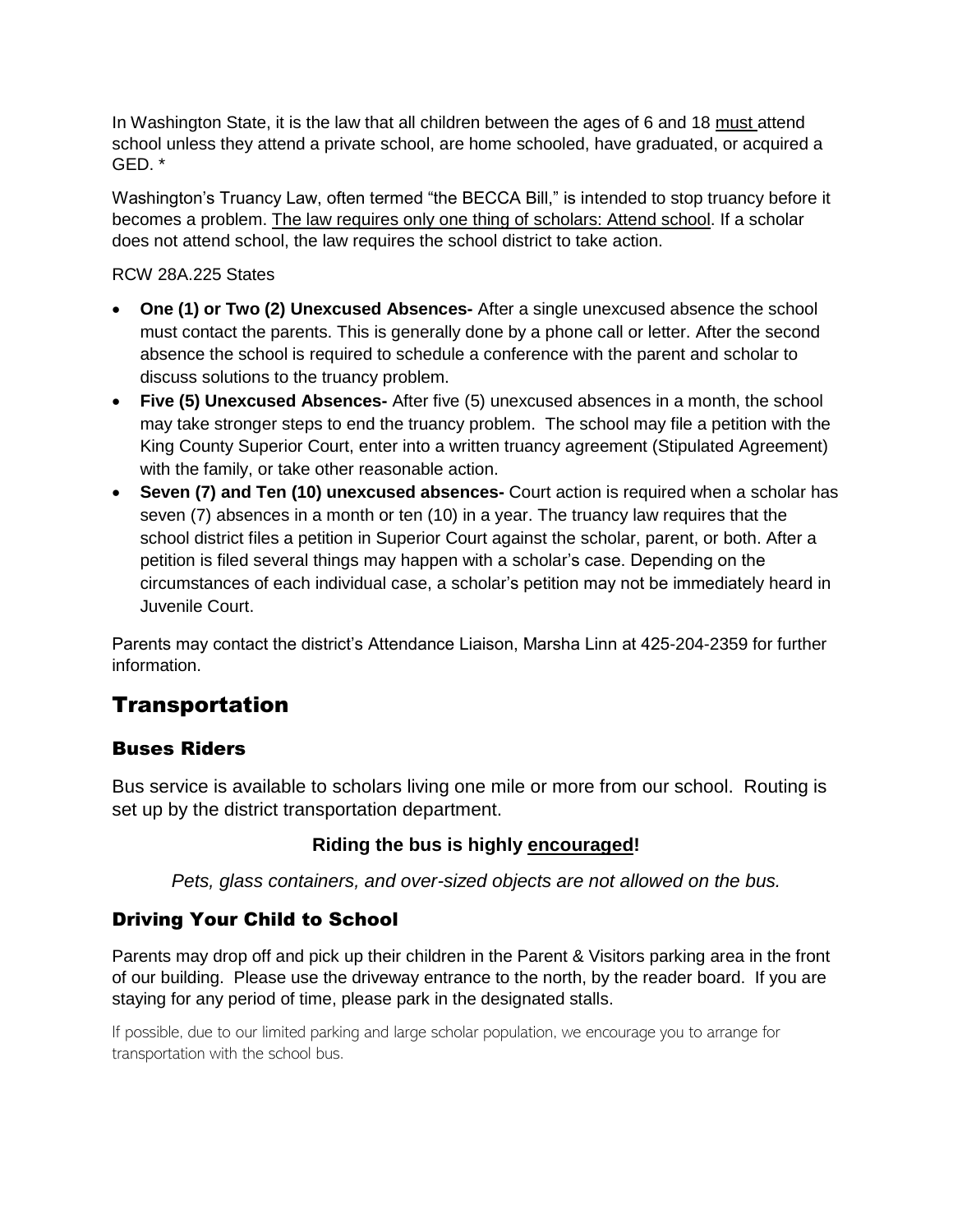#### Parking Lot Expectations

Safety is our number one priority! Please adhere to the following expectations when driving in the parking lot. Please bring patience and kindness and listen carefully to our safety patrol when arriving and departing the lot.

#### Parking Lot Speed Limit: 5 MPH ALL TIMES

Please use your assigned bus route service if possible; there is very limited parking and the parking lot is very congested.

- Approaching the Hazelwood parking lot, there are **2 traffic lanes.** The right lane is for waiting to drop-off/pick-up. The left lane is an open lane for calls to pull through. Please do not block the left lane;
- Please be courteous to others wanting to park in the designated stalls; This may mean pulling forward or backing up;
- Please wait in line; cutting the line creates an unsafe environment for our scholars;
- Please only park in designated parking spots. Handicap parking spaces are for individuals with valid permits only.

#### **DOUBLE PARKING is not allowed!**

- Children must exit and enter cars **on the curbside** when dropping off or picking up. If your child needs assistance getting into and out of the vehicle, please park your car in a designated parking space and walk.
- **Drop off and pick-up only in the designated area between the drop off signs.** Please do not drop off or pickup in front of the main office doors. If you drop off or pick up your scholar too soon, this may clog the line.
- If you are picking up your child by car after school, the line starts forming around 2:45 p.m. Please do not allow or encourage your child to walk to meet you at your car, unless you are in the designated drop-off or pick-up area.
- Please **pull all the way forward** to allow several scholars to enter/exit cars at the same time.

Kindergarten parents should park in the parking stalls and walk to the front of the building and pick up their child outside of their classroom. Children will not be allowed to get in your car by the front door.

Grade 1-5 parent pickup is at the front doors near the Commons. Scholars will need to stand behind the yellow line in front of the Commons area for safety until their ride has come to a full stop. If you wish to park you may walk up and get your scholar from this area. Scholars may not walk to your parked car unless a parent is with them.

The back parking lot is for staff and buses only during school hours. You may use this parking area for after school and evening events.

#### **Thank you for your help in keeping all scholars safe.**

#### Biking to School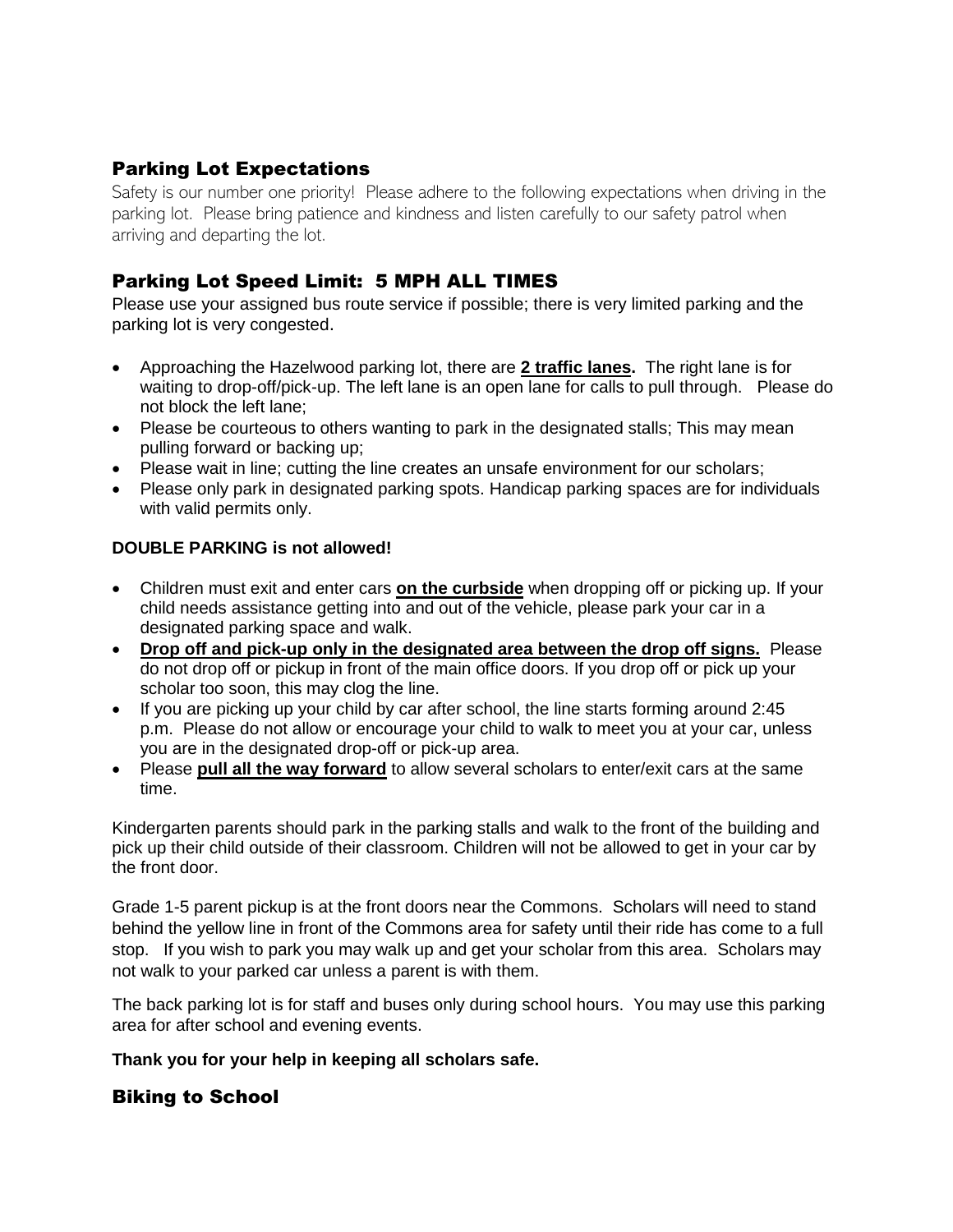With parental permission, scholars in grades 4 and 5 may ride their bikes to school. Proper helmets and bike locks are required. A bike rack is located in front of our building at the south end. Bikes are the responsibility of the child and may not be ridden during the school day. Bicycle riders are to observe the rules of the road at all times. The Renton School District is not responsible for damage to or loss of personal property.

# Communication

#### School Messenger

School Messenger is a tool for pro-actively contacting large numbers of parents via the telephone. The primary function of the system in the Renton School District is to keep parents informed of their child's attendance by delivering daily messages to the homes of those scholars who are marked absent from school.

As an added benefit, the system can send general announcement information to parents and scholars. School Messenger simplifies timely communication and creates a community of supportive parents, successful scholars, and empowered educators. Creating personal messages for attendance notification, parent reminders, and safety announcements are made easier with School Messenger. Your scholar's **primary phone number** on file is the number called for school messenger. It does not call long distance numbers automatically unless it is an emergency call, such as a school closure.

#### Inclement Weather/Emergency Bulletin/Notification

When decisions are made by the Renton School District Superintendent to delay or cancel school due to bad weather or other emergencies, the district works quickly to ensure the safety of all scholars and staff and to communicate changes to school schedules.

All parents and employees should expect to receive a call from the district's School Messenger system by 6:00 AM to the family/staff member's "primary" phone number regarding the decision to delay or close schools. Information is also provided on local radio and TV stations, posted at the top of all school/district websites [www.rentonschools.us,](http://www.rentonschools.us/) and posted on the district's Facebook (www.facebook.com/renton.schools) and Twitter (Twitter.com/Renton\_Schools). Please continue to monitor local media as it may be necessary for the district to make additional announcements and possibly changes to decisions due to changing weather conditions.

During an emergency that requires school closure or delay, please refer to the phone call or local media for changes to school schedules.

#### **WHEN BAD WEATHER CAUSES A LATE START, ALL SCHOOLS WILL START 2 HOURS LATE**

Buses will run on "LIMITED TRANSPORTATION" routes, which can be viewed online at www.rentonschools.us/Departments/Transportation/EmergencyInformation.

When schools are closed for the day, all school, after-school and community activities held in school buildings will be cancelled, including all scheduled home and away athletic events.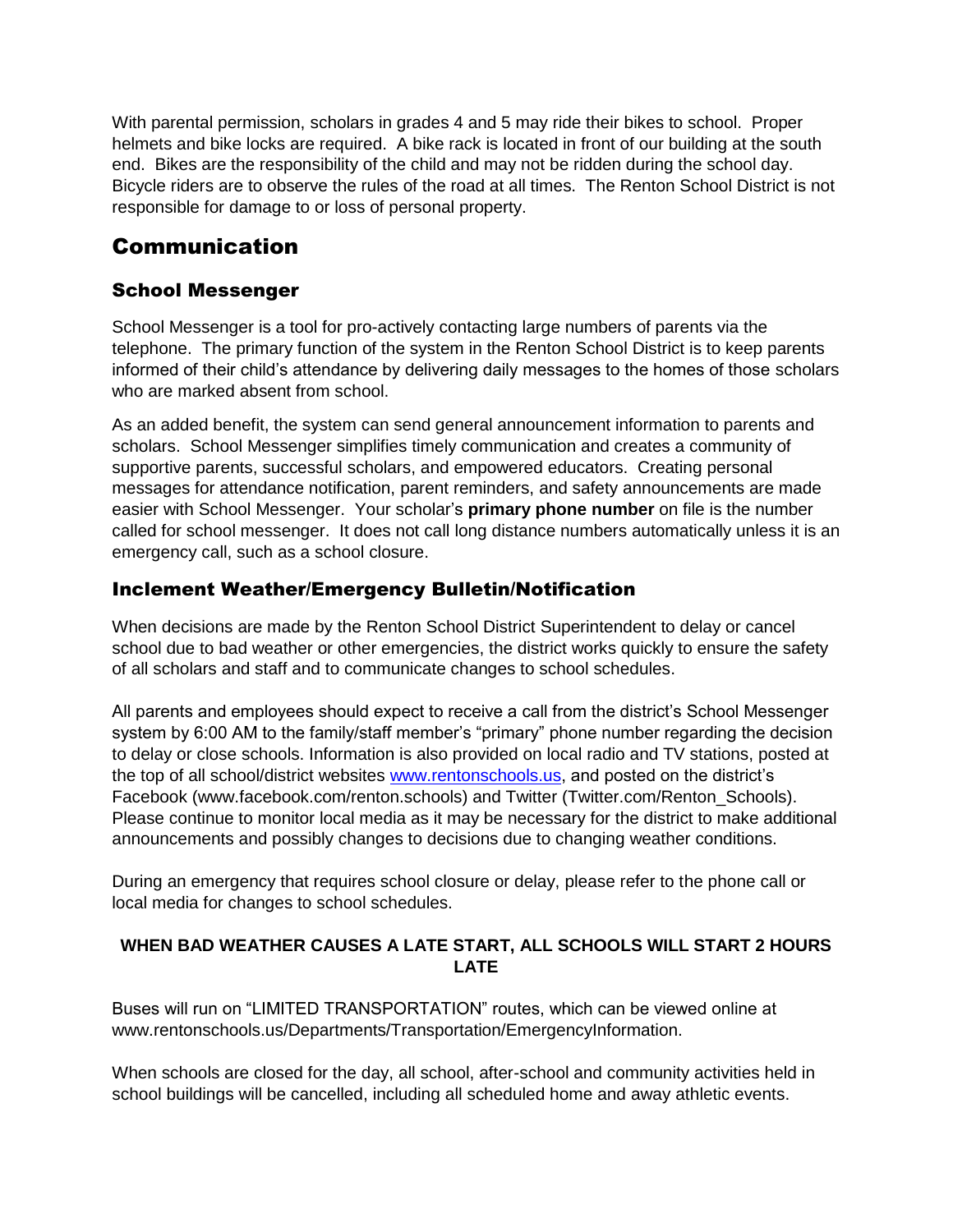#### Keep Us Up to Date

If your work, home, or emergency phone numbers change, please call or send a note to the office and your child's teacher right away. We need to be able to reach you in case of illness or emergency.

#### School Phones and Scholar Cell Phones

Scholar use of school phones will be limited to emergencies. Arrangements for after-school activities should be made before coming to school. Scholars should also be encouraged to develop a system for remembering to bring library books, musical instruments, lunches, and other needed school materials. Scholars are not allowed to use personal cell phones during school hours. Scholar cell phones should remain off and in their backpack throughout the day.

#### Emergency Contact

Scholars are only authorized to be released to those listed as a primary caregiver or an emergency contact.

#### Field Lessons

Field lessons are one of the many ways we give our scholars a well-rounded education, as well as reward scholars for making good choices.

No child will be permitted to leave the school for a field lesson if the permission slip has not been completed by the deadline. Please complete all permission slips in a timely manner. Teachers will leave your child, under adult supervision, at the school if the permission slip was not received or if the child has not satisfied the below criteria.

To participate in the field trip, scholar must

• NOT be suspended for violence, classroom disruption or destruction of property within the month prior to the field trip

• NOT be in in-school suspension three (3) or more times prior to the month of the field trip

# Parent/Community Involvement

#### Visiting the School/Classroom

We appreciate your interest in your child's progress and learning experiences. Parents are always welcome to visit our school and their child's classroom. However, to avoid classroom disruption, **please call the teacher 24 hours in advance**, to schedule a specific visitation time. (See district Policy #4200 on pages 30-31) Individual conferences with a teacher must be prearranged with the teacher to ensure that the teacher can have a quality conversation with you. Conferences must be scheduled before or after the school day.

**All visitors/volunteers must sign in at the school office, wear a visitor badge, and remain in the area where visiting. All visitors must sign out in the office before leaving.**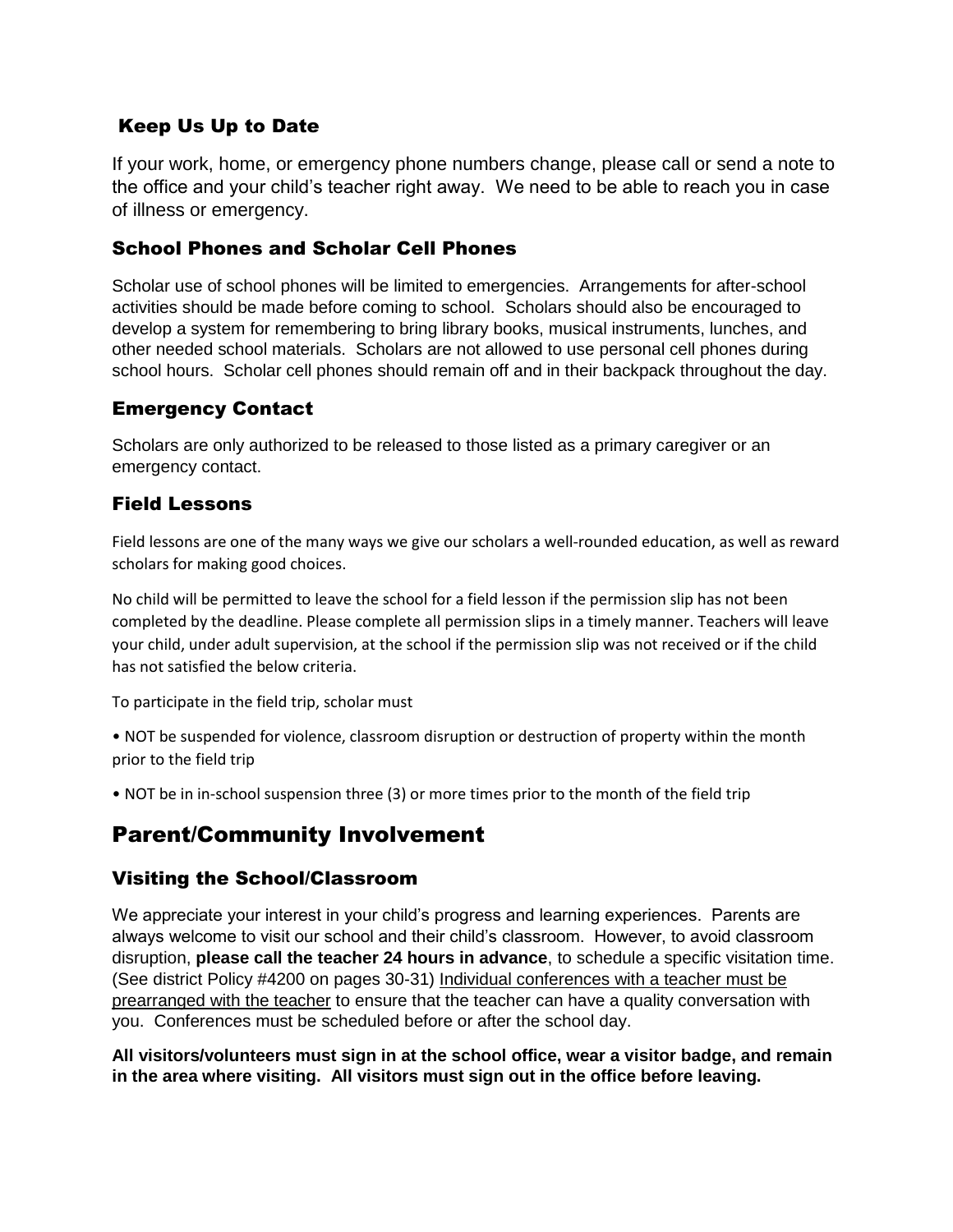Always stop by the main office before proceeding to your child's classroom. For safety reasons, anyone who is NOT wearing a district identification badge or a visitor badge will be immediately escorted to the front office by district personnel.

#### Volunteers

Yes, you are needed and very much appreciated! At Hazelwood we have many parents and community members who contribute to the educational programs we offer. Contact your child's teacher, the PTSA coordinator, or the office to let us know you can help.

All volunteers (including field trip volunteers) must submit to a Washington State Patrol background check. If you plan to volunteer (attend field trips, volunteer in classrooms, etc.) please request that a *Washington State Patrol background check* form be sent home to you. Complete the form and return it to school. Background checks require approximately two weeks to process. If you think there is any chance you may volunteer at school, please submit this form. Very often parents want to go on a field trip at the last minute and cannot because we have not had time to process this form. Play it safe… submit the form early! We also cannot use clearance from employers or other school districts. You must submit a form directly to our school.

#### Volunteer Expectations

- Sign in **and out** at the office and wear a nametag;
- Be prompt, dependable, and regular in attendance;
- Remain in the area where volunteering is needed;
- Honor the confidentiality of information, especially as it relates to scholar privacy;
- Share information only on a "need to know basis." Communicate any concern directly with the teacher or principal;
- Know the emergency procedures and school or classroom rules;
- Be committed to modeling our STRIVE expectations;
- Love to help children learn and have fun.

The principal (or designee) has the right to revoke any volunteer privileges if these expectations are not met.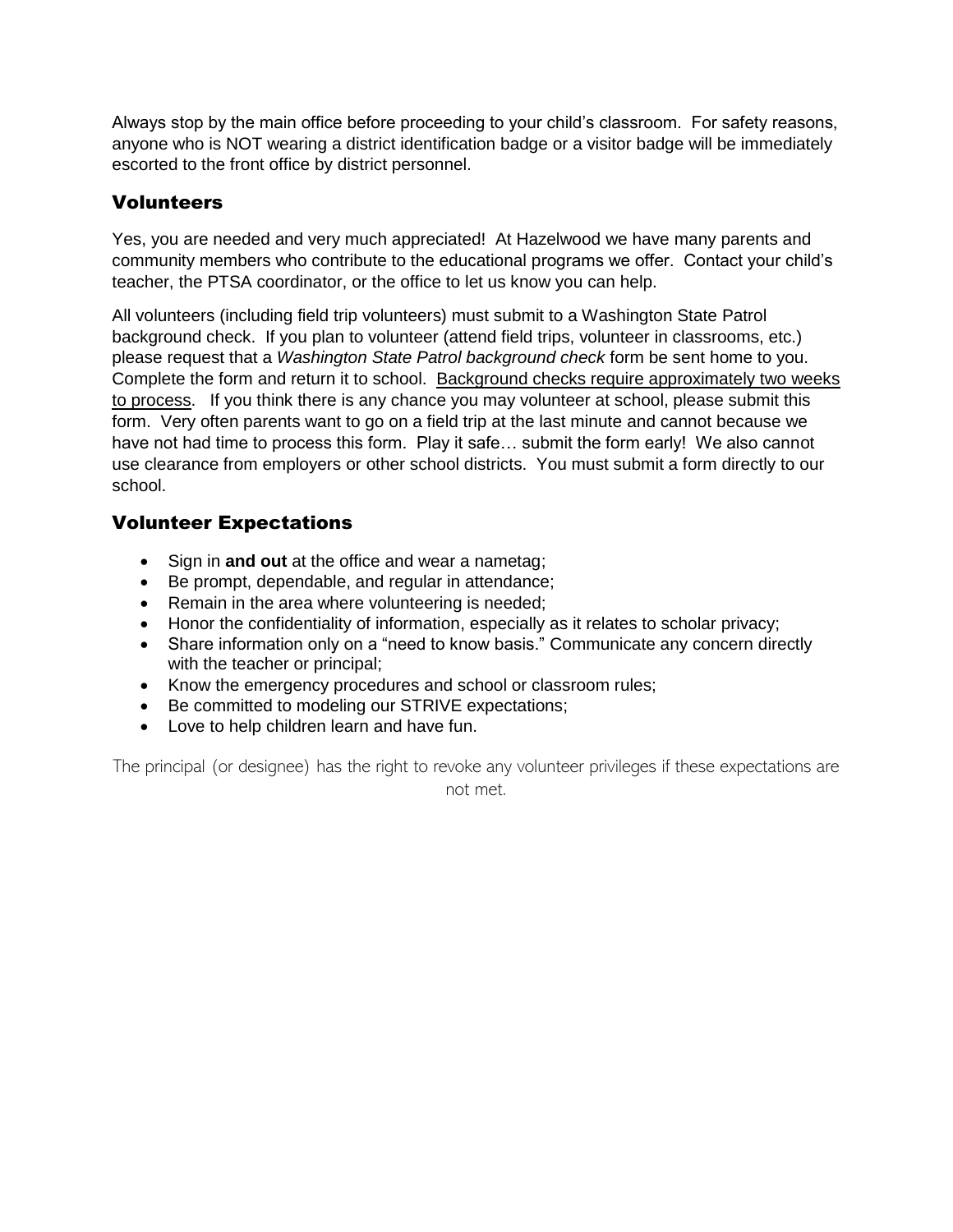

# Powered by PTSA

# Hazelwood Elementary PTSA

A PTSA- or PTA-unit is a local, self-governing membership association, which seeks to bring together the home, school and community on behalf of all children and youth.

# WHY JOIN PTSA?

**The number one reason to join is to benefit your child.** In doing so, you also help your school, but there are many more advantages.

- **Get Connected**. There's no better way to know what's happening in your school.
- **Discover Great Resources**. PTSA offers a variety of programs designed for adults as well as children.
- **Tap into a Network**. PTSA events provide opportunities to meet other families and teachers, build rapport, and discuss parenting issues that are on your mind.
- **Watch Yourself Grow**. By volunteering with PTSA, you gain valuable experiences and personal confidence. It's an opportunity to put your skills and hobbies to good use for a good cause.
- **Speak Up**. Because PTSA is a forum for exchanging ideas, you are encouraged to make suggestions and more effectively suggest change at your child's school.
- **Help Your Child Succeed**. PTSA fosters family involvement. Family involvement has been proven by three decades of research to be the greatest predictor of scholar success.
- **Witness Improvement**. By getting involved at your child's school you'll be part of the solution, helping to make positive changes. PTAs play an important role in fundraising to provide building improvements, curriculum-based programs, and social events—all vital to a school's success.
- **Be a Role Model**. By becoming a PTSA member, you'll be demonstrating to your child the importance you place on education.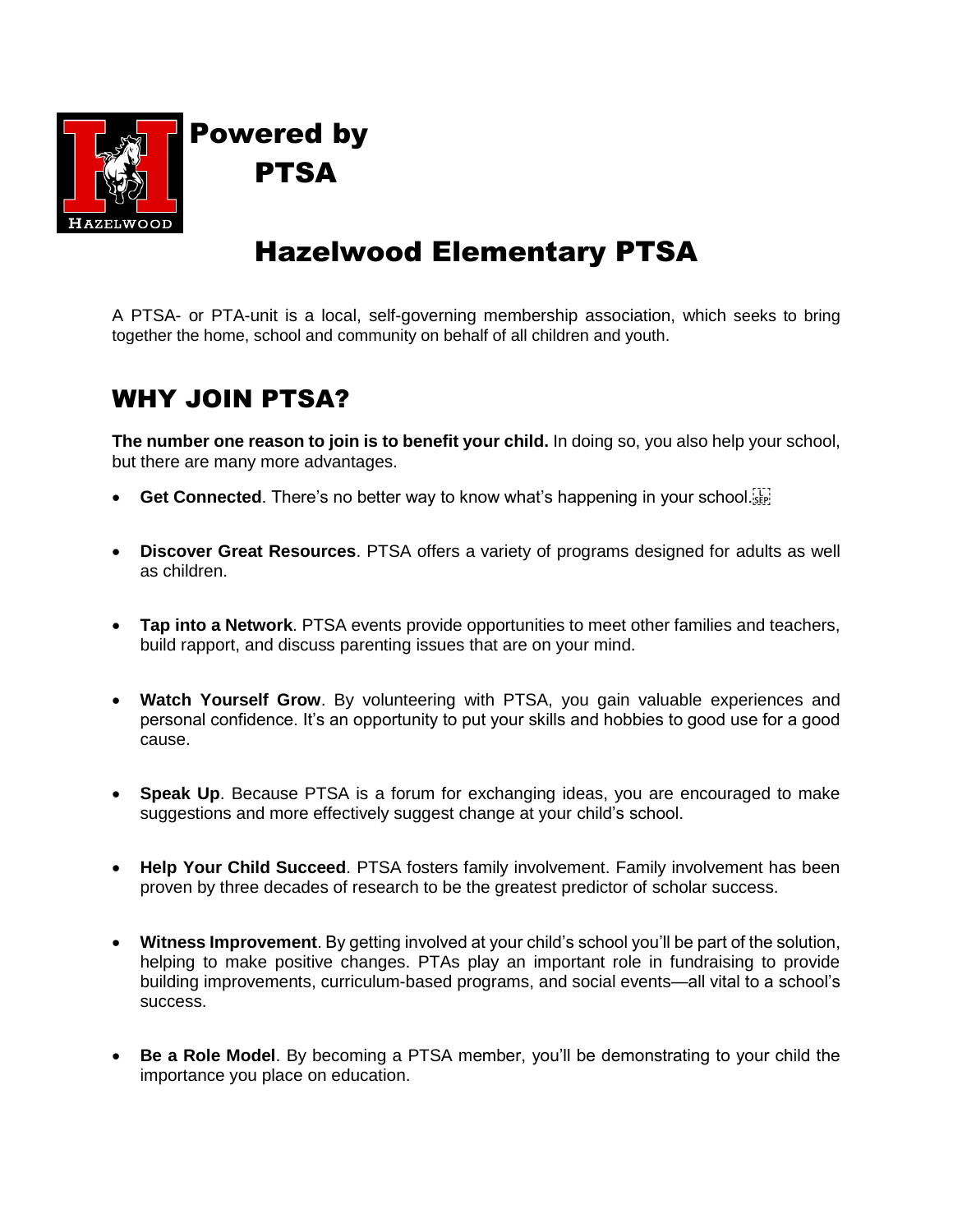**It's easy to join Hazelwood Elementary PTSA!** Join the nearly 500 million other people nationwide who share your interest in issues affecting children. Everyone is invited to join our non-profit organization—parents, family members, community supporters. All Mustang scholars are honorary members. Email [membership@hazelwoodptsa.org](mailto:membership@hazelwoodptsa.org) to learn more.

# HAZELWOOD PTSA GENERAL INFORMATION

### Meetings

- Be informed about PTSA events, share your ideas, and voice your opinions!
- Meetings dates and times will be announced on the website, social media and digital communications and are generally held in the school library.
- Free, fun childcare is provided for the children of those attending the meetings.

### Communications

- **eBulletin:** Be in the know with the weekly eBulletin sent directly to your inbox. Stay on top of PTSA events and news. Send your email address to **ebulletin@hazelwoodptsa.org** to be included.
- **Facebook:** Get timely reminders and updates about upcoming events. Add us to your newsfeed by liking Hazelwood Elementary PTSA on Facebook.
- **Kidmail:** Order forms and info sheets get sent home through the classroom in the communication folders. Don't forget to check backpacks frequently!
- **Newsletter:** Plan for upcoming PTSA events and hear PTSA news with our monthly *Hoofbeats* print newsletter. Comes home via Kidmail at the beginning of the month.
- **Website:** Our website [hazelwoodptsa.org](Hand%20Book%202018%202019%20changes/AppData/Local/Microsoft/Windows/Temporary%20Internet%20Files/Content.Outlook/C2HW6HY7/Debbie) is a good place to start when you need more information on PTSA events and programs.

# PTSA Volunteers

Whether you have a little time or a lot of time, **there's a place for you in Hazelwood PTSA**. We welcome all those who are interested in supporting our Mustangs in whatever capacity they are able to contribute. Volunteer opportunities are publicized regularly in our communications or email [info@hazelwoodptsa.org](mailto:info@hazelwoodptsa.org) to learn more.

Our fundraisers, events, and programs are listed in the following pages. All of these require many hands to plan and implement each year. We also coordinate volunteer support as requested by the school for events like School Photo Day and fall/spring School Garden work parties.

Not able to commit to particular events because your schedule is always changing? Still want to help when you can? Join our "Help As Needed" email list at [hazelwoodptsa.org.](Hand%20Book%202018%202019%20changes/AppData/Local/Microsoft/Windows/Temporary%20Internet%20Files/Content.Outlook/AppData/Local/Microsoft/Windows/Temporary%20Internet%20Files/Content.Outlook/C2HW6HY7/hazelwoodptsa.org)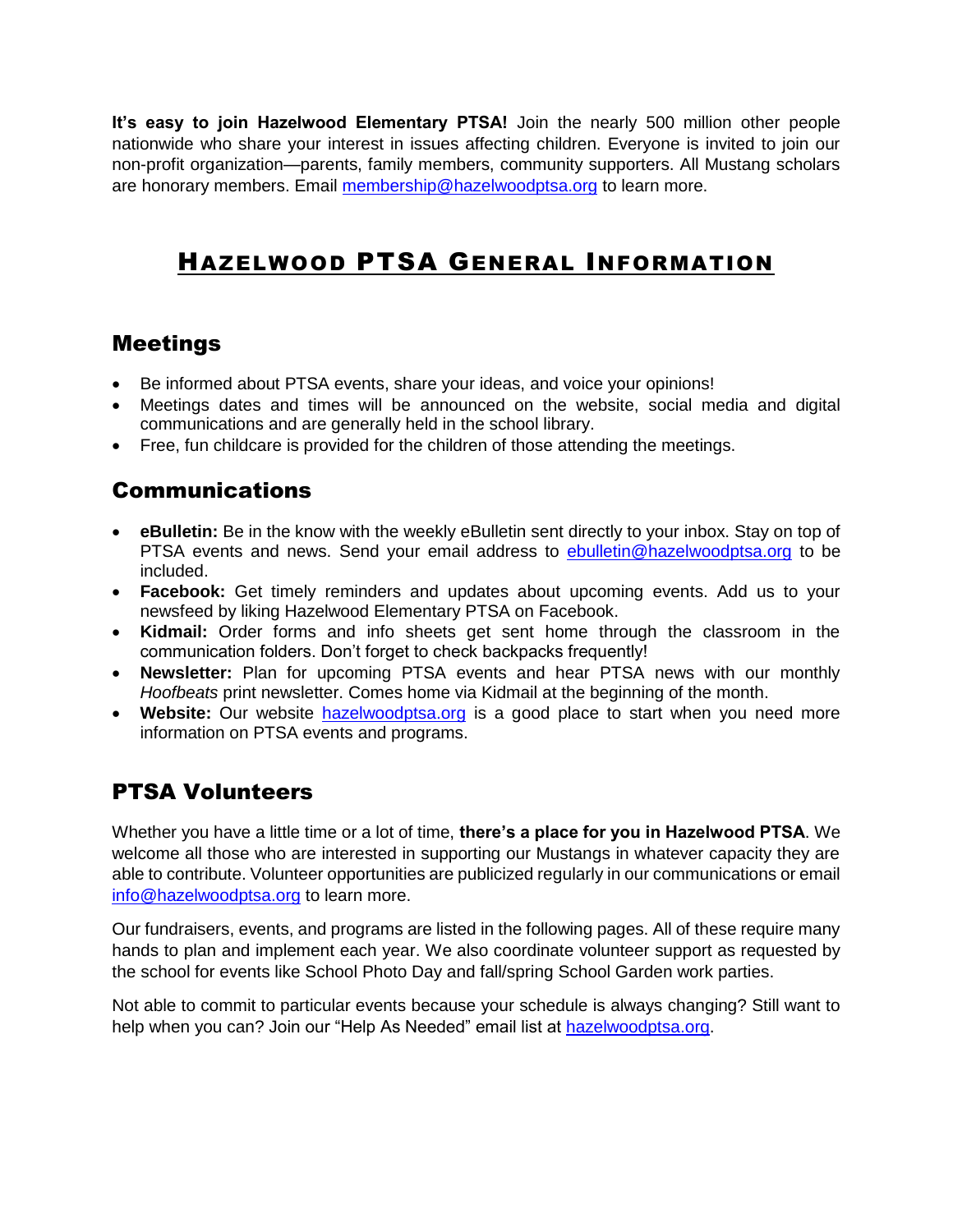#### PTSA Fundraising:

Hazelwood PTSA is a non-profit, 501(3)c organization. All monetary donations are tax deductible. In addition to organizing events and programs for the school community, **Hazelwood PTSA provided more than \$50,000 directly to the school during the 2017-18 school year** to support and enhance our children's education. Fundraising is accomplished through the following avenues:

- **ANNUAL FALL FUN RUN** This pledge-based event kicks off the school year and is one of two major fundraising events. On the big day, every scholar receives a Hazelwood t-shirt to wear as they run/walk as many laps as they are able. Prizes are awarded for top runners and fundraisers. It's a high-energy event for the entire school community.
- **BIENNIAL SPRING AUCTION** This major fundraising event takes place every other year. The 2018-19 school year **is not** auction year. It's an adults-only evening that includes dinner, games, and live and silent auction. We showcase original artwork from our scholars as well as valuable and exciting community experiences.
- **BUSINESS SPONSORSHIP** PTSA works with the community to raise money for our school while supporting local businesses. There are different levels of business sponsorship with varying benefits based on monetary contribution. All sponsors are featured in PTSA digital and print communications.
- **CORPORATE MATCHING and EMPLOYEE GIVING PROGRAMS** Individuals with Employee Giving programs (where funds are withheld through payroll deduction) can donate funds to PTSA. Boeing, Microsoft, and United Way are some of the companies who participate. Arrange through your employer to designate Hazelwood Elementary PTSA as your recipient. A special thanks to all the families who use also use corporate matching when making cash donations to PTSA. Ask your employer about opportunities available in your workplace.
- **FREEBIE FUNDRAISING** Amazon Smile, Box Tops, and community partners are all programs that require little or no effort by our families. They provide an important source of income for PTSA. To encourage freebie fundraising, PTSA runs an annual Box Tops challenge each winter.
- **MUSTANG MONEY** Volunteers coordinate fun, community-building events such as Skate Night, Hazelwood at the Mariners, and Hazelwood at the Storm. New ideas are always welcomed.

#### PTSA Events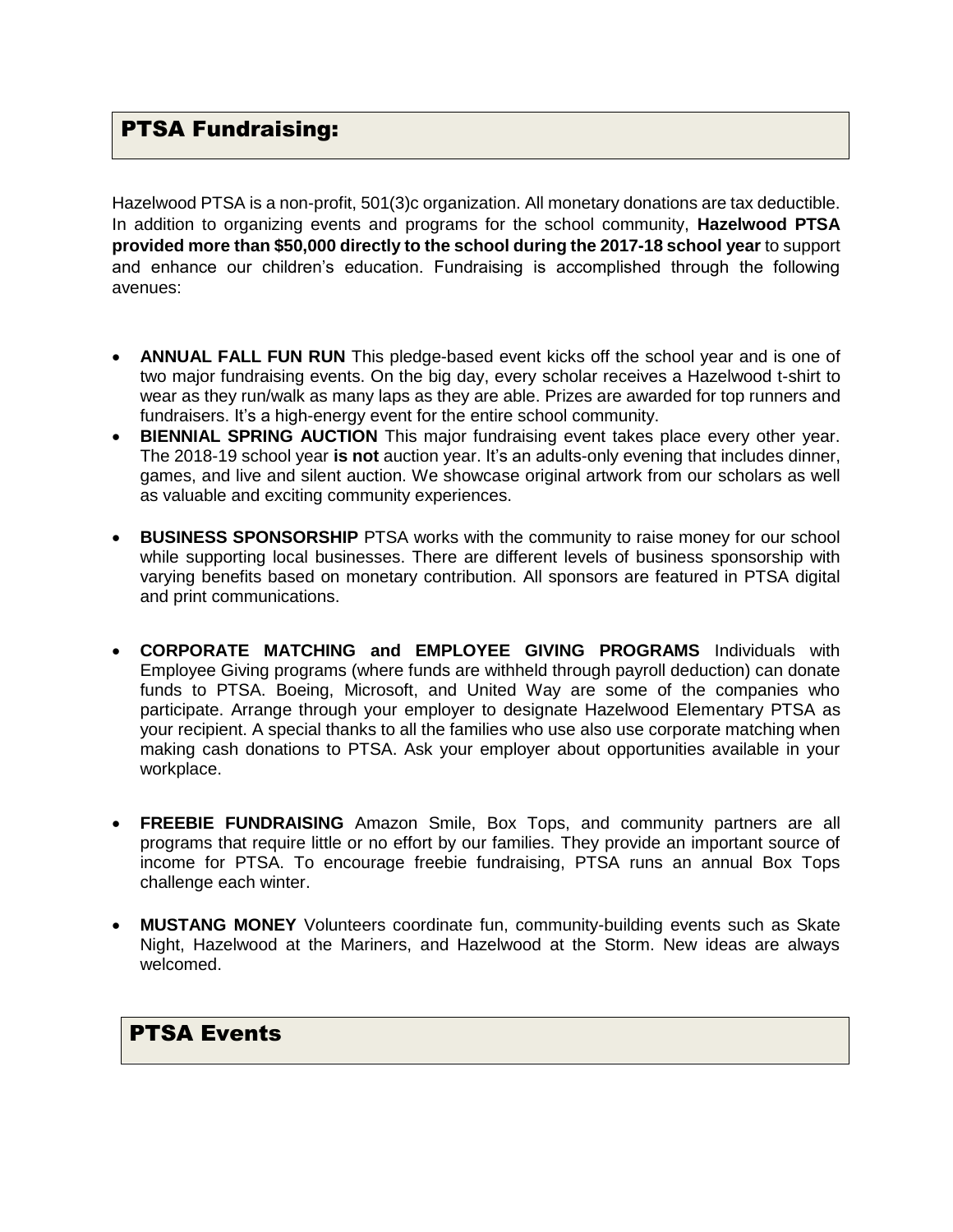- **BOOK FAIR** PTSA holds an annual themed Scholastic Book Fair every winter. Check out the latest titles while also helping to fulfill classroom library wishes. Keep your cameras ready for your favorite literary characters. The Book Fair is held with the Pancake Breakfast.
- **HARVEST CARNIVAL** Join us for this annual family event held at the end of October with a Harvest Festival theme. PTSA and area high school scholar volunteers coordinate games for all ages and harvest treats. Come in costume and play games for prizes or enjoy the DJ!
- **MULTICULTURAL FESTIVAL** This spring event celebrates the rich diversity of our school community with food tastings from around the world and live entertainment performed by Hazelwood scholars. Hazelwood families come together with various booths designed to share interesting and fun facts about their culture or cultures near and dear to their hearts.
- **PANCAKE BREAKFAST** Teachers and parents flip pancakes and serve a terrific breakfast to the community. Scholars and volunteers help with set-up and clean up. The Pancake Breakfast is held in conjunction with the Book Fair.
- **REFLECTIONS** National PTA encourages all scholars to pursue artistic expression through participation in its annual Reflections Program. The program offers scholars the opportunity to create works of art for fun and recognition. Art work will be displayed during the STEM Fair.
- **STEM FAIR** An evening winter event celebrating Science, Technology, Engineering, and Math. Hazelwood scholars showcase individual or group exhibits and experiments. Parents and community members are invited to participate with demonstrations on their STEM interests or careers.

# PTSA Programs

- **AWARDS AND SCHOLARSHIIPS** PTSA awards two scholarships each spring to former Hazelwood scholars pursuing a university degree. PTSA also recognizes outstanding service with the Golden Acorn, Outstanding Advocate, and Outstanding Educator awards.
- **COMMUNITY SERVICE** PTSA works with school leadership and staff to identify needs within the school and community and implements appropriate programs.
- **FIFTH GRADE** PTSA celebrates the accomplishments of our oldest scholars with an end-ofyear pool party. The PTSA provides a thank you brunch for all the staff at Hazelwood that have contributed to our scholars' successes. At the end of the school year, the PTSA works with Hazelwood to provide a fun celebration of the scholars' promotion to middle school.
- **STAFF APPRECIATION** Volunteers organize tokens of appreciation for Hazelwood's teachers and staff to let them know how much their hard work is valued. Typically, PTSA coordinates activities for Curriculum Night in September, Conference Week in November, and Staff Appreciation Week in May.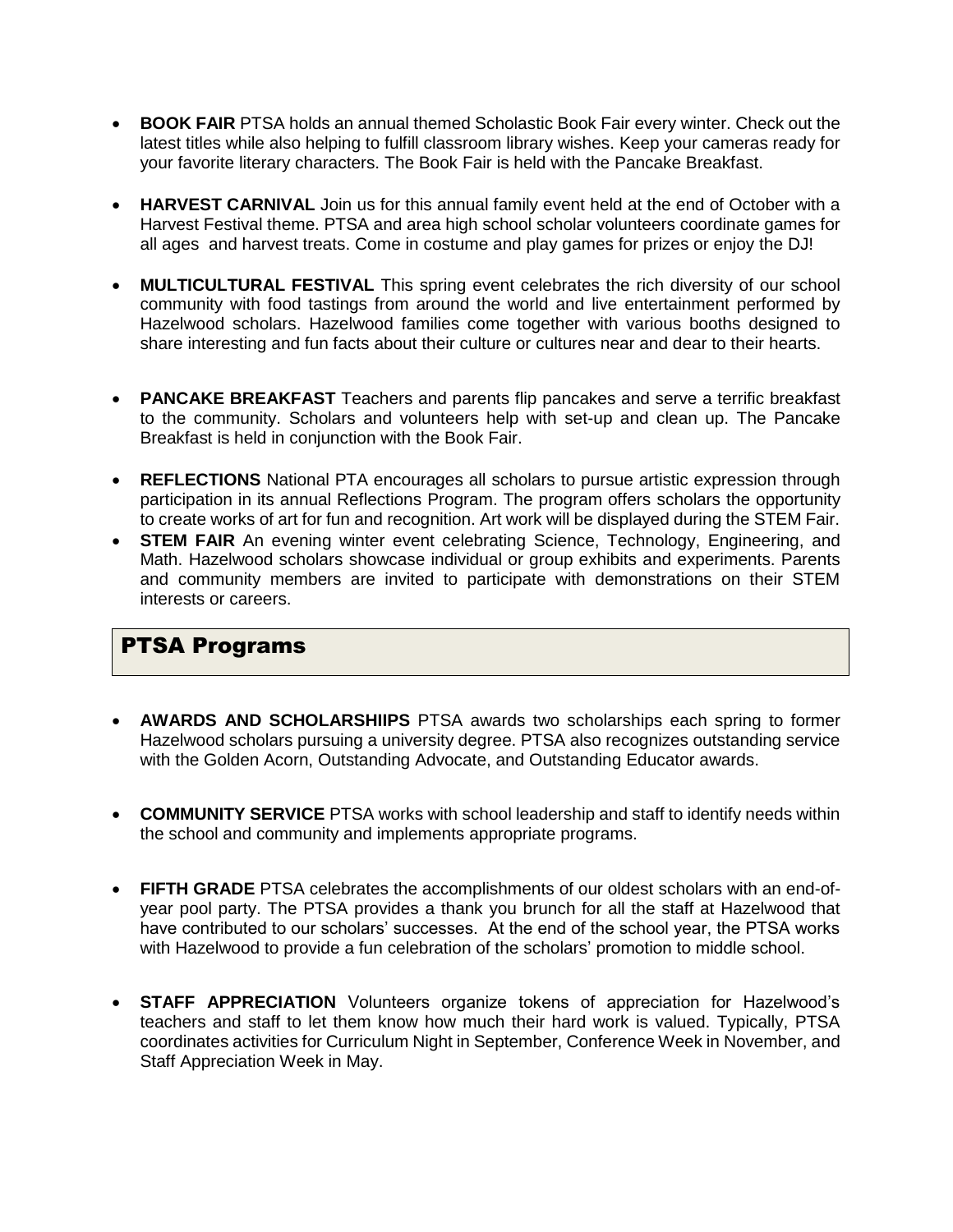• **YEARBOOK** PTSA records all of the fun events and precious moments of our children's school year. We need volunteer photographers for classroom and school event photos. This committee works together to gather all of the material and uses a simple online program to put the book together in time for the end of the year!

These programs are in place to benefit every child at Hazelwood Elementary. They are powered by PTSA but can't happen without the support of parents and families like you! Please email [info@hazelwoodptsa.org](mailto:info@hazelwoodptsa.org) to learn more or to let us know how you'd like to help support our organization.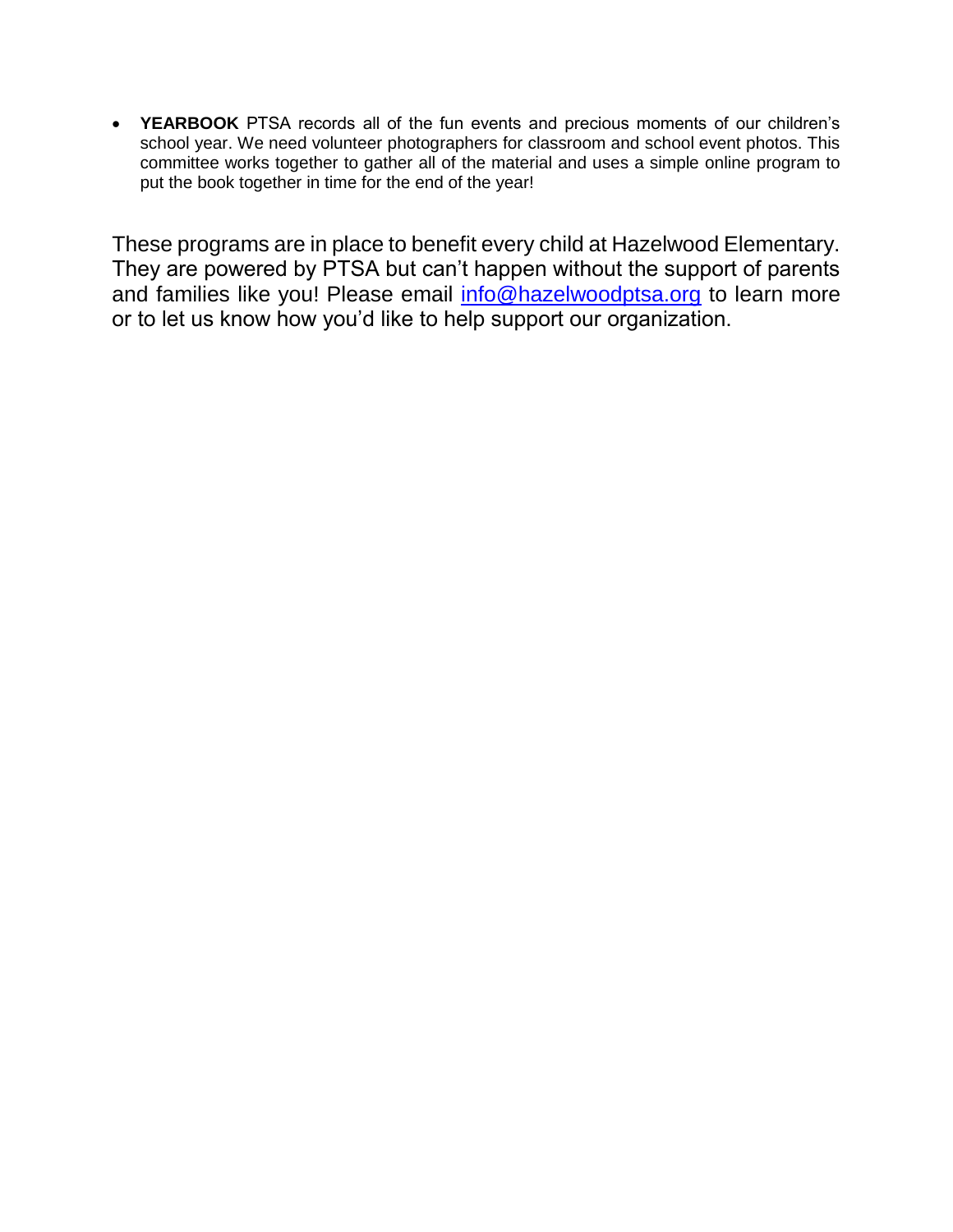# Health Information

#### School Nurse

A registered nurse is available at Hazelwood two days per week. The nurse is responsible for conducting health screenings, assisting with individual medical concerns, and helping coordinate services between home and other health agencies. In an emergency, staff will call 911.

#### Illnesses

In general, your child should stay home from school when these symptoms are present: vomiting, diarrhea, elevated temperature, ear ache, sore throat (especially associated with fever), head lice, inflamed or draining eyes, sores or rash (not associated with an allergic reaction).

If your child's temperature is 100 degrees or higher OR they are vomiting, they may not remain at school.

Before sending your scholar to school, be sure your child is feeling well enough to participate in the full school program, including recess and physical education (unless we have a physician's note stating otherwise). When returning after an illness they should be free of a fever, without the use of fever reducing medication for at least 24 hours before returning.

#### Common Communicable Diseases

Please notify the school nurse/office if your child contracts any communicable disease (e.g. chicken pox, scabies, lice, ringworm, impetigo, hepatitis, measles, etc.). Confidentiality will be respected and we appreciate the opportunity to be able to control any further spread of the disease in the classroom.

#### Immunizations

Washington State law requires that all scholars, kindergarten through grade twelve, must be fully immunized before they can attend school. Current requirements can be found on the Renton School District website under **Immunization Information**. For a complete list of vaccine requirements and recommended immunization schedules, please visit the [Washington](https://www.doh.wa.gov/)  [Department of Health.](https://www.doh.wa.gov/) The law states that parents must complete and sign a Certificate of Immunization Status giving the month, day and year of each dose of vaccine. When a scholar lacks full immunization, we require evidence of initiation of the immunization schedule or a properly completed Certificate of Exemption. Failure to provide this documentation could result in exclusion from school.

#### Medicine at School

Prescription and over-the-counter drugs are allowed at school only when they are in the original container in which they were purchased. All medication, even over the counter such as Tylenol and cough drops, must be registered with the school nurse and kept in the clinic. There must be a written and signed request from the parent/guardian and instructions from the physician or dentist for **any** medication to be taken at school.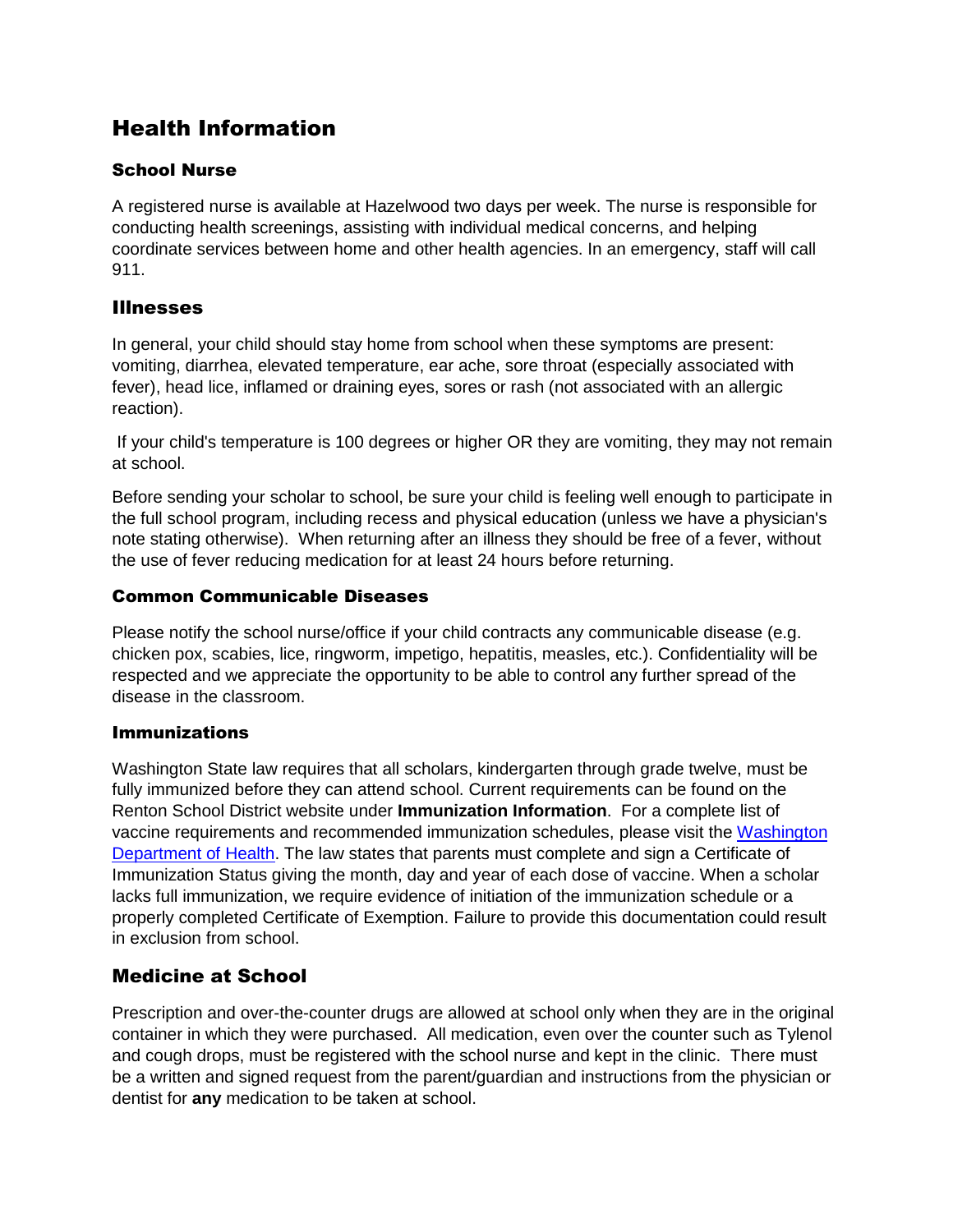#### Headlice Management in the Renton School District

Head lice are an occasional annoyance for children in schools. Please check your child's head every few weeks for signs of lice. It is easier to tackle the issue when lice are found early.

Inspect your child's head and hair, particularly around the ears and at the nape of the neck. Look for:

- Intense itching, red marks on the scalp
- Tiny oval whitish eggs (nits). Nits are tightly attached to the hair and will not flake off like dandruff or hair product.

To prevent lice, instruct your children not to use anyone else's combs, brushes, or clothing. Lice do not jump from one person to another and are transmitted only by close contact with persons or articles such as hats, brushes, combs, pillows, coats, etc. which contain the lice or nits on them.

If you find nits or lice on your child's head, several steps need to be taken to get rid of them including special hair treatment and washing all articles in hot water.

Please inform the office staff at school and request further instructions from the school or your health care provider. It is required that you bring your child to the school office to be checked prior to returning to the classroom. It is also helpful to inform the adults in charge of other children with whom your child has close contact, such as close friends, daycare, and sports teams or youth groups.

For more information, visit:

<http://www.kingcounty.gov/healthservices/health/communicable/diseases/headlice/facts.aspx>

<http://www.doh.wa.gov/CommunityandEnvironment/Pests/Lice.aspx>

#### Hearing, Vision, and Dental Screening

Hearing screening, vision screening for distance viewing problems and dental screening are done annually. If your child is in need of a medical referral, the school nurse will contact you and provided assistance if needed.

# Dress Code

We would like to remind our scholars that clothing should be appropriate for school wear. We ask that the following conditions be honored:

**Hats-** Hats should be taken off when entering the building.

**Shorts** – They should be clean and neat in appearance, no cutoffs. Since our furniture is made of plastic, the shorts should be knee-length to prevent skin from "sticking" to the chair on hot days.

**Shirts** – No halter tops, crop tops, or spaghetti straps. Tee shirts should be clean and neat with no inappropriate words, pictures, or sayings. We do not allow shirts with alcohol, drug, or tobacco product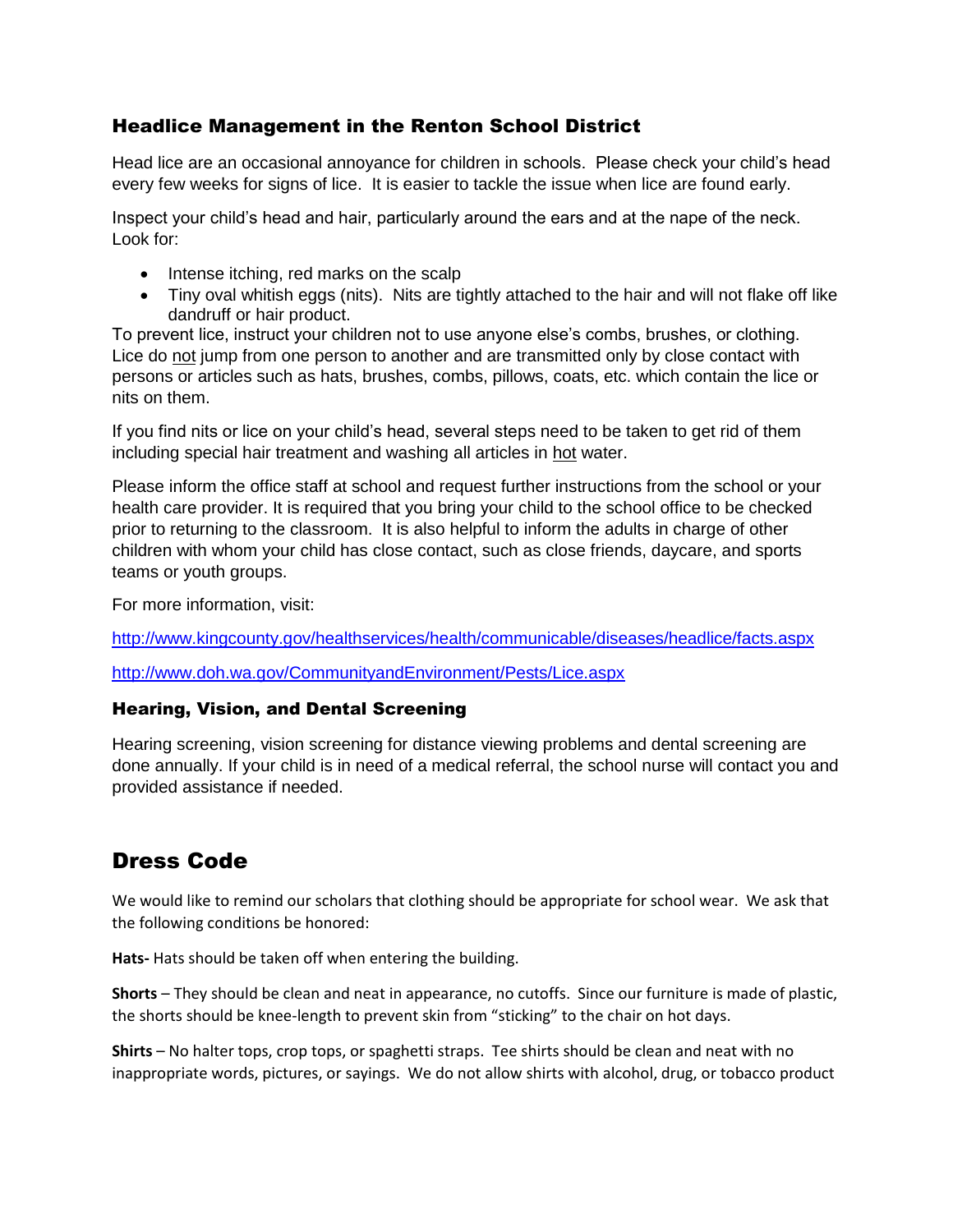advertisements. We have appropriate (donated) shirts to wear if a scholar must be asked to change clothing.

**Skate Shoes** – Skate shoes popularly known as "Heeley's" are not allowed at Hazelwood for safety reasons. If a scholar comes to school wearing these shoes (athletic shoes with rollerblade-like retractable wheels in the soles), they will be asked to take the wheels out and can pick them up at the end of the school day.

**Makeup-** Scholars should refrain from wearing makeup to school. Colorless lip balm or gloss is okay.

**PE classes** – Scholars should wear tennis shoes/sneakers on PE days.

#### Cold Weather Dress

We have a covered play area for scholars so they may be outside even if it is raining. Be sure your child has warm outer clothing for recess time when the weather begins to cool. If at all possible, we like the children to be outside in the fresh air for recess. Please ensure that your child as an appropriate rain coat and outdoor shoes.

#### Unsafe Clothing

As per School District Policy #3224 Prohibited apparel includes that which features drug, tobacco, or alcohol-related messages, gang-related messages, or lewd, sexual messages.

#### Please Label Belongings

Please take time to label coats, hats, lunch boxes and other belongings. Many costly items are left and cause unnecessary expenses for your family. A "Lost and Found" area is maintained in the building in the event your child has misplaced an item.

# Nutrition Services

#### Meal Payment

When scholars enroll at Hazelwood, they are assigned a personal meal "account number". Each scholar is provided an id card which is kept at school and scanned when they purchase items in the cafeteria.

Classroom teachers collect lunch money each day and send it to the office. Parents, please send money to school in a sealed envelope labeled with your child's name and the amount enclosed. Meal money may be paid in any increment, however please keep in mind that we are unable to make change. The entire amount you send for your child will be entered into his/her account and remain there until it is completely used up. If children do not have enough money in their account for lunch, or if they forget or lose their money, they will be given milk, cereal, and fruit.

Prices for Meals for 2018-19 School Year:

Hot lunch with milk  $$3.00$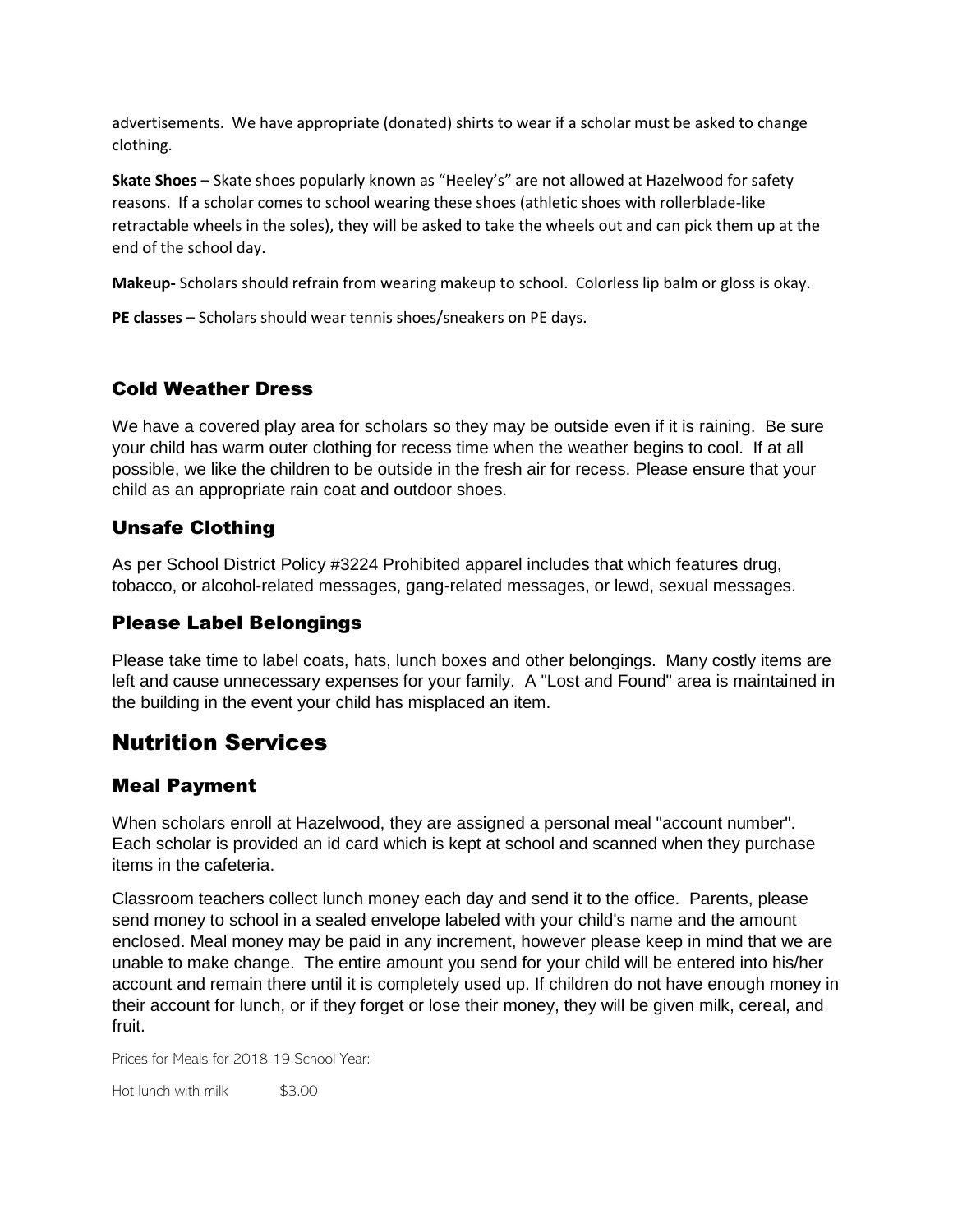| Milk only        | \$.50  |
|------------------|--------|
| <b>Breakfast</b> | \$1.50 |

Please make checks payable to RENTON SCHOOL DISTRICT #403. Parents may also pay online and check your balances at <https://payments.rentonschools.us/>

User name is your child's ID number and password is your child's last name in ALL CAPS. For questions about online payments, please call Nutrition Services at 425-204-3545.

#### Free and Reduced Meals

Free and reduced meals are available to qualifying scholars. Applications for Free and Reduced Price Meals are sent home in the first week of school envelope and must be filled out each year. ONE completed application is needed, per household, listing all Renton District scholars. Call (425) 204-3545 with questions regarding your application.

#### Lunches from home

Scholars may also bring a lunch from home. **Please do not send soda pop or breakable containers** to school. Microwaves **are not** available to warm lunches. It is helpful to send items in packages/containers that scholars are able to open easily.

### Homework

The staff at Hazelwood believes that homework increases responsibility by developing organization and study skills. Homework encourages independent learning while appropriately involving parents. Homework promotes and supports the classroom curriculum while encouraging positive attitudes about school and learning.

#### Homework Guidelines

Time:

- Kindergarten: 10 minutes, 2-4 times/week (optional)
- Grades 1,  $2 \& 3$ : 15-20 minutes,  $2-4$  times/week
- Grades 4 & 5: 30-45 minutes, 2-4 times/week

Type:

Preview and/or review a topic or study by:

- writing
- drawing/creating
- reading
- exploring across disciplines

Extend a topic or study with:

- long-term project
- research on a topic of interest
- independent reading

Supplemental homework can be generated by parents, scholars, or the community by: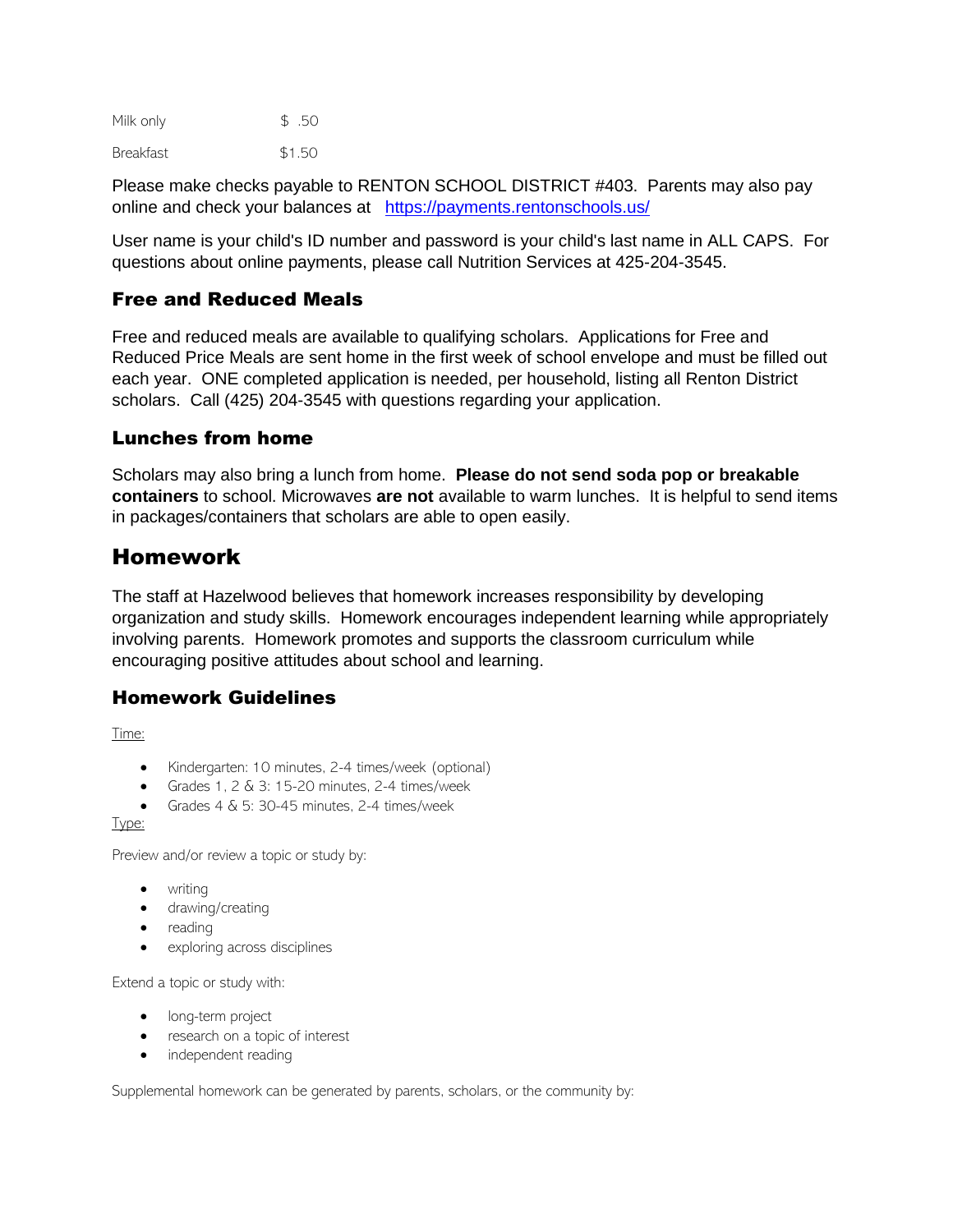- taking family field trips (museums, library, theatre)
- participating in community service (food drive participation, community clean-ups)
- promoting hobbies
- working with scholars to strengthen specific skills
- visiting or volunteering at places of employment
- discussing current events

#### Return/Evaluation Policy

- Scholars are expected to return all homework.
- The focus on evaluation of daily/weekly homework is to aide teachers in locating problems in scholar progress and in making instructional decisions.
- Homework projects will provide for specific criteria and evaluation.

#### Independence

Homework is to be completed independently with support only when needed. If a homework assignment cannot be completed independently within the time frame, please communicate this to the teacher.

#### Homework and Families

Children are expected to do homework on their own. A family's role is to encourage the scholar's learning by providing a time and place where the scholar can concentrate, making supplies available, and working with the teacher if problems arise.

### Safety Concerns

#### Emergency Notification Information

It is essential that emergency notification be on file at the school and that it be kept current. Be sure to designate other individuals who can be contacted in case of emergencies. Although staff are trained to provide first aid, 911 will be called and parents will be notified in case of serious injury or medical emergency. **Please note: Scholars will NOT be released to anyone other than individuals listed as primary caregivers or emergency contacts.** Any temporary change in transportation should be confirmed with the main office.

#### Earthquake, Lockdown, and Fire Drills

Drills for earthquake, fire, and lockdown are held periodically in order to assure a continued state of readiness. We have a strong partnership with local law enforcement personnel along with a well-supported Renton School District security team. In the event of severe disaster, we have a plan to ensure that all scholars are released to an authorized adult. Scholars will not be allowed to walk home due to the unknown impact on the surroundings. **An adult listed on the emergency sheet will need to pick up your child.** The emergency information sheet you fill out at the beginning of the year will be used to release your child. Please make sure this information is kept up to date and contact the main office with any changes.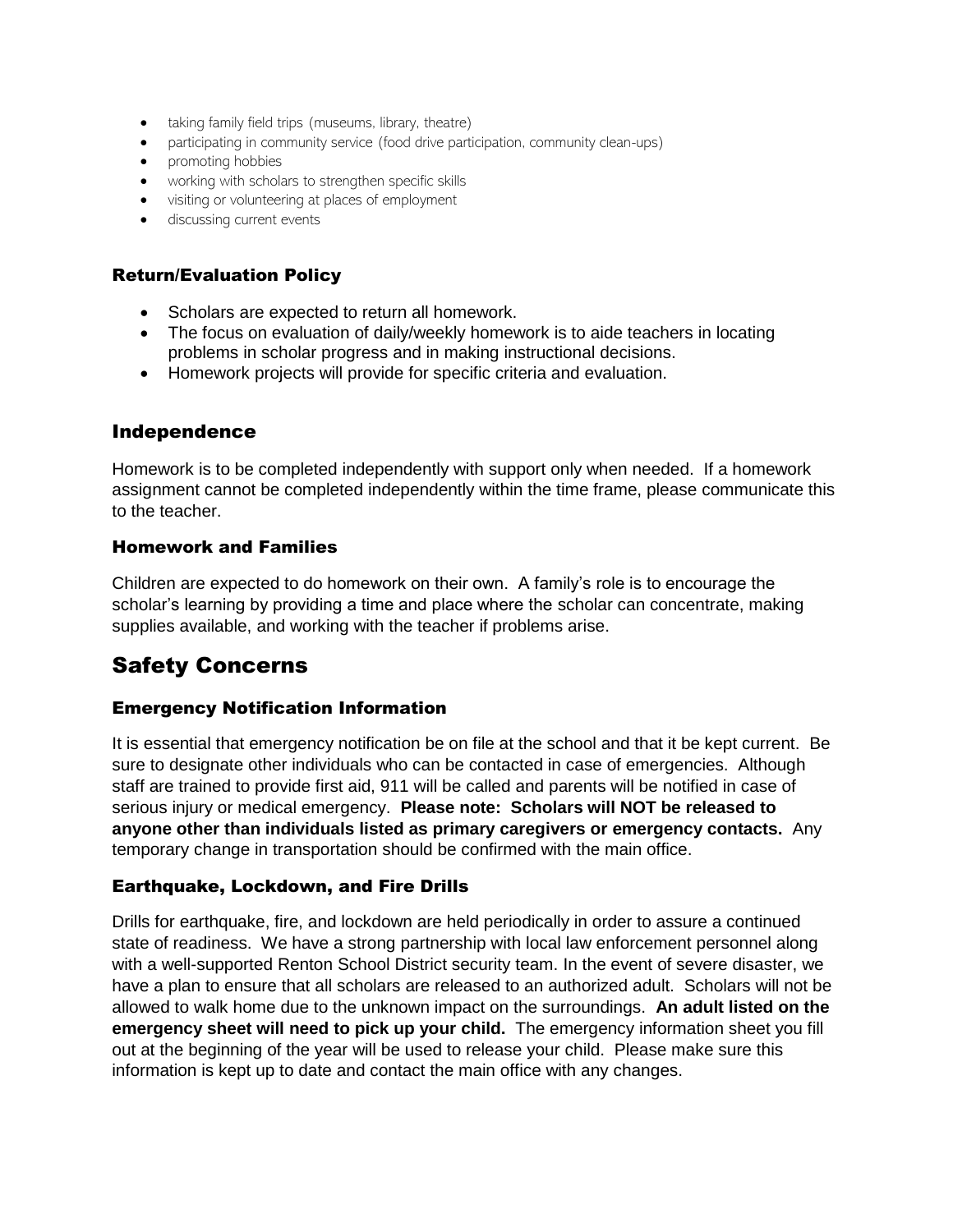In the event of an emergency, there will be a designated checkout center through which **scholars must be released**. Please follow all directions outlined by staff or safety personnel. It is imperative that we have the cooperation of the community to ensure that we know the whereabouts of all our scholars.

#### **Strangers**

Please review with your child the importance of not talking to strangers or accepting rides with anyone other than a person approved by you.

#### Help Us Protect Our School

If you see or suspect vandalism or any potential threat to the school, please call the Renton School District TIP Line: Renton School District Security **(425) 204-2468**

#### Renton School District Safety and Security Team

[Jamie Sidell](mailto:charles.sidell@rentonschools.us)

#### **Director of Safety & Security**

#### 425.204.3725

Scholar safety and school security is always forefront on the minds of school principals, teachers, administrators and other support staff. We have a deep commitment and resolve to keep scholars and staff safe at school. We continue to refine proactive measures to help support the safety and security of all scholars and staff. Here are some of the highlights of our work:

- In Renton Schools, we have a Safety and Security Department, led by Jamie Sidell, a former Auburn Police Commander, and staffed by specialists in campus security, law enforcement, and emergency management. District and school security and safety officers continue training on scholar relationship building, de-escalation training, and other professional development. (District and school safety officers attended Right Response training in December to be better prepared to work with children and teens in possibly volatile situations.) School and districtwide security and safety coverage has been revised to provide ample coverage from 7 a.m. to midnight each day.
- Our school staff take a multi-pronged approach to scholar safety by conducting regular safety drills (including lockdown drills). Our school and district safety and security team help train staff in how to keep our scholars safe during emergencies. We work with staff to provide communication channels for teachers and scholars to report anything that appears unusual or threatening.
- We have highly-trained Renton Police Officers in our high schools as part of our School Resource Officer program. These professionals work closely with our district and School Safety Officers to also provide safety and security to middle and high schools, and to quickly identify and investigate any potential threat.
- We continue to refine our practices along with police agencies to review all safety and security measures. Under the guidance of Director Sidell, we are taking a holistic approach to school safety; and considering many security-related measures (e.g., school design/layout; before school; lunch; passing time; after school; etc.).
- Our Facilities Director is reviewing current building designs and systems already in place and determining immediate and future school building needs. We are conducting a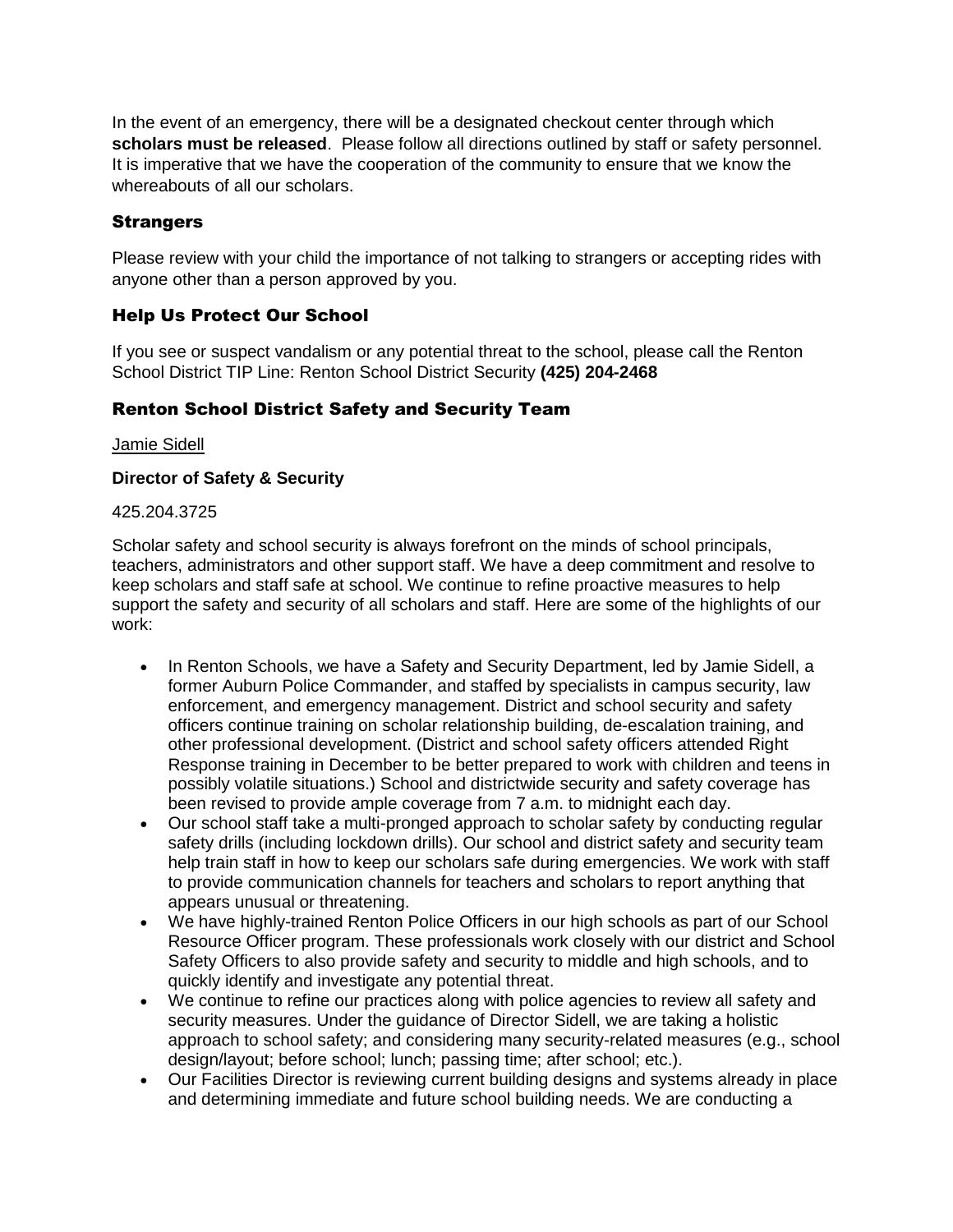comprehensive study on school camera systems; anticipating the need to update and install some cameras and server equipment at schools.

• A districtwide assessment of school safety and security systems is conducted over the next few weeks as the district moves to establish the Citizens Facilities Advisory Committee to create the long-range facilities plan for school building renovations, upgrades and improvements. Part of that work will include review of video surveillance equipment, door locking devices, card access, glazing, and building interior and exterior design.

#### **Connecting with Scholars on Social, Emotion Level**

Beyond safety and security procedures, we work to support scholars' social, emotional, and mental health needs. Making meaningful connections and relationships with scholars is the most impactful way we can work to keep all scholars safe. Working with our community partner organizations, we surround scholars with support by:

- co-locating community health and mental health services in schools;
- identifying scholars with higher anti-social risk factors or who are distanced or alienated from school;
- developing restorative justice practices and alternatives to suspension and expulsion;
- emphasizing connections and fostering trusting and positive relationships between staff and scholars;
- offering an array of extracurricular activities that ensure the involvement of all scholars;
- and teaching conflict resolution, citizenship and social competency with a focus on respect, dignity, sensitivity to others, and inclusion.

Scholars who feel connected and engaged with their school and community more often launch into young adulthood with a sense of direction and hope and are less likely to break the social contract of respect and safety for others. Our work to keep scholars and staff safe at school is on-going, steadfast, meaningful and evidenced-based. This work doesn't just spring into action in times of an incident or crisis; we're committed to this work, daily. It is our promise to parents, families, scholars, staff and our communities.

#### Security Report Card

Renton School District hired an independent consultant in 2014 to perform an in-depth safety and security audit. The audit included; on-site walk-throughs of every school; interviews of principals and school staff members; online survey results from a sampling of more than 1,000 parents and community members; reviews of current safety and security plans; and information gathered from meetings with district staff, citizens and local law enforcement leaders. The consultant returned fourteen recommendations for improvement across four key areas: safety and security, school safety, emergency preparedness, and communications and partnerships, noting actions the district could take to make our schools better prepared to respond to emergencies and natural disasters. Renton School District board members reviewed and approved these recommendations and voted to begin implementation of Phase I of the plan which included restoring the position of a Safety and Security Manager, charged with organizing and supervising the department.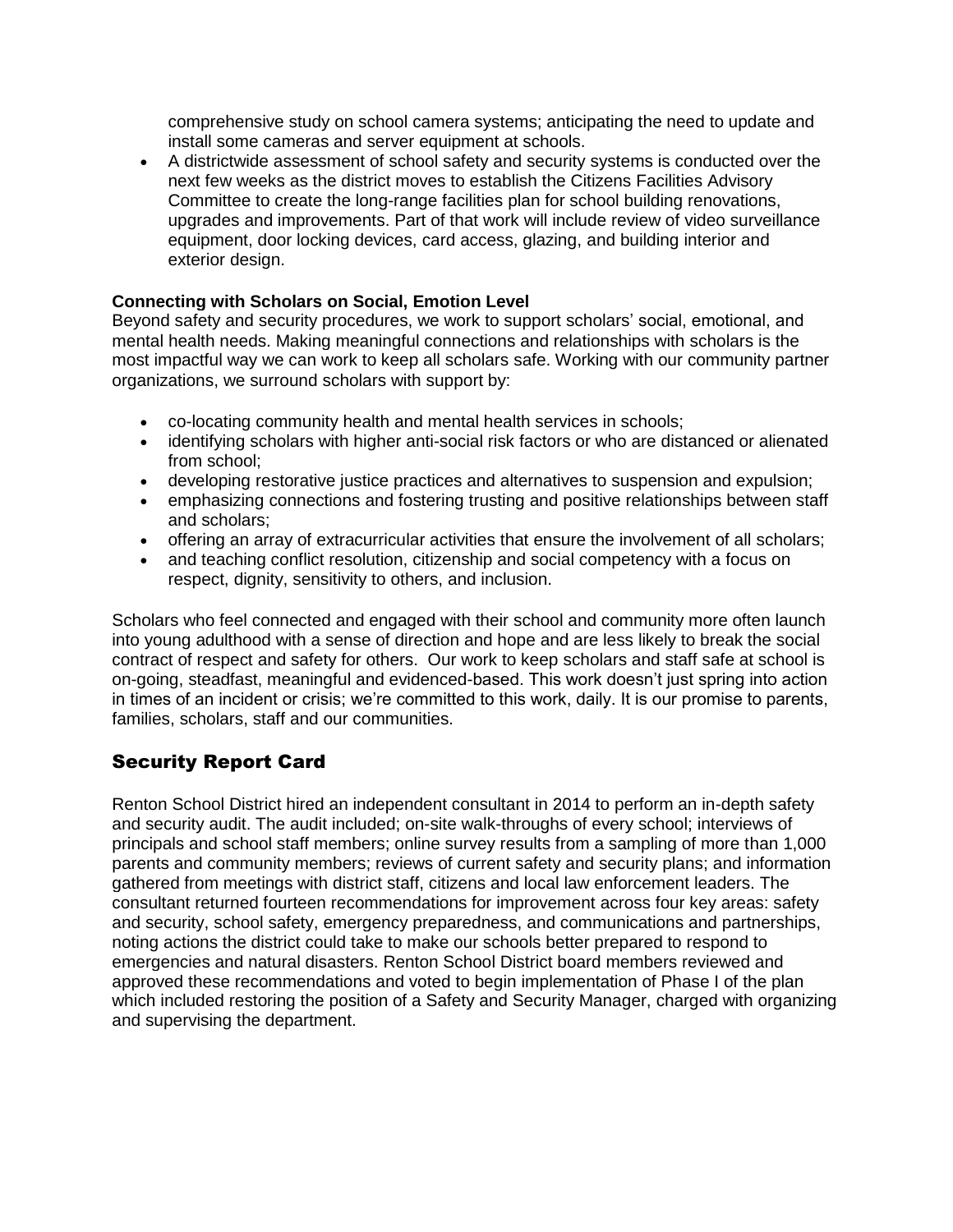| 2014 RECOMMENDATIONS:                                  | <b>PHASE</b>   | <b>FINISHED</b> | <b>STARTED</b> | <b>PENDING</b> |
|--------------------------------------------------------|----------------|-----------------|----------------|----------------|
| SAFETY & SECURITY                                      |                |                 |                |                |
| Organize the division under a dedicated Manager.       |                | $\star$         |                |                |
| Provide school-specific safety & security training.    | 181            | $\star$         |                |                |
| Provide identifiable attire for School Safety Officers |                | $\star$         |                |                |
| Provide identifiable school-related vehicle markings   |                | $\star$         |                |                |
| <b>SCHOOL SAFETY</b>                                   |                |                 |                |                |
| Improve access control for schools & portables         |                |                 | $\star$        |                |
| Implement keycard system at schools                    | 181            |                 | $\star$        |                |
| Evaluate crisis response needs                         | $II & 8$ $III$ | $\star$         |                |                |
| Pilot office space for SRO                             | Ш              | $\star$         |                |                |
| <b>EMERGENCY PREPAREDNESS</b>                          |                |                 |                |                |
| Standardize drill & supplies procedures                | Ш              |                 | $\star$        |                |
| Standardize supplies purchase, storage & refresh       | Ш              |                 | $\star$        |                |
| Proficiently train schools with measurable outcome     | Ш              |                 | $\star$        |                |
| Develop Emergency Transportation Plan                  | Ш              |                 |                | *              |
| <b>COMMUNICATION &amp; PARTNERSHIP</b>                 |                |                 |                |                |
| Develop parent/school communications plan              | Ш              |                 | $\star$        |                |
| Develop crisis response plan with first responders     | Ш              |                 | $\star$        |                |

#### Table lists the actions to be taken and phases of progress

#### Works accomplished:

o Contracted IP upgrade for all Analog Surveillance Cameras in secondary schools to be completed May 2016.

#### Works in progress:

- $\circ$  Contracted a new Emergency Radio Communications System to be completed August 2016.
- o Contracted upgrades for Photo ID and Keycard Access Control to be completed August 2016.

#### Works pending:

o Finalizing contract for new IP Video Camera Surveillance Systems in all primary schools and KEC building.

# General Information

#### Directory Information

Federal law and school district regulations allow schools to release directory-type information (scholar name, address, phone, date/place of birth, dates of attendance, awards received and previous schools) to such agencies as schools or PTSA unless parents notify the school of their wishes to the contrary. Information other than Directory Information is considered confidential.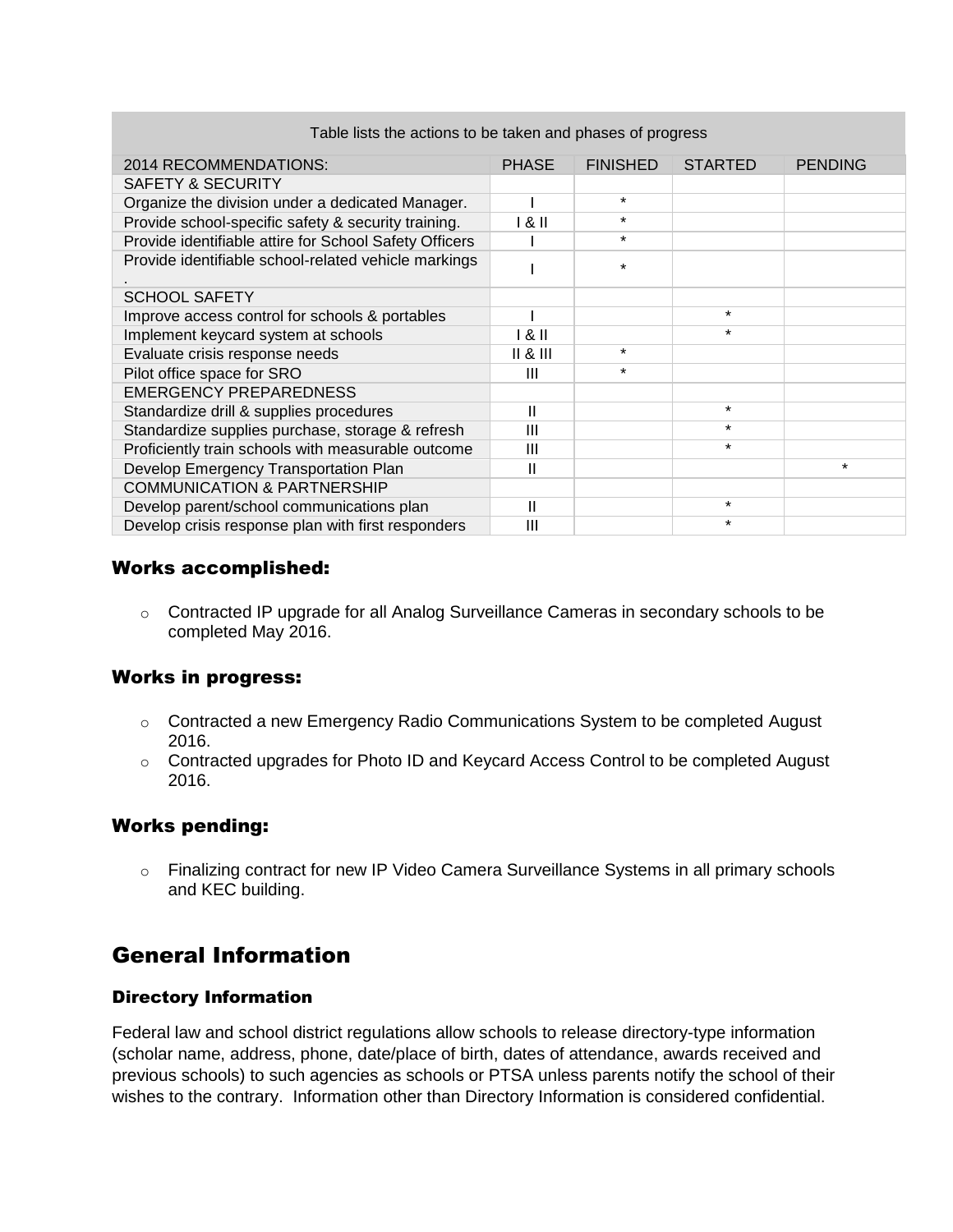#### District information

Kohlwes Education Center 300 S.W. 7th Street, Renton 98055 Dr. Damien Pattenaude, Superintendent (425) 204-4455

Renton School District Transportation Department (425) 204-4455

District Policies and Procedures

Renton School District Policies and Procedures can be located on the district's website <http://www.rentonschools.us/Page/129>

#### School Board Meetings

Meetings are usually held the second and fourth Wednesdays of each month at 7:00 p.m. These meetings are usually held in the Board Room at the Renton School District Administration Building, 300 SW 7<sup>th</sup> Street, Renton. Visit the RSD website at <http://www.rentonschools.us/>for more details.

#### Norms of Communication

In the interest of maintaining a professional and collaborative environment while also balancing the number of demands on our staff and families, Hazelwood has several important communication norms that both teachers and families must adhere to:

- 1. **Prompt Reply:** Hazelwood will return all calls within 24-48 hours after receiving initial contact. Similarly, we ask that all families respond to us within 24-48 hours. It is the family's responsibility to ensure that we have the most up-to-date phone numbers for communication as well as safety reasons.
- 2. **Equal Time at School Events:** The school hosts a number of events during the school year such as Meet and Greet and Curriculum Night that allow families to meet and speak with teachers about the work that is being done at Hazelwood. However, it is important that both teachers and families be aware of when they are engaging in protracted personal discussions that are at the detriment of other scholars and their families' time. For longer, more in-depth discussions about scholar performance or behavior, we encourage families to set up a meeting.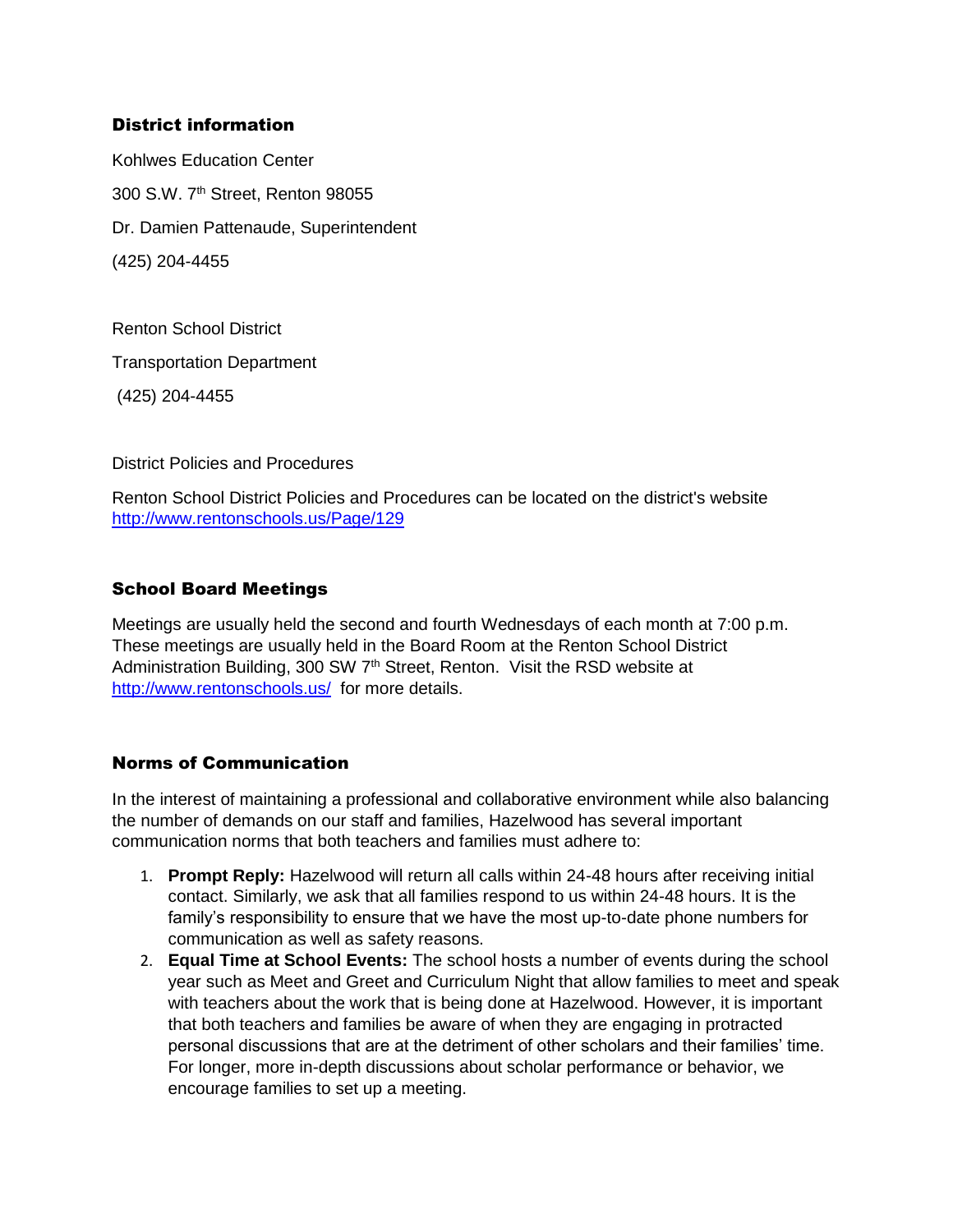3. **Last Minute Changes:** Last minute changes to transportation happen- we understand. Please, however, make every effort to secure and confirm your child's transportation method (bus, pick-up, childcare) prior to 2:00pm. Additionally, every minute matters! Please avoid early dismissal from school unless you have a scheduled appointment.

#### Problem Solving Procedure

There may be occasions when families or scholars have a concern. In such cases, please use the information below to direct your inquiry such that we can respond in ways that are helpful and show our mutual interest in your child.

If you have concerns about your child's academic progress or learning in the classroom, please contact the teacher. The teacher will partner with you to ensure a reasonable solution and/or next step is in place to support your child. You can also connect with Kimberlie Nelson, our instructional facilitator. She can work with you to design a learning plan to meet your child's needs.

If you have any questions or concerns regarding academic programs, including our special education, ELL, and highly capable programs, please contact Kimberlie Nelson, instructional facilitator.

If you have concerns about discipline, playground, or other non-academic matters, please direct your concern to the assistant principal.

If your child needs social or emotional support, including help resolving peer conflicts, please contact the school counselor.

If you have concerns regarding school lunch, please contact nutrition services.

For transportation concerns, please contact the transportation department.

You are welcome to contact the principal for any unresolved matters. Above all, it is important to contact the school whenever there is a problem or a concern. Difficulties can often be resolved quickly when staff is notified and made aware of the concern. Do not hesitate to ask for assistance.

#### **Important Contact Information:**

Tracey Tymczyszyn- Principal

[Tracey.tymczyszyn@rentonschools.us](mailto:Tracey.tymczyszyn@rentonschools.us)

425-204-4550

Baron You- Assistant Principal

[Baron.You@rentonschools.us](mailto:Baron.You@rentonschools.us)

425-204-4555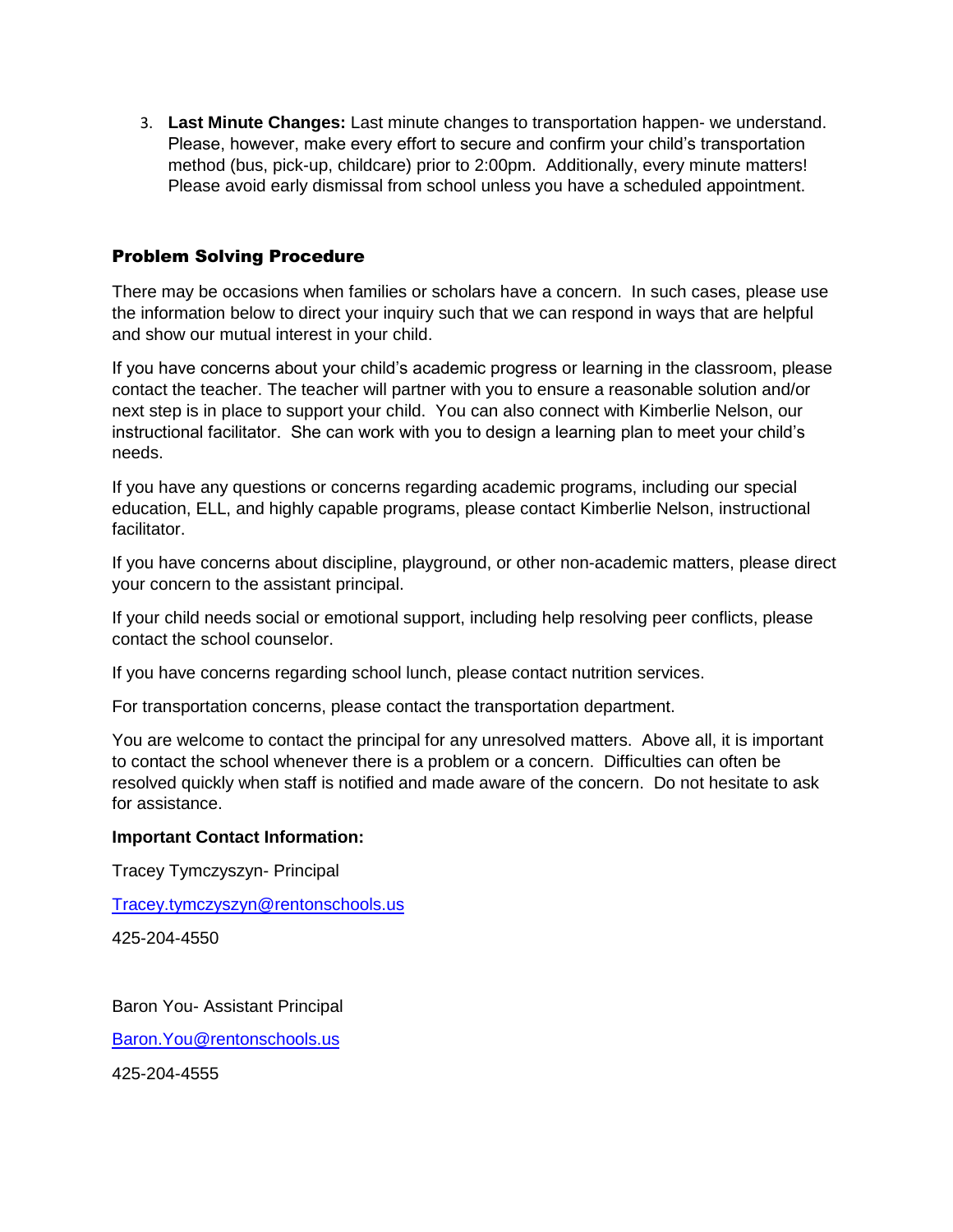Scott Jones- School Counselor

[Scott.jones@rentonschools.us](mailto:Scott.jones@rentonschools.us)

425-204-4564

Kimberlie Nelson- Instructional Facilitator

[Kimberlie.nelson@rentonschools.us](mailto:Kimberlie.nelson@rentonschools.us)

425-204-4562

Tracie Twitchell- Assistant Director of Transportation

[Tracie.twitchell@rentonschools.us](mailto:Tracie.twitchell@rentonschools.us)

425-204-4455

Rene Brensdal- Nutrition Services

[Rene.Brensdal@rentonschools.us](mailto:Rene.Brensdal@rentonschools.us)

425-204-4553

#### Partnership Code

The school works very hard to create an environment where the school's values permeate all interactions. Therefore, the school requires that all communication with parents be mutually respectful. The school will retain the right to end any meeting or phone conversation in which the volume, tone, or substance of the communication is disrespectful (name-calling or frequent interruptions), profane (cursing or profane language), or threatening. Moreover, when conversations have clearly gone past the point where productive problem-solving is an option, the school reserves the right to end the conversation and schedule additional time at a later date. At the same time, families have the right to end conversations if staff members are not displaying mutual respect and should reschedule for a later date. Families have the option of addressing the actions of a staff member during a meeting via the problem solving process outlined above.

*The school reserves the right to bar an individual from the school site if there are repeated violations in order to ensure the safety of all scholars and staff and to ensure that there is a calm, productive, positive learning environment for all scholars.*

#### Snacks in Class

Most teachers provide scholars a snack time during the day. Snacks should be healthy and provide a little nourishment for scholars. Some good choices include: fruit, granola bars, carrots/celery, cheese sticks, etc. We have several scholars with severe food allergies, and some classes are designated as "nut free" or "egg free." You will receive a letter from our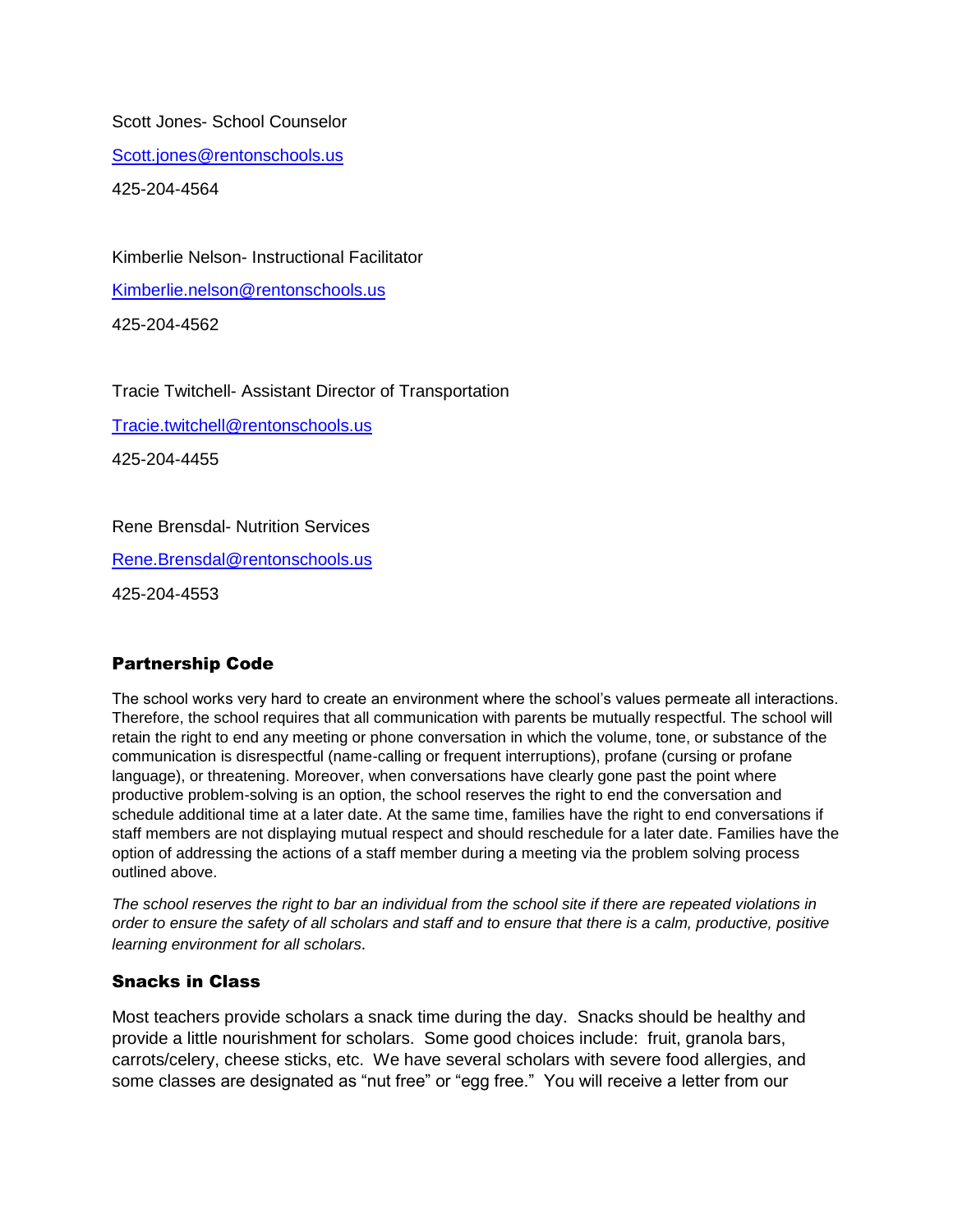school nurse if your child is in one of these classrooms. Your cooperation is greatly appreciated and essential in ensuring the safety of our scholars!

#### Birthday Parties

Each teacher will provide information on how birthdays are celebrated within the classroom. Party invitations should not be brought to school **unless the entire class is invited**. If you wish to bring treats, please bring **healthy options** such as fruit, cheese, and vegetables. Ideally, due to the large number of health allergies along with a commitment to health and fitness, we recommend celebrating birthdays with **non-food items**. Always check with your child's teacher first to see what he/she finds acceptable for their classroom and be sure to provide advanced notice to make sure they can fit the birthday plans into their schedule.

Non-food birthday celebration ideas may include:

- **1.** Read your child's favorite book to the class and have each scholar sign it;
- **2.** Decorate a box and send it into the classroom. Also send index cards or smaller pieces of paper. Have the teacher ask each child to use one sentence to write something nice about the birthday kid and put it into the box. The birthday kid gets to take the box home at the end of the day. You could also do the same thing using an autograph book.
- **3.** Buy something for the classroom (books, games, music, etc);
- **4.** Send in supplies and directions for a craft for the kids to do instead of eating a snack. It is a bonus if the parent comes in to help with the craft;
- **5.** Arrange for the kids to play a game instead of eating a snack. If you don't have any ideas, talk to your child's teacher. They are likely to know what the kids will enjoy and what will work well in the classroom setting. Again, it is a bonus if the parent comes in to play games with the kids;
- **6.** Ask the teacher for extra recess in honor of your kid's birthday. If they are willing to take the time to eat a snack, they may be willing to use that time to let the kids play;
- **7.** Bring in something that all the kids can sign as a birthday treat for the birthday kid (shirt/sweatshirt, tote bag, autograph stuffed animal, pillow case, etc.);
- **8.** Arrange a treasure hunt around the classroom for the kids. There can be a special treat (see #1 or #3 for ideas) at the end. You can even use a theme that ties into what they are learning in class;
- **9.** Ask the teacher if you can have a show and tell time for your child on their birthday. They can make a poster, bring in some of their favorite things, bring pictures, tell the kids about their favorite things or life at their house, etc;
- **10.** Have the kids work on a quick community service project together. There are many websites with great ideas (examples: http://www.kidactivities.net/post/Community-Service-Ideas-for-Kids.aspx). One idea would be having each kid write a letter to someone in the military serving overseas. You could also provide supplies for the kids to make things to donate to a charity;
- **11.** Ask the teacher if you can send in a dance song, and have the whole class do the hokey pokey, the chicken dance, or the booty slide, whatever is your child's favorite! Invite the nurse or principal!
- **12.** Party favors (bouncy balls, matchbox cars, erasers, tops, magnifying glasses, notepads, balloons, whistles, bubbles, etc.). You can get these at a party supply store, dollar store,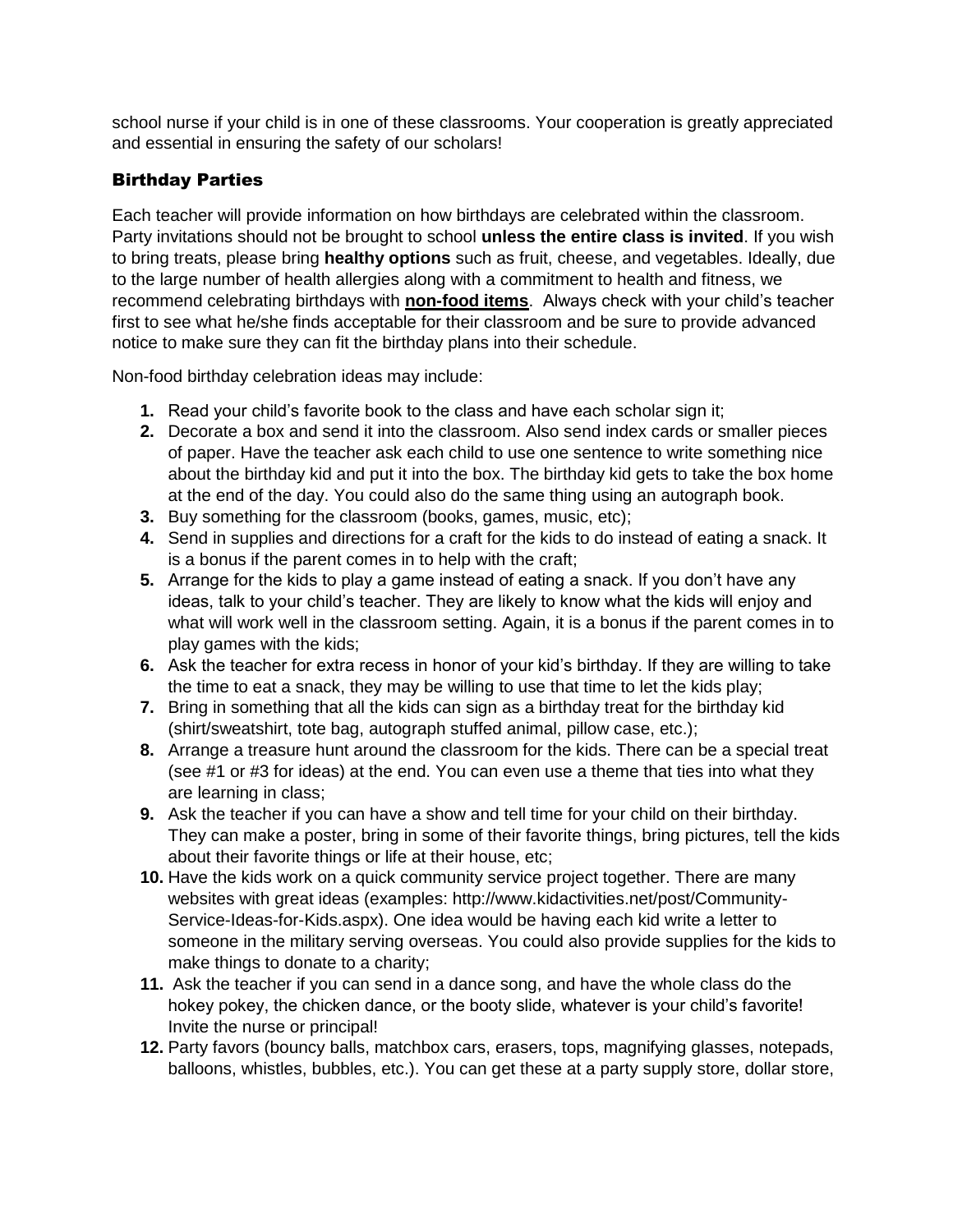dollar shelves at stores like Target and Michaels and catalogs like Oriental Trading Company;

- **13.** Send in a bucket of sidewalk chalk and ask your child's classmates to write a birthday message on the blacktop;
- **14.** Replace recess toys that are starting to wear and tear;
- **15.** Donate a book in your child's name to the school library;
- **16.** Donate a board game that can be used for indoor recess;
- **17.** Scholar's choice of activity for the last few minutes of the day;
- **18.** Five-minute show/tell where scholar shares favorite baby pictures;
- **19.** Scholar's choice of guest reader;
- **20.** Create a "celebrate me" book. Have scholars write stories or poems or pictures about the birthday child.

**Please make arrangements with your child's teacher in advance of bringing treats. This is especially important due to the number of serious food allergies within our scholar population.** 

#### Recess Policy

Our policy is that a scholar well enough to attend school, is also well enough to go to recess. If parents are concerned about their child's level of activity during recess, this is a reminder that we have benches for scholars to use during recess, if limited activity is necessary.

We have two recesses so that scholars can go outside to help burn off that extra energy; even when there is a slight drizzle, they are allowed to go out. If there is a downpour, scholars remain inside for indoor recess.

Every now and then, we have someone who falls into a puddle or mud. We certainly allow scholars to call a parent for a change of clothing if needed. We do have a very limited supply of clothing to loan scholars; we ask that you return the loaned school items washed and ready for another scholar to use.

#### Harassment, Intimidation, Bullying

Our school is committed to providing a safe and civil educational environment for all scholars, employees, volunteers, and patrons- one that is free from harassment, intimidation and bullying. "Harassment, intimidation and bullying" means any intentional written message or image, including those that are electronically transmitted, a verbal or physical act including, but not limited to one shown to be motivated by race, color, religion, ancestry, national origin, gender, sexual orientation or mental, sensory, or physical disability – or any other distinguishing characteristic when the intentional written, verbal or physical act:

- 1. Physically harms a person or damages their property
- 2. Has the effect of substantially interfering with a scholar's education.

3. Is so severe, persistent or pervasive that it creates an intimidating or threatening educational environment or

4. Has the effect of substantially disrupting the orderly operation of the school.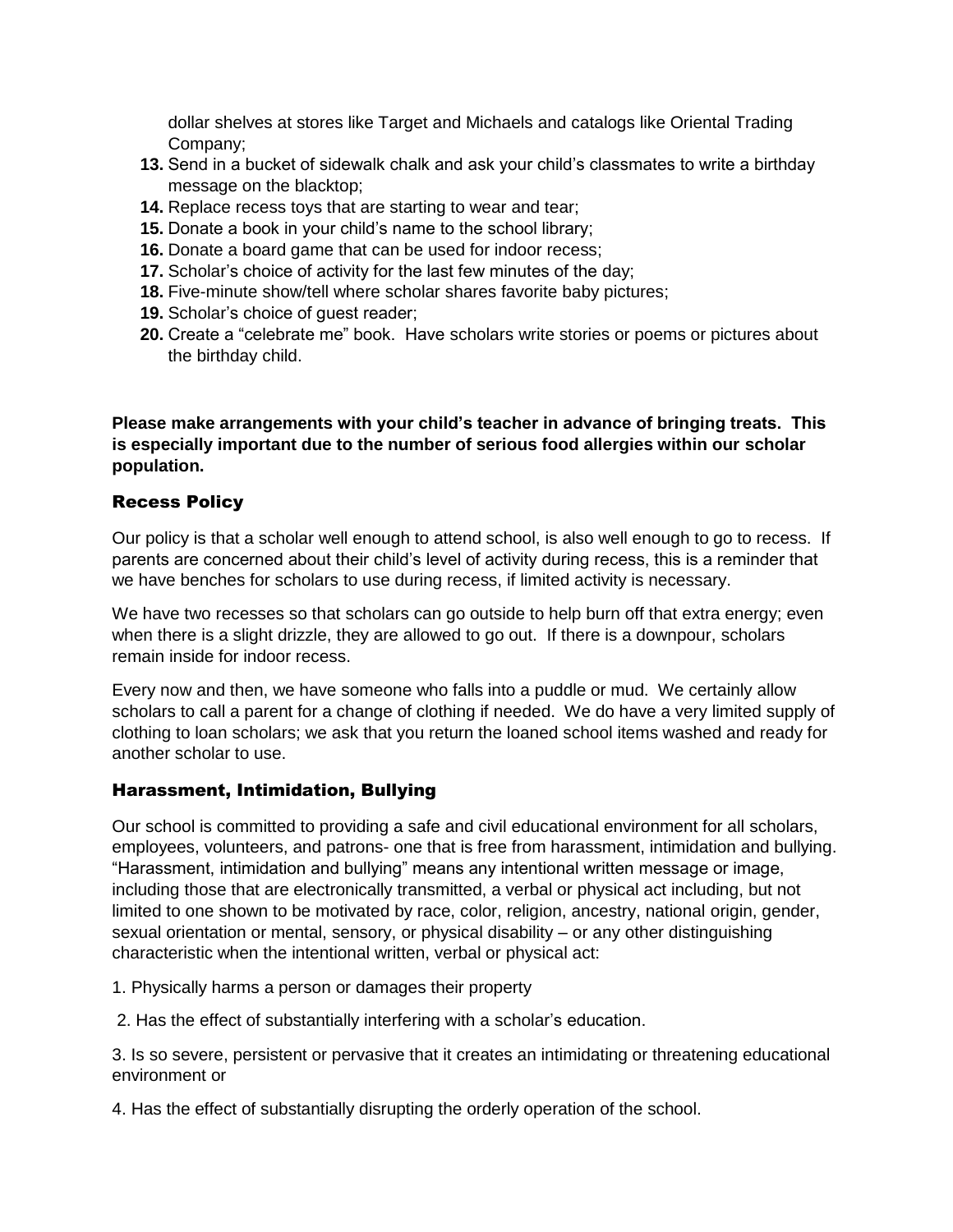#### Harassment, intimidation and bullying are NOT tolerated at school.

If your child feels he/she has been harassed or bullied, the incident(s) should be reported immediately to a **teacher, counselor, or principal**. See Board Policy No. 3207 on pages 27 - 29.

#### Classroom Rules

Classroom rules and disciplinary procedures will be developed in each classroom and shared with parents at the beginning of the year.

#### Consequences for Infractions

In general, consequences are designed to help teach the child the expected behaviors. However, depending upon the severity of the infraction and other factors, different consequences may occur.

The rule in question will be reviewed with the scholar, making sure the scholar understands the rule and the reasons for it.

The incident may be written on a Referral Form. The principal or designee will determine the appropriate action. Possibilities include having the scholar write a plan to resolve the problem situation, loss of recess privileges, a parent signature on the referral, a call home to parents, inschool intervention, or home suspension.

#### Weapons Prohibited on School Property

State law RCW 9.41.280 states that it is unlawful for any person to carry or possess a dangerous weapon or firearm on public school premises. Firearms/weapons are not allowed in school; at school sponsored activities; on school grounds or facilities; or on school-provided transportation. If a scholar brings a firearm/weapon to school, it will result in an immediate expulsion for no less than one calendar year, and notification of law enforcement and parents. Expulsions may be modified on a case-by-case basis pursuant to hearing provisions of Ch. 392- 400 WAC. The confidential Renton School District weapons hotline is 425-204-2468.

Renton School District policy also prohibits laser pens and objects that look like weapons, such as toy guns and toy knives. Scholars or staff who are aware of weapons on campus are asked to report the information to school authorities.

#### Scholar Personal Property

Toys, trinkets, candy, gum, hand-held games, iPods, digital cameras, sports equipment, card collections, and other personal items that might be disruptive to the learning process should remain at home, unless requested by the classroom teacher. Such items will be taken from scholars and may be picked up by parents. The school will not be responsible for lost valuables or money.

#### Lost and Found

The school maintains a "Lost and Found" closet. Parents may come in any day between 8:00am am and 4:00 pm to search the Lost and Found. If a scholar believes he/she has lost something,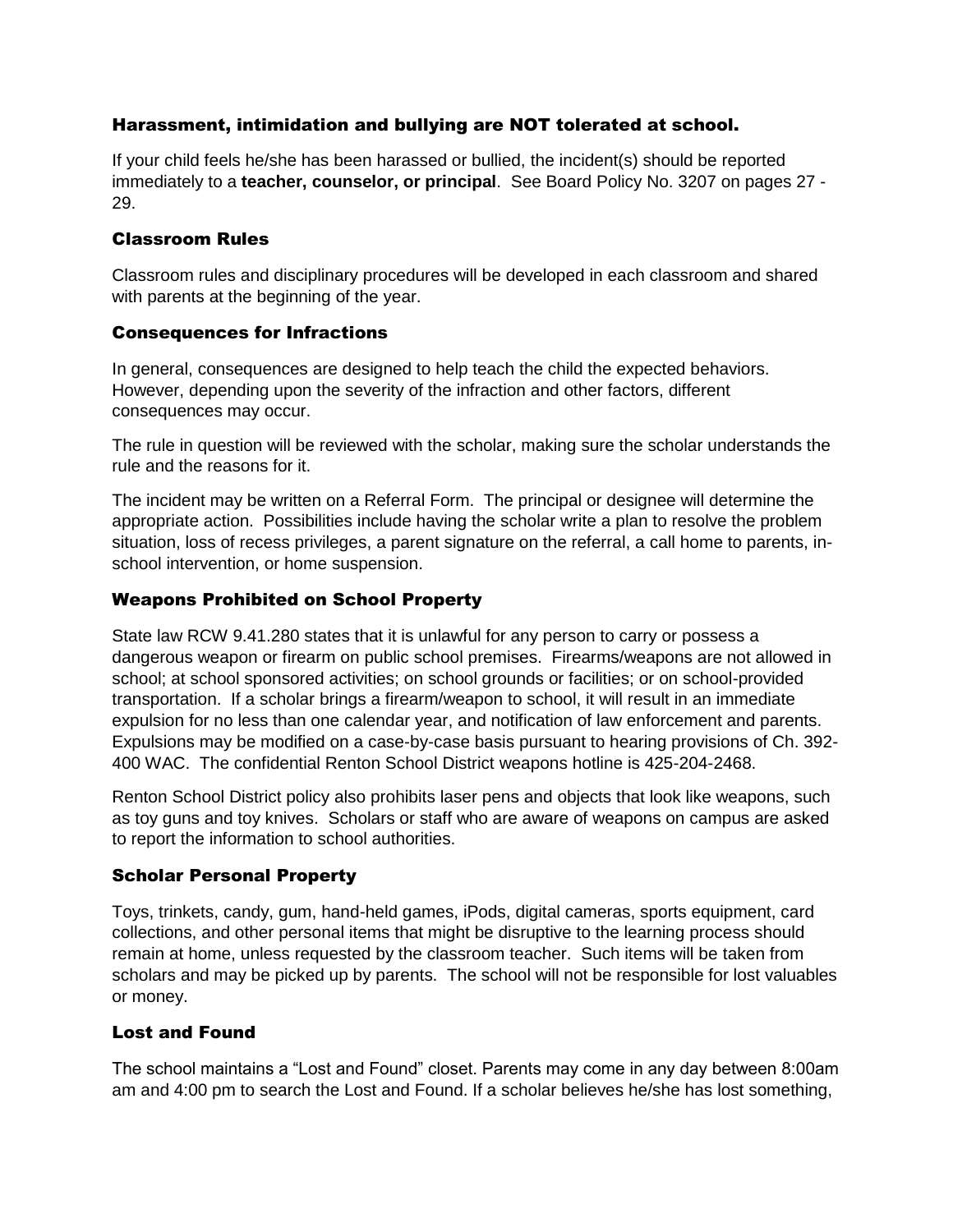he/she should visit the lost and found before or after school. In addition, the lost and found closet will be brought to lunch times periodically for scholars to find lost goods. Every **two months**, items left in the box may be donated to a local charity.

#### Technology Agreement

Board Policy/Procedure: 2022 Electronic Resources and Internet Safety

#### **Scholars and Families: PLEASE READ THIS TOGETHER**

#### **Statement of Purpose**

Renton School District teachers and scholars use technology and internet-based tools in their classrooms on a regular basis to support scholar learning and prepare scholars to engage in the rapidly changing world. These technologies improve scholar communication and collaboration skills, provide an authentic audience, and extend learning beyond the classroom walls while building digital citizenship skills. Scholar access to technology requires responsible, courteous, efficient, and legal use. Our goal in providing access to these resources is to enhance learning experiences and to educate scholars in responsible and appropriate use. It is important that scholars and parents recognize that information posted on the internet is public, permanent, and needs to be appropriate.

#### **Terms of Agreement:**

- 1. I agree to follow teachers'/building/district instructions when using technology.
- 2. I agree to be polite, considerate, and to use appropriate language.
- 3. I agree to report and/or help prevent any bullying, abuse, or harm of others.
- 4. I agree to tell an adult if I read, see, or access something inappropriate, or if I witness inappropriate use of technology.
- 5. I agree to follow all filters and security measures.
- 6. I agree to use technology carefully and to conserve district resources.
- 7. I agree not to share my passwords, except with my teacher or parent/guardian [\(Family](http://www2.ed.gov/policy/gen/guid/fpco/ferpa/index.html)  [Educational Rights and Privacy Act](http://www2.ed.gov/policy/gen/guid/fpco/ferpa/index.html) or FERPA).
- 8. I agree to use only my own files and folders. I will not access another individual's files and folders without his/her permission.
- 9. I agree not to reveal or post personal information belonging to myself or another person (i.e., passwords, addresses, or telephone numbers).
- 10. I agree to follow copyright laws.
- 11. I agree to follow the technology check-out process.

**Following Federal, State and, local laws, Renton School District will protect scholar and employee data. However, I understand that my use of any district technology (computer, network, internet, resources, etc.) will be monitored and is neither private nor confidential to district/authorized personnel. I understand that if I violate this agreement, the district's policies and procedures, or my scholar handbook, I may not be allowed to continue to use technology or I may receive other appropriate consequences.**